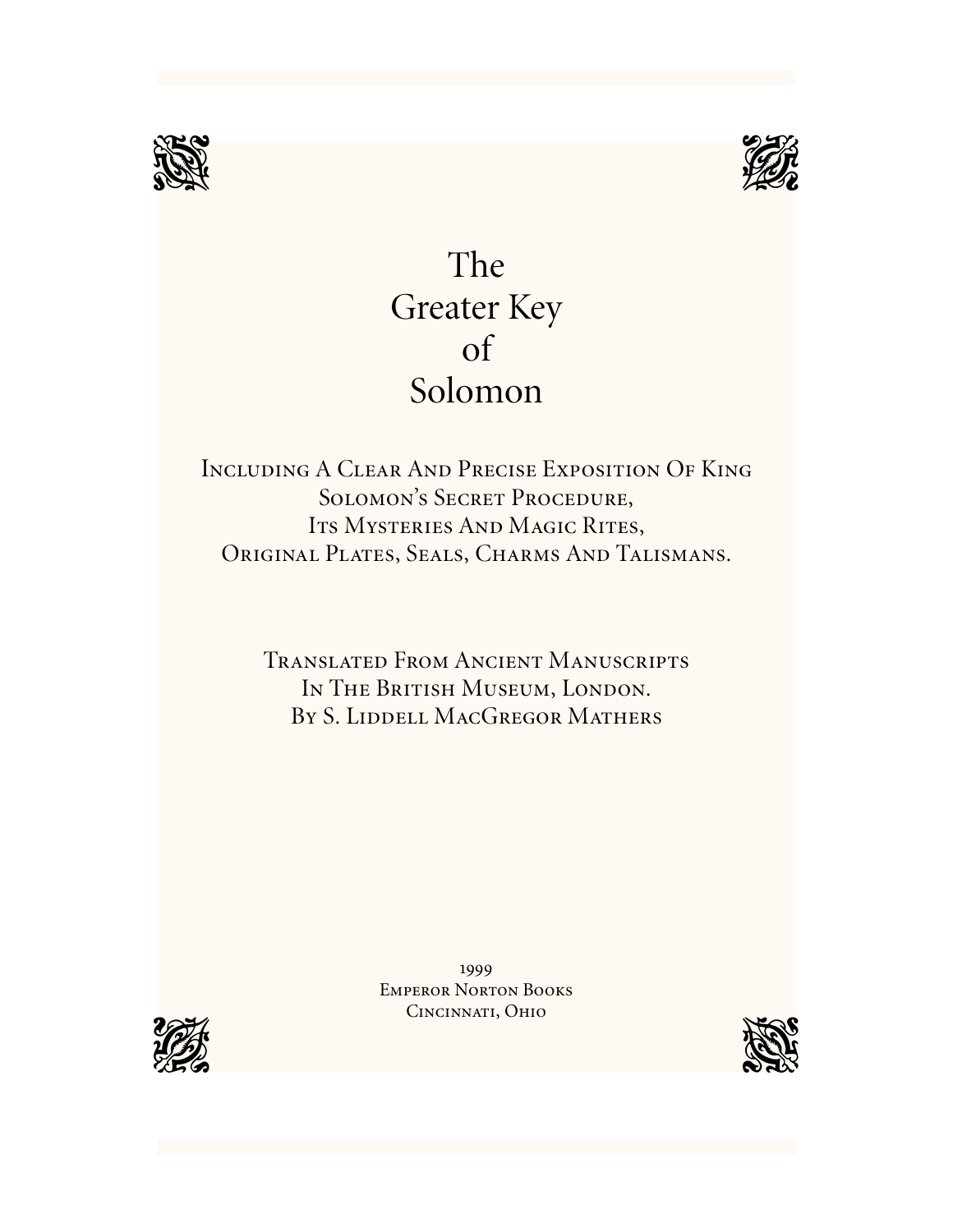### **Editor's note.**

The text of this electronic edition of *The Greater Key of Solomon* was taken from the American edition of 1916 published by L.W. deLaurence. It substantially duplicates that edition with the following exceptions:

- Several long, irrelevant interjections by deLaurence have been removed, as have his self-promoting frontispiece and splash pages.
- The footnotes have been eliminated as contributing nothing of significance to the meaning of the text. They consisted largely of pompous "admonishments" by deLaurence, advertisements for his products, and opaque source notes.
- Where possible, illustrations have been moved close to the place where they are referenced in the text.
- The formatting has been changed to conform to modern conventions.

The scanned illustrations have been optimized for printing at 300 dpi; with some combinations of computer monitor and driver software, the onscreen images may appear blocky or crude.

For the best reading experience, I recommend printing this document on nonglossy paper tinted a light ecru or tan color.

Benjamin Rowe March 23, 1999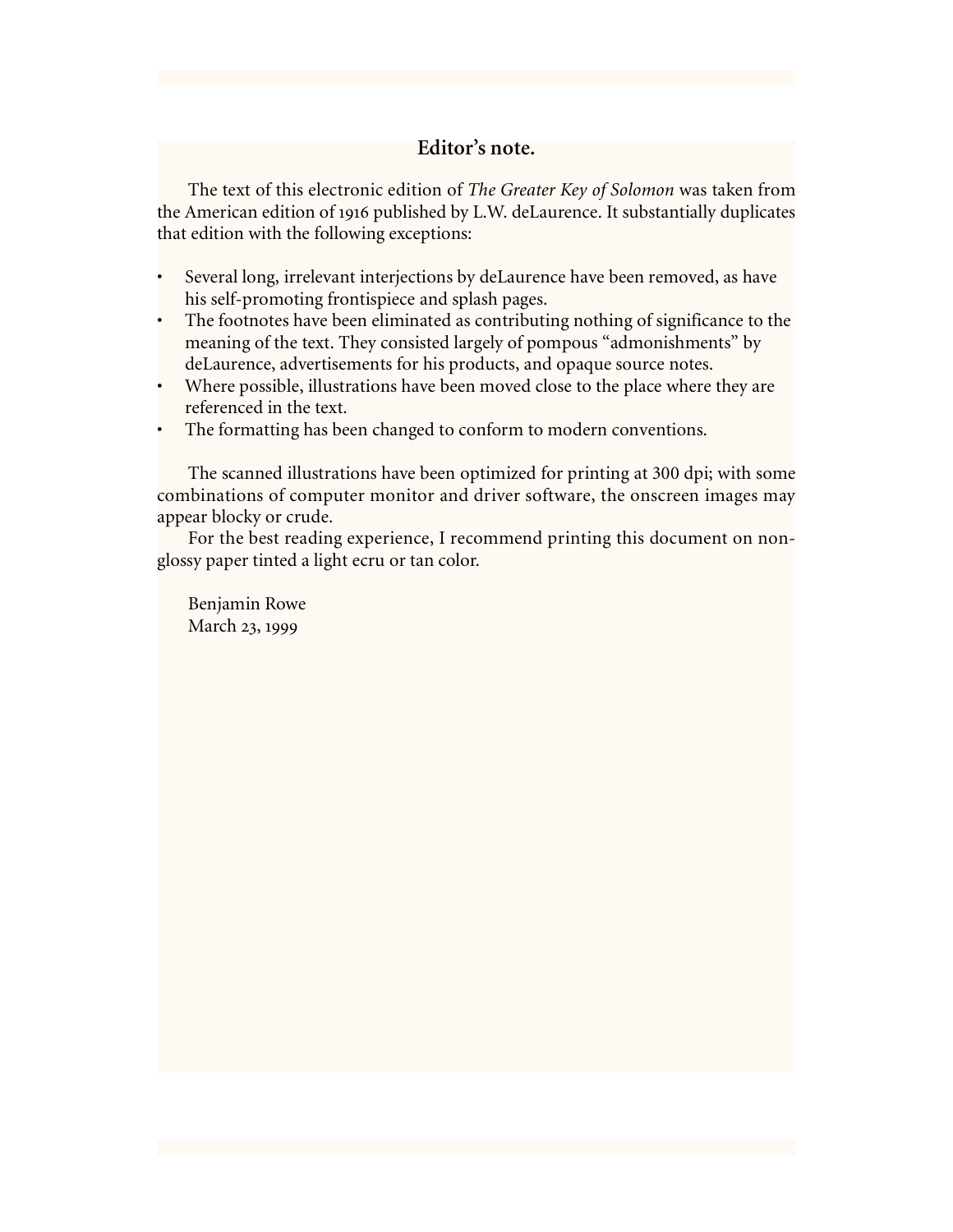#### **Preface To Book One.**

*The Key Of Solomon*, save for a curtailed and incomplete copy published in France in the seventeenth century, has never yet been printed, but has for centuries remained in manuscript form inaccessible to all but the few fortunate scholars to whom the inmost recesses of the great libraries were open.

The fountain-head and storehouse of Qabalistical Magic, and the origin of much of the Ceremonial Magic of Mediaeval times, the *Key* has been ever valued by Occult writers as a work of the highest authority; and notably in our own day Eliphaz Levi has taken it for the model on which his celebrated *Dogme et Rituel de la Haute Magie* was based. It must be evident to the initiated reader of Levi, that *The Key Of Solomon* was his text book of study, and at the end of this volume, I give a fragment of an ancient Hebrew Manuscript of *The Key of Solomon*, translated and published in the *Philosophie Occulte*, as well as an Invocation called the *Qabalistical Invocation of Solomon*, which bears close analogy to one in the First Book, being constructed in the same manner on the scheme of the Sephiroth.

The history of the Hebrew original of *The Key of Solomon* is given in the Introductions, but there is every reason to suppose that this has been entirely lost, and Christian, the pupil of Levi, says as much in his *Histoire de la Magie*.

I see no reason to doubt the tradition which assigns the authorship of the *Key* to King Solomon, for among others Josephus, the Jewish historian, especially mentions the magical works attributed to that monarch; this is confirmed by many Eastern traditions, and his magical skill is frequently mentioned by the Old Adepts.

There are, however, two works on Black Magic, the *Grimorium Verum*, and the *Clavicola di Salomone ridolta*, which have been attributed to Solomon, and which have been in some cases especially mixed up with the present work; but which have nothing really to do therewith; they are full of evil magic, and I cannot caution the practical student too strongly against them.

There is also another work called *Legemeton, or the Lesser Key of Solomon the King,* which is full of seals of various Spirits, and is not the same as the present book, though extremely valuable in its own department.

In editing this volume, I have omitted one or two experiments partaking largely of Black Magic, and which had evidently been derived from the two Goetic works mentioned above; I must further caution the practical worker against the use of blood; the prayer, the Pentacle, and the perfumes, or Temple Incense, rightly used, are sufficient as the former verges dangerously on the evil path. Let him who, in spite of the warnings of this volume, determines to work evil, be assured that evil will recoil on himself and that he will be struck by the reflex current.

This work is edited from several ancient MSS. in the British Museum which all differ from each other in various points, some giving what is omitted by the others, but all unfortunately agreeing in one thing, which is the execrable mangling of the Hebrew words through the ignorance of the transcribers. But it is in the Pentacles that the Hebrew is worse, the letters being so vilely scribbled as to be actually undecipher-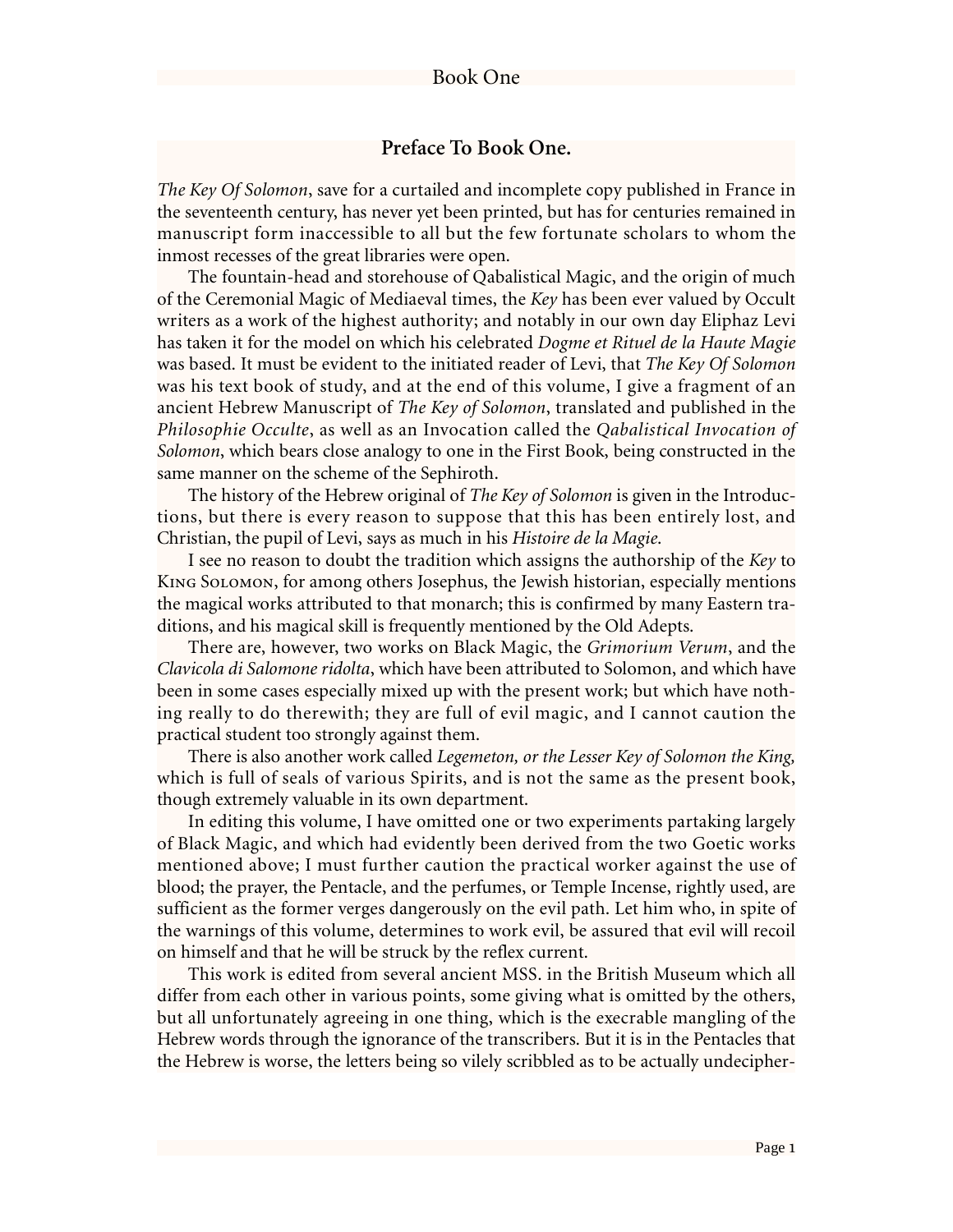able in some instances, and it has been part of my work for several years to correct and reinstate the proper Hebrew and Magical characters in the Pentacles. The student may therefore safely rely on their being now as nearly correct in their present reproduction as it is possible for them to be. I have therefore, wherever I could, corrected the Hebrew of the Magical Names in the Conjurations and Pentacles and in the few instances where it was not possible to do so, I have put them in the most usual form; carefully collating throughout one MS. with another. The Chapters are a little differently classed in the various MSS., in some instances the matter contained in them being transposed, &c. I have added notes wherever necessary.

The MSS. from which this work is edited are: Add. MSS. 10,862; Sloane MSS. 1307 and 3091; Harleian MSS. 3981; King's MSS. 288; and Lansdowne MSS. 1202 and 1203; seven codices in all.

Of all these 10,862 Add. MSS. is the oldest, its date being about the end of the sixteenth century; 3981 Harleian is probably about the middle of the seventeenth century; the others of rather later date.

Add. MSS. 10,862 is written in contracted Latin, and is hard to read, but it contains Chapters which are omitted in the others and also an important Introduction. It is more concise in its wording. Its title is short, being simply *The Key of Solomon, translated from the Hebrew language into the Latin*. An exact copy of the signature of the writer of this MS. is given in the figure below.

Hau Abraha ~

3981 Harleian MSS.; 288 King's MSS.; and 3091 Sloane MSS., are similar, and contain the same matter and nearly the same wording; but the latter MS. has many errors of transcription. They are all in French. The Conjurations and wording of these are much fuller than in 10,862 Add. MSS. and 1202 Lansdowne MSS. The title is *The Key of SOLOMON, King of the Hebrews, translated from the Hebrew Language into Italian by Abraham Colorno, by the order of his most Serene Highness of Mantua; and recently put into French*. The Pentacles are much better drawn, are in colored inks, and in the case of 3091 Sloane MSS., gold and silver are employed.

1307 Sloane MSS. is in Italian; its title is *La Clavicola di Salomone Redotta et epilogata nella nostra materna lingua del dottissimo Gio Peccatrix*. It is full of Black Magic, and is a jumble of *The Key Of Solomon* proper, and the two Black Magic books before mentioned. The Pentacles are badly drawn. It, however, gives part of the Introduction to 10,682 Add. MSS., and is the only other MS. which does, save the beginning of another Italian version which is bound up with the former MS., and bears the title *Zecorbenei*.

1202 Lansdowne MSS. is *The True Keys Of King Solomon*, by Armadel. It is beautifully written, with painted initial letters, and the Pentacles are carefully drawn in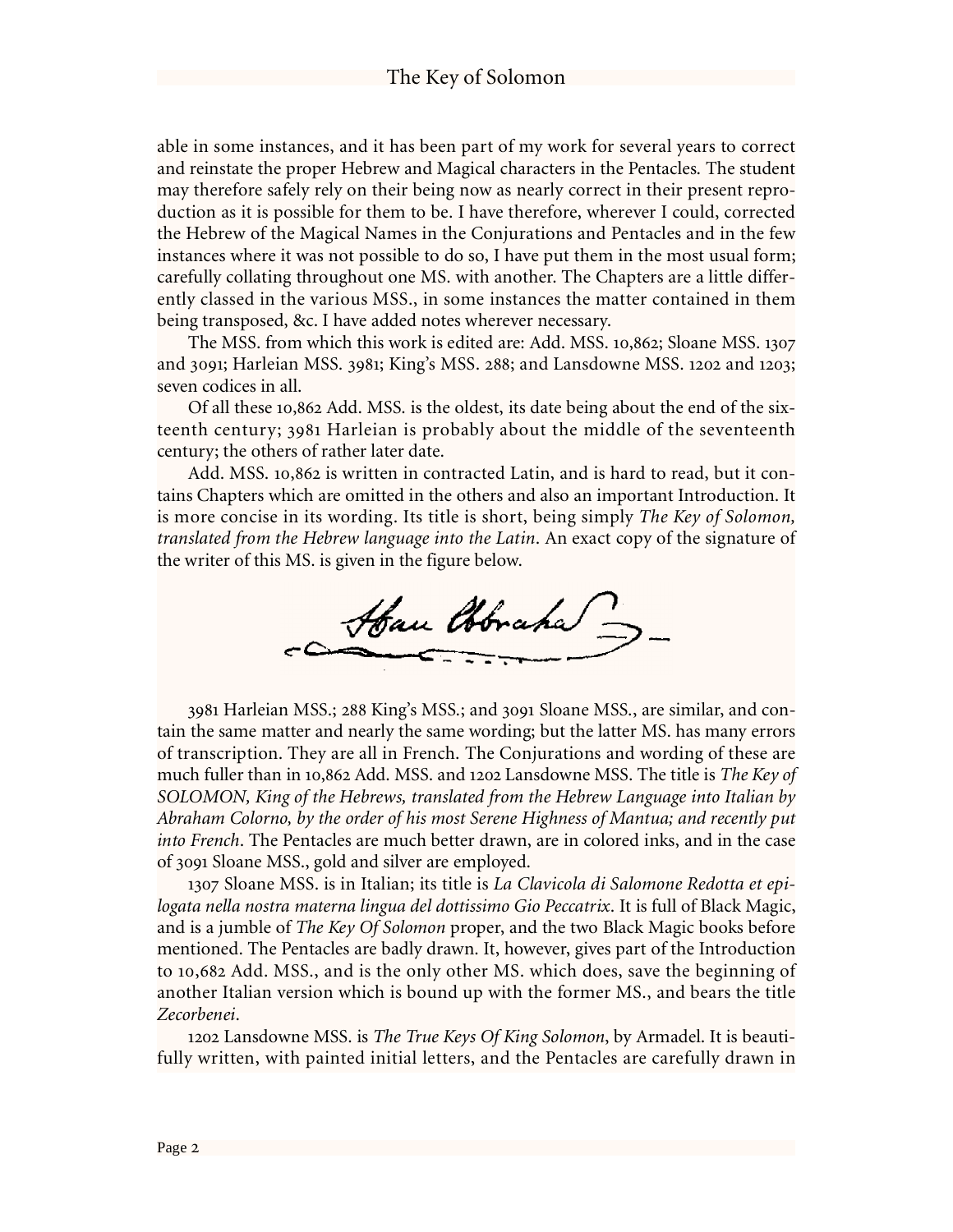colored inks. It is more concise in style, but omits several Chapters. At the end are some short extracts from the *Grimorium Verum* with the Seals of evil spirits, which, as they do not belong to *The Key Of Solomon* proper, I have not given. For the evident classification of the *Key* is in two books and no more.

1203 Lansdowne MSS. is *The Veritable Keys of Solomon* translated from the Hebrew into the Latin language by the Rabbin Agognazar. It is in French, exquisitely written in printing letters, and the Pentacles are carefully drawn in colored inks. Though containing similar matter to the others, the arrangement is utterly different; being all in one book, and not even divided into chapters.

The antiquity of the Planetary Sigils is shown by the fact that, among the Gnostic Talismans in the British Museum, there is a ring of copper with the Sigils of Venus, which are exactly the same as those given by the Mediaeval writers on Magic.

Where Psalms are referred to I have in all instances given the English and not the Hebrew numbering of them.

In some places I have substituted the word AZOTH for "Alpha and Omega," e.g., on the blade of the Knife with the Black Hilt, Figure 62. I may remark that the Magical Sword may, in many cases, be used instead of the Knife.

In conclusion I will only mention, for the benefit of non-Hebraists, that Hebrew is written from right to left, and that from the consonantal nature of the Hebrew Alphabet, it will require fewer letters than in English to express the same word.

[The preface is signed by L.W. deLaurence, but believed to have been written by S.L. MacGregor Mathers.]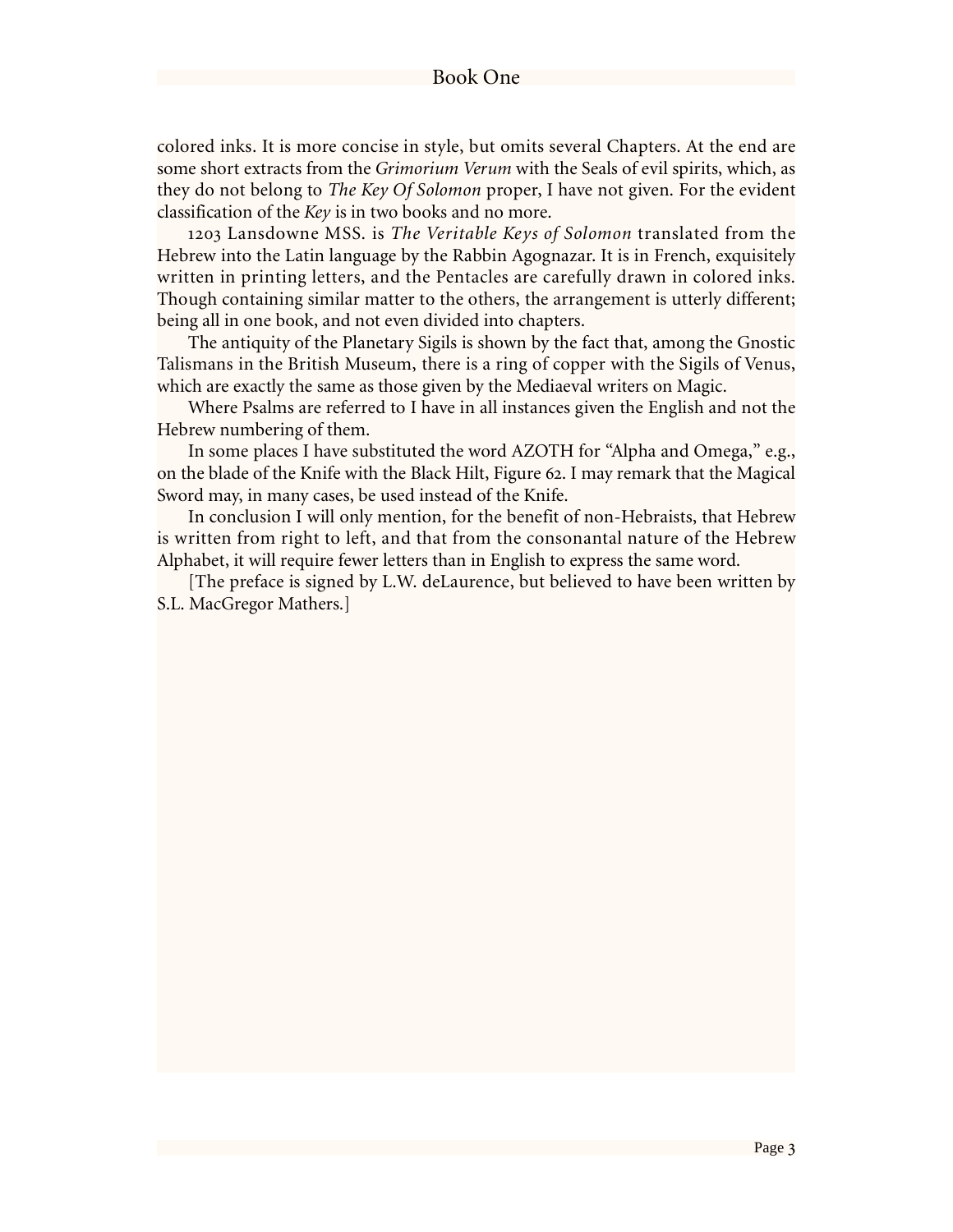### **INTRODUCTION.**

*From Add. MSS. 10862, "The Key of Solomon," translated into Latin from the Hebrew idiom.*

Treasure up, O my son Roboam! the wisdom of my words, seeing that I SOLOMON, have received it from the Lord.

Then answered Roboam, and said: How have I deserved to follow the example of of my father Solomon in such things, who hath been found worthy to receive the knowledge of all living things through (the teaching of) an Angel of God?

And Solomon said: Hear, O my son, and receive my sayings, and learn the wonders of God. For, on a certain night, when I laid me down to sleep, I called upon that most holy Name of God, IAH, and prayed for the Ineffable Wisdom, and when I was beginning to close mine eyes, the Angel of the Lord, even Homadiel, appeared unto me, spake many things courteously unto me, and said: Listen O Solomon! thy prayer before the Most High is not in vain, and since thou hast asked neither for long life, nor for much riches, nor for the souls of thine enemies, but hast asked for thyself wisdom to perform justice. Thus saith the Lord: According to thy word have I given unto thee a wise and understanding heart, so that before thee was none like unto thee, nor ever shall arise.

And when I comprehended the speech which was made unto me, I understood that in me was the knowledge of all creatures, both things which are in the heavens and things which are beneath the heavens; and I saw that all the writings and wisdom of this present age were vain and futile, and that no man was perfect. And I composed a certain work wherein I rehearsed the secret of secrets, in which I have preserved them hidden, and I have also therein concealed all secrets whatsoever of magical arts of any masters; any secret or experiments, namely, of these sciences which is in any way worth being accomplished. Also I have written them in this "*Key*," so that like as a key openeth a treasure-house, so this *Key* alone may open the knowledge and understanding of Magical arts and sciences.

Therefore, O my son! thou mayest see every experiment of mine or of others, and let everything be properly prepared for them, as thou shalt see properly set down by me, both day and hour, and all things necessary; for without this there will be but falsehood and vanity in this my work; wherein are hidden all secrets and mysteries which can be performed; and that which is (set down) concerning a single divination or a single experiment, that same I think concerning all things which are in the Universe, and which have been, and which shall be in future time.

Therefore, O my son Roboam, I command thee by the blessing which thou expectest from thy father, that thou shall make an Ivory Casket, and therein place, keep, and hide this my "*Key*"; and when I shall have passed away unto my fathers, I entreat thee to place the same in my Sepulchre beside me, lest at another time it might fall into the hands of the wicked. And as Solomon commanded, so was it done.

And when, therefore (men) had waited for a long time, there came unto the Sepulchre certain Babylonian Philosophers and when they had assembled they at once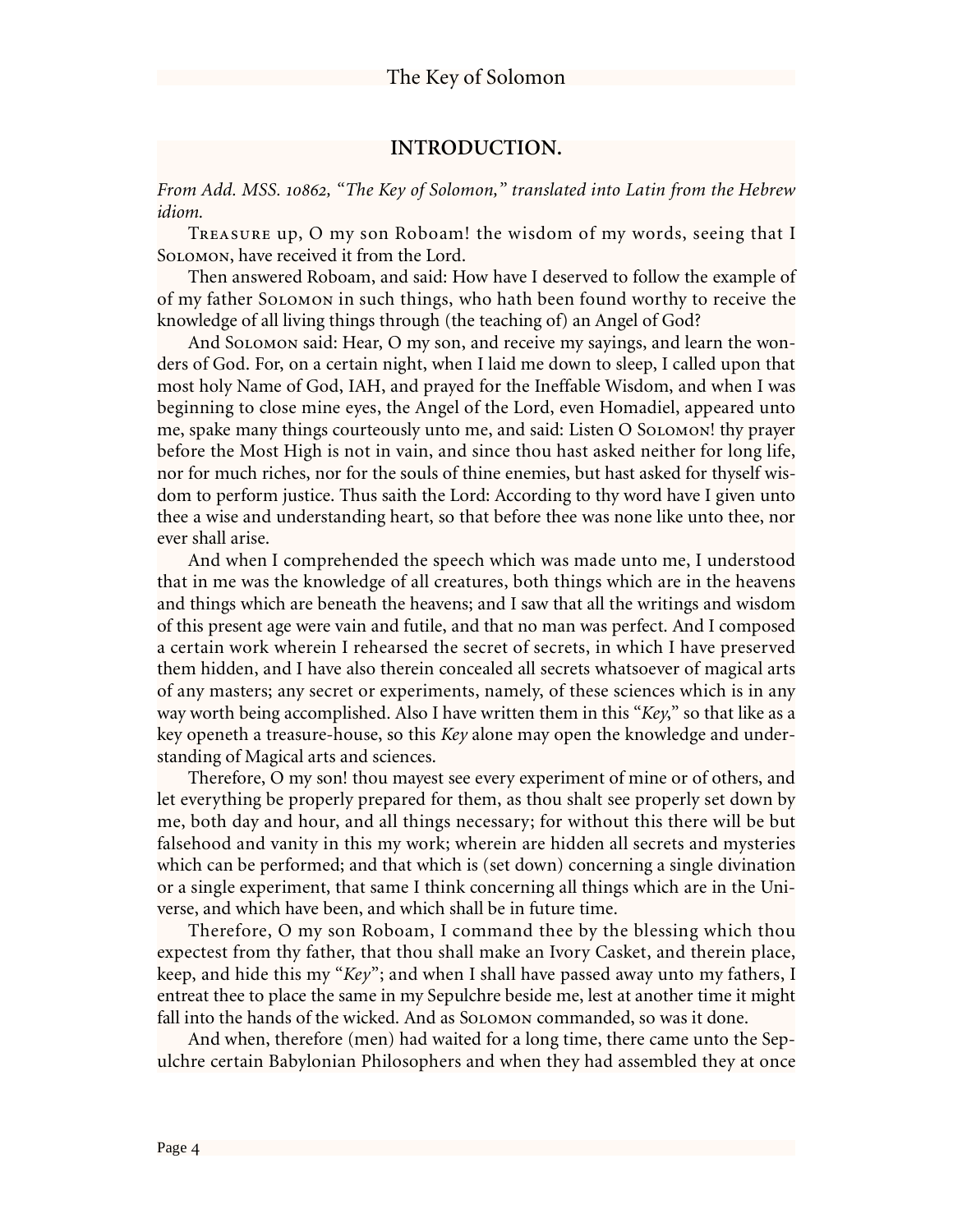took counsel together that a certain number of men should renew the Sepulchre in his (Solomon's) honour; and when the Sepulchre was dug out and repaired the Ivory Casket was discovered, and therein was the Key of Secrets, which they took with joyful mind. And when they had opened it none among them could understand it in account of the obscurity of the words and their Occult arrangement, and the hidden character of the sense and knowledge, for they were not worthy to possess this treasure.

Then, therefore, arose one among them, more worthy (than the others), both in the sight of the gods, and by reason of his age, who was called *Iohé Grevis*, and said unto the others: Unless we shall come and ask the interpretation from the Lord, with tears and entreaties, we shall never arrive at the knowledge of it.

Therefore, when each of them had retired to his bed, *Iohé* indeed falling upon his face on the earth, began to weep, and striking his breast, said:

What have I deserved (above others), seeing that so many men can neither understand nor interpret this knowledge, even though there were no secret thing in nature which the Lord hath hidden from me! Wherefore are these words so obscure? Wherefore am I so ignorant?

And then on his bended knees, stretching his hands to Heaven, he said:

O God, the Creator of all, Thou Who knowest all things, who gavest so great Wisdom unto SOLOMON THE SON OF DAVID THE KING; grant unto me, I beseech Thee, O Holy Omnipotent and Ineffable Father, to receive the virtue of that wisdom, so that I may become worthy by Thine aid to attain unto the understanding of this Key Of Secrets.

And immediately there appeared unto me, the Angel the Lord, saying:

Do thou remember if the secrets of Solomon appear hidden and obscure unto thee, that the Lord hath wished it, so that such wisdom may not fall into the hands of wicked men; wherefore do, thou promise unto me, that thou art not willing that so great wisdom should ever come to any living creature, and that which thou revealest unto any let them know that they must keep it unto themselves, otherwise the secrets are profaned and no effect can follow?

And *Iohé* answered: I promise unto thee that to none will I reveal (them), save to the honour of the Lord, and with much discipline, unto penitent, secret, and faithful (persons).

Then answered the Angel: Go and read the "*Key*," and its words which were obscure throughout shall be manifest unto thee.

And after this the Angel ascended into Heaven in a Flame of Fire.

Then *Iohé* was glad, and labouring with a clear mind, understood that which the Angel of the Lord had said, and he saw that *The Key Of Solomon* was changed, so that it appeared quite clear unto him plainly in all parts. And *Iohé* understood that this Work might fall into the hands of the ignorant, and he said: I conjure him into whose hands this secret may come, by the Power of the Creator, and His Wisdom, that in all things he may, desire, intend and perform, that this Treasure may come unto no unworthy (person), nor may he manifest it unto any who is unwise, nor unto one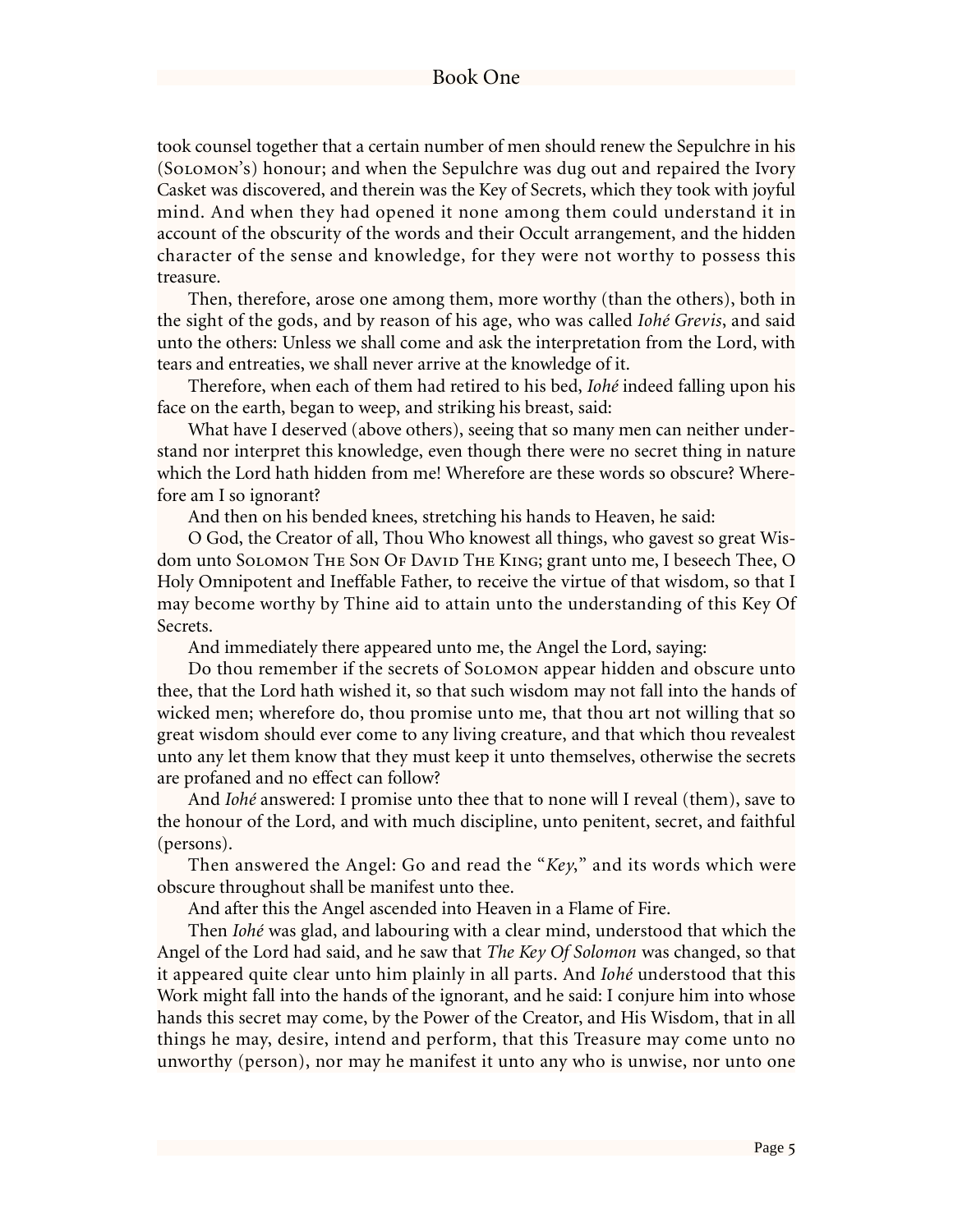who feareth not God. Because if he act otherwise I pray God that he may never be worthy to attain unto the desired effect. And so he deposited the "*Key*," which Solomon preserved, in the Ivory Casket. But the Words of the "*Key*" are as follows, divided into Two Books, and shown in order.

### *From Lansdowne MSS. 1203, "The Veritable Clavicles of Solomon," translated from the Hebrew into the Latin by the Rabbi Abognazar.*

*O my Son Roboam!* seeing that of all Sciences there is none more useful than the knowledge of Celestial Movements, I have thought it my duty, being at the point of death, to leave thee an inheritance more precious than all the riches which I have enjoyed. And in order that thou mayest understand how I have arrived at this degree (of wisdom), it is necessary to tell thee that one day, when I was meditating upon the power of the Supreme Being, the Angel of the great God appeared before me as I was saying, O how wonderful are the works of God! I suddenly beheld, at the end of a thickly-shaded vista of trees, a Light in the form of a blazing Star, which said unto me with a voice of thunder Solomon, Solomon, be not dismayed; the Lord is willing to satisfy thy desire by giving thee knowledge of whatsoever thing is most pleasant unto thee. I order thee to ask of Him whatsoever thou desirest. Whereupon, recovering from my surprise, I answered unto the Angel, that according to the Will of the Lord, I only desired the Gift of wisdom, and by the Grace of God I obtained in addition the enjoyment of all the Celestial treasures and the knowledge of all natural things.

It is by this means, my Son, that I possess all the virtues and riches of which thou now seest me in the enjoyment, and in order that thou mayest be willing to be attentive to all which I am about to relate to thee, and that thou mayest retain with care all that I am about to tell thee, I assure thee that the Graces of the Great God will be familiar unto thee, and that the Celestial and Terrestrial Creatures will be obedient unto thee, and a science which only works by the strength and power of natural things, and by the pure Angels which govern them. Of which latter I will give thee the names in order, their exercises and particular employments to which they are destined, together with the days over which they particularly preside, in order that thou mayest arrive at the accomplishment of all, which thou wilt find in this my Testament. In all which I promise thee success, provided that all thy works only tend unto the honour of God, who hath given me the power to rule, not only over Terrestrial but also over Celestial things, that is to say, over the Angels, of whom I am able to dispose according to my will, and to obtain from them very considerable services.

*Firstly*. It is necessary for thee to understand that God, having made all things, in order that they may be submitted unto Him, hath wished to bring His works to perfection, by making one which participates of the Divine and of the Terrestrial, that is to say, Man; whose body is gross and terrestrial, while his soul is spiritual and celestial, unto whom He hath made subject the whole earth and its inhabitants, and hath given unto Him means by which He may render the Angels familiar, as I call those Celestial creatures who are destined: some to regulate the motion of the Stars, others to inhabit the Elements, others to aid and direct men, and others again to sing continually the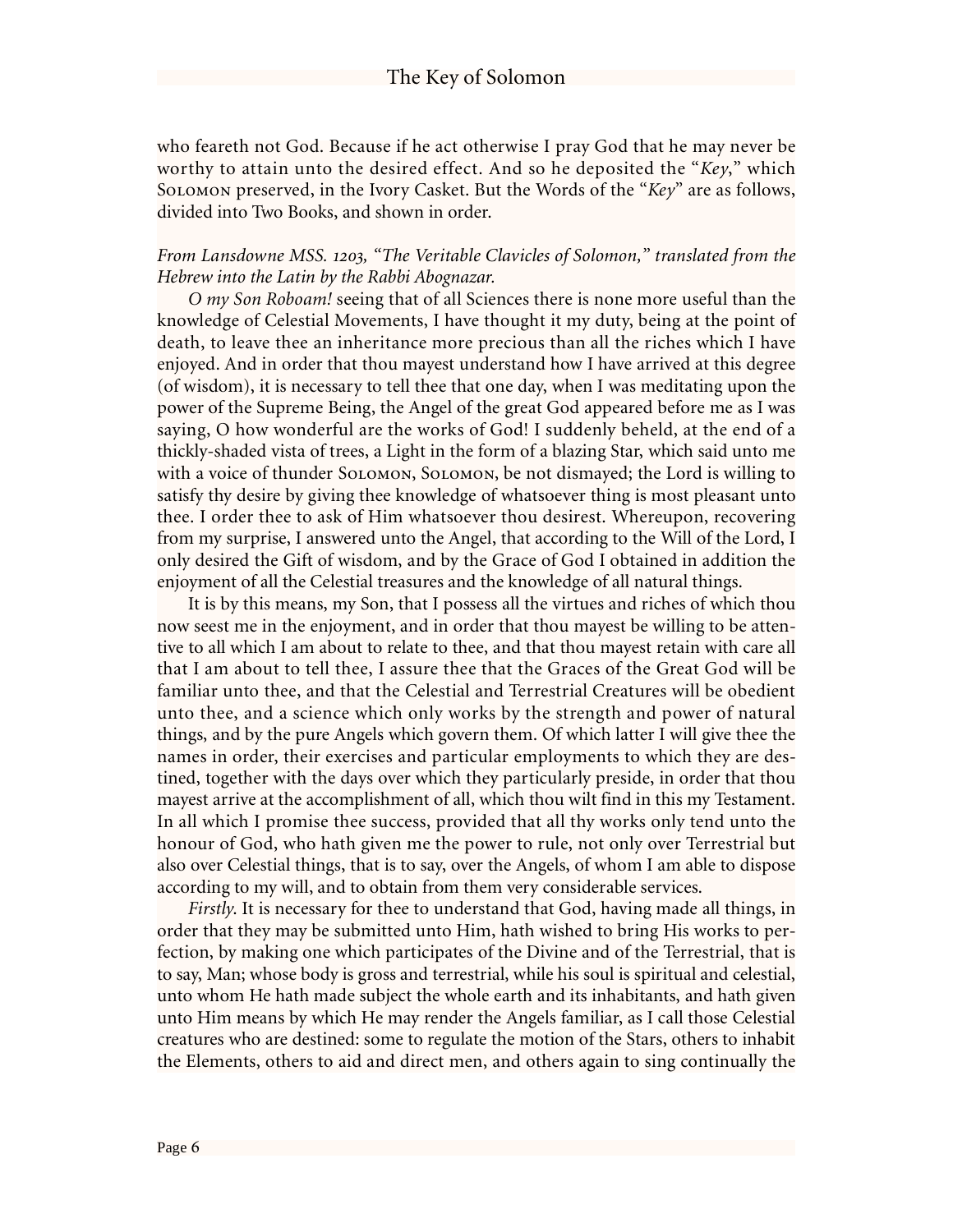praises of the Lord. Thou mayest then, by the use of their Seals and Characters, render them familiar unto thee, provided that thou abusest not this privilege by demanding from them things which are contrary to their nature; for accursed be he who will take the Name of God in vain, and who will employ for evil purposes the knowledge and good wherewith He hath enriched us.

I command thee, my Son, to carefully engrave in thy memory all that I say unto thee, in order that it may never leave thee. If thou dost not intend to use for a good purpose the secrets which I here teach thee, l command thee rather to cast this Testament into the fire, than to abuse the power thou wilt have of constraining the Spirits, for I warn thee that the beneficial angels, wearied and fatigued by thine illicit demands, would to thy sorrow execute the commands of God, as well as to that of all such who, with evil intent, would abuse those secrets which He hath given and revealed unto me. Think not, however, O my, Son, that it would not be permitted thee to profit by the good fortune and happiness which the Divine Spirits can bring thee; on the contrary, it gives them great pleasure to render service to Man for whom many of these Spirits have great liking and affinity, God having destined them for the preservation and guidance of those Terrestrial things which are submitted to the power of Man.

There are different kinds of Spirits, according to the things over which they preside, some of them govern the Empyrean Heaven, others the Primum Mobilé, others the First and Second Crystalline, others the Starry Heaven; there are also Spirits of the Heaven of Saturn, which I call Saturnites. There are Jovial, Martial, Solar, Venerean, Mercurial, and Lunar Spirits; there are also (Spirits) in the Elements as well as in the Heavens, there are some in the Fiery Region, others in the Air, others in the Water, and others upon the Earth, which can all render service to that man who learns their nature, and knows how to attract them.

Furthermore, I wish to make thee understand that God hath destined to each one of us a Spirit, which watches over us and takes care of our preservation; these are called Genii, who are elementary like us, and who are more ready to render service to those whose temperament is conformed to the Element which these Genii inhabit; for example, shouldest thou be of a fiery temperament, that is to say sanguine, thy genius would be fiery and submitted to the Empire of Baël. Besides this, there are special times reserved for the invocation of these Spirits, in the days and hours when they have power and absolute empire. It is for this reason that thou wilt see in the following tables to what Planet and to what Angel each Day and Hour is submitted, together with the Colours which belong unto them, the Metals, Herbs, Plants, Aquatic, Aërial, and Terrestrial Animals, and Temple Incense, which are proper to each of them, as also in what quarter of the Universe they ask to be invoked. Neither are omitted, the Conjurations, Seals, Characters, and Divine Letters, which belong to them, by means of which we receive the power to sympathize with these Spirits.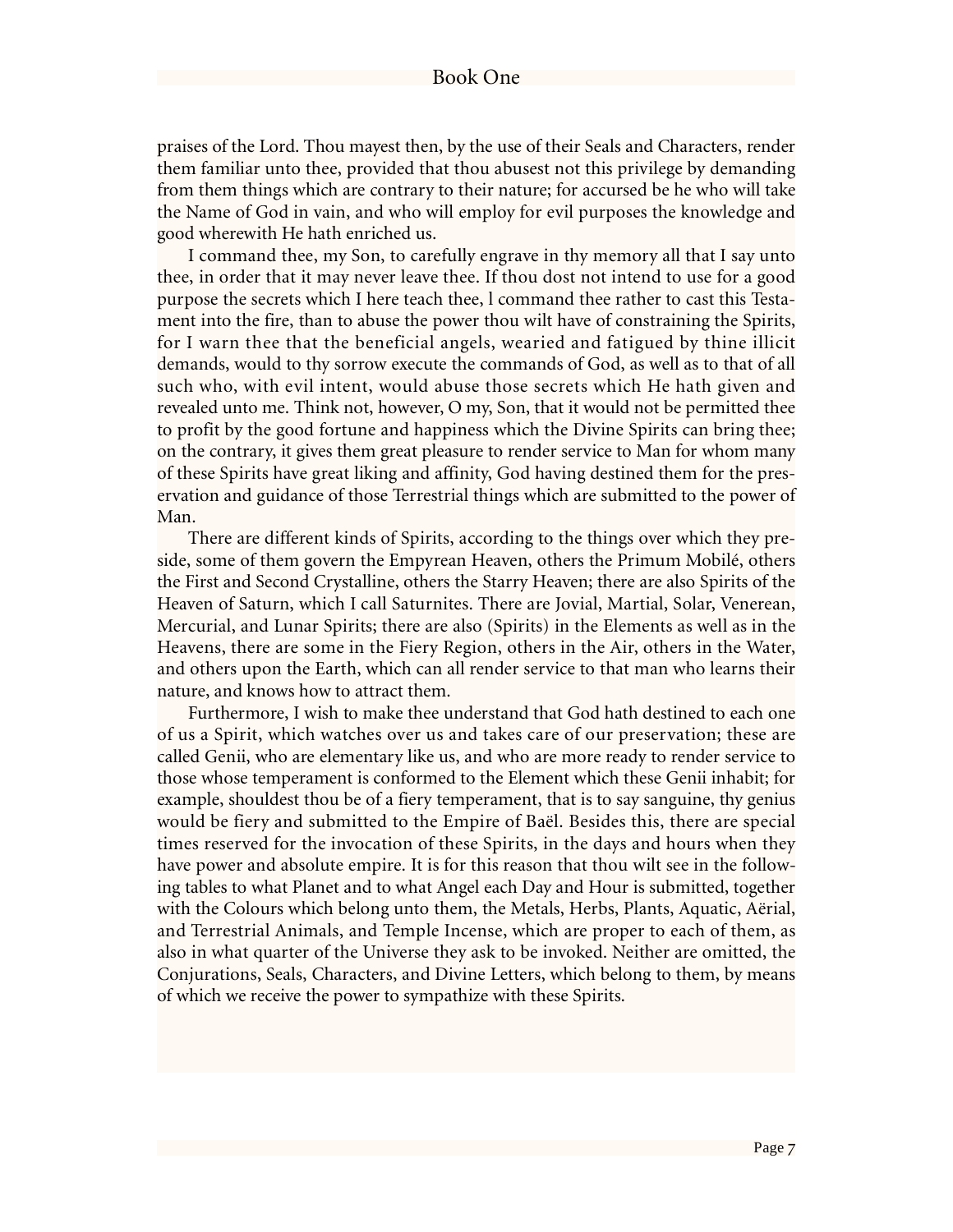|       |       |       |       | Hours<br>from       | Hours<br>from                     |        |       |       |
|-------|-------|-------|-------|---------------------|-----------------------------------|--------|-------|-------|
| Sun.  | Mon.  | Tues. | Wed.  | Sunset to<br>Sunset | Mid-<br>night to<br>Mid-<br>night | Thurs. | Fri.  | Sat.  |
| Merc. | Jup.  | Ven.  | Sat.  | 8                   | 1                                 | Sun.   | Moon. | Mars. |
| Moon. | Mars. | Mer.  | Jup.  | 9                   | $\overline{2}$                    | Ven.   | Sat.  | Sun.  |
| Sat.  | Sun.  | Moon. | Mars. | 10                  | 3                                 | Mer.   | Jup.  | Ven.  |
| Jup.  | Ven.  | Sat.  | Sun   | 11                  | $\overline{\mathbf{4}}$           | Moon.  | Mars. | Mer.  |
| Mars. | Mer.  | Jup.  | Ven.  | 12                  | 5                                 | Sat.   | Sun.  | Moon. |
| Sun.  | Moon. | Mars  | Mer.  | $\mathbf{1}$        | 6                                 | Jup.   | Ven.  | Sat.  |
| Ven.  | Sat.  | Sun.  | Moon. | $\overline{2}$      | $\overline{7}$                    | Mars.  | Mer.  | Jup.  |
| Mer.  | Jup.  | Ven.  | Sat.  | $\mathfrak{Z}$      | 8                                 | Sun.   | Moon. | Mars. |
| Moon. | Mars. | Mer.  | Jup.  | $\overline{4}$      | 9                                 | Ven.   | Sat.  | Sun.  |
| Sat.  | Sun.  | Moon. | Mars. | 5                   | 10                                | Mer.   | Jup.  | Ven.  |
| Jup.  | Ven.  | Sat.  | Sun.  | 6                   | 11                                | Moon.  | Mars. | Mer.  |
| Mars. | Mer.  | Jup.  | Ven.  | $\overline{7}$      | 12                                | Sat.   | Sun.  | Moon. |
| Sun.  | Moon. | Mars. | Mer.  | $\,8\,$             | $\mathbf{1}$                      | Jup.   | Ven.  | Sat.  |
| Ven.  | Sat.  | Sun.  | Moon. | 9                   | $\overline{2}$                    | Mars.  | Mer.  | Jup.  |
| Mer.  | Jup.  | Ven.  | Sat.  | 10                  | 3                                 | Sun.   | Moon. | Mars. |
| Moon. | Mars. | Mer.  | Jup.  | 11                  | $\overline{4}$                    | Ven.   | Sat.  | Sun.  |
| Sat.  | Sun.  | Moon. | Mars. | 12                  | 5                                 | Mer.   | Jup.  | Ven.  |
| Jup.  | Ven.  | Sat.  | Sun.  | $\mathbf{1}$        | 6                                 | Moon.  | Mars. | Mer.  |
| Mars. | Mer.  | Jup.  | Ven.  | $\overline{2}$      | $\overline{7}$                    | Sat.   | Sun.  | Moon. |
| Sun.  | Moon. | Mars. | Mer.  | $\mathfrak{Z}$      | 8                                 | Jup.   | Ven.  | Sat.  |
| Ven.  | Sat.  | Sun.  | Moon. | $\overline{4}$      | 9                                 | Mars.  | Mer.  | Jup.  |
| Mer.  | Jup.  | Ven.  | Sat.  | 5                   | 10                                | Sun.   | Moon. | Mars. |
| Moon. | Mars. | Mer.  | Jup.  | 6                   | 11                                | Ven.   | Sat.  | Sun.  |
| Sat.  | Sun.  | Moon. | Mars. | 7                   | 12                                | Mer.   | Jup.  | Ven.  |

# **Table 1: Table of the Planetary Hours**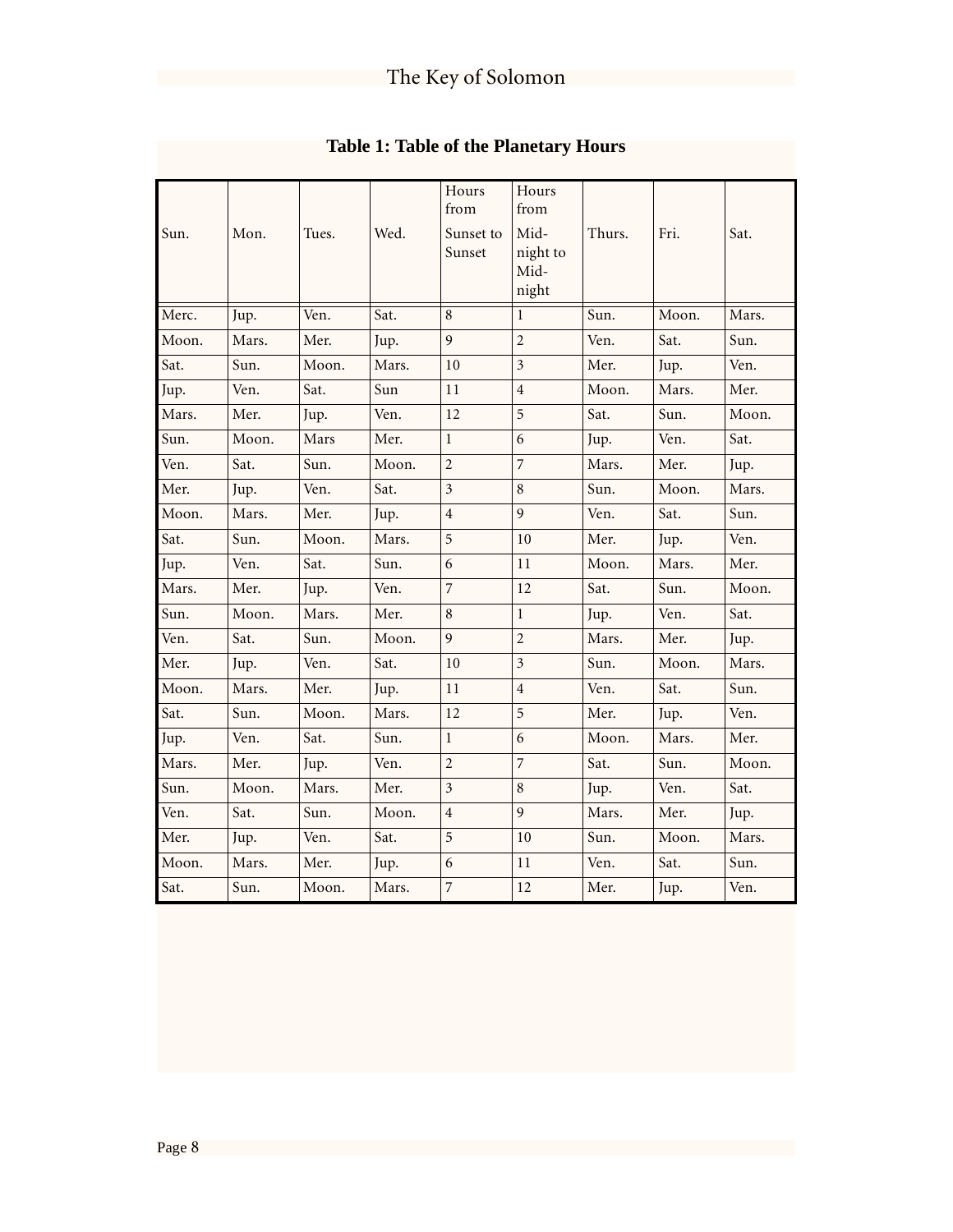| Hours.            | Sunday. | Monday. | Tuesda. | Wednes. | Thursd. | Friday. | Saturd. |
|-------------------|---------|---------|---------|---------|---------|---------|---------|
| 1. Yayn           | Raphael | Sachiel | Anael   | Cassiel | Michael | Gabriel | Zamael  |
| 2. Yanor          | Gabriel | Zamael  | Raphael | Sachiel | Anael   | Cassiel | Michael |
| 3. Nasnia         | Cassiel | Michael | Gabriel | Zamael  | Raphael | Sachiel | Anael   |
| 4. Salla          | Sachiel | Anael   | Cassiel | Michael | Gabriel | Zamael  | Raphael |
| 5. Sadedali       | Raphael | Sachiel | Anael   | Cassiel | Michael | Gabriel | Zamael  |
| 6. Thamur         | Michael | Gabriel | Zamael  | Raphael | Sachiel | Anael   | Cassiel |
| 7. Ourer          | Anael   | Cassiel | Michael | Gabriel | Zamael  | Raphael | Sachiel |
| 8. Thainé         | Raphael | Sachiel | Anael   | Cassiel | Michael | Gabriel | Zamael  |
| 9. Neron          | Gabriel | Zamael  | Raphael | Sachiel | Anael   | Cassiel | Michael |
| 10. Yayon         | Cassiel | Michael | Gabriel | Zamael  | Raphael | Sachiel | Anael   |
| 11. Abai.         | Sachiel | Anael   | Cassiel | Michael | Gabriel | Zamael  | Raphael |
| 12. Natha-<br>lon | Raphael | Sachiel | Anael   | Cassiel | Michael | Gabriel | Zamael  |
| 1. Beron          | Michael | Gabriel | Zamael  | Raphael | Sachiel | Anael   | Cassiel |
| 2. Barol          | Anael   | Cassiel | Michael | Gabriel | Zamael  | Raphael | Sachiel |
| 3. Thanu          | Raphael | Sachiel | Anael   | Cassiel | Michael | Gabriel | Zamael  |
| 4. Athor          | Gabriel | Zamael  | Raphael | Sachiel | Anael   | Cassiel | Michael |
| 5. Mathon         | Cassiel | Michael | Gabriel | Zamael  | Raphael | Sachiel | Anael   |
| 6. Rana           | Sachiel | Anael   | Cassiel | Michael | Gabriel | Zamael  | Raphael |
| 7. Netos          | Zamael  | Raphael | Sachiel | Anael   | Cassiel | Michael | Gabriel |
| 8. Tafrac         | Michael | Gabriel | Zamael  | Raphael | Sachiel | Anael   | Cassiel |
| 9. Sassur         | Anael   | Cassiel | Michael | Gabriel | Zamael  | Raphael | Sachiel |
| 10. Agla.         | Raphael | Sachiel | Anael   | Cassiel | Michael | Gabriel | Zamael  |
| 11. Cäerra        | Gabriel | Zamael  | Raphael | Sachiel | Anael   | Cassiel | Michael |
| 12. Salam         | Cassiel | Michael | Gabriel | Zamael  | Raphael | Sachiel | Anael   |

### **Table 2: Table of the Magical Names of the Hours, and of the Angels who rule them, commencing at the first hour after Midnight of each day, and ending at the ensuing midnight.**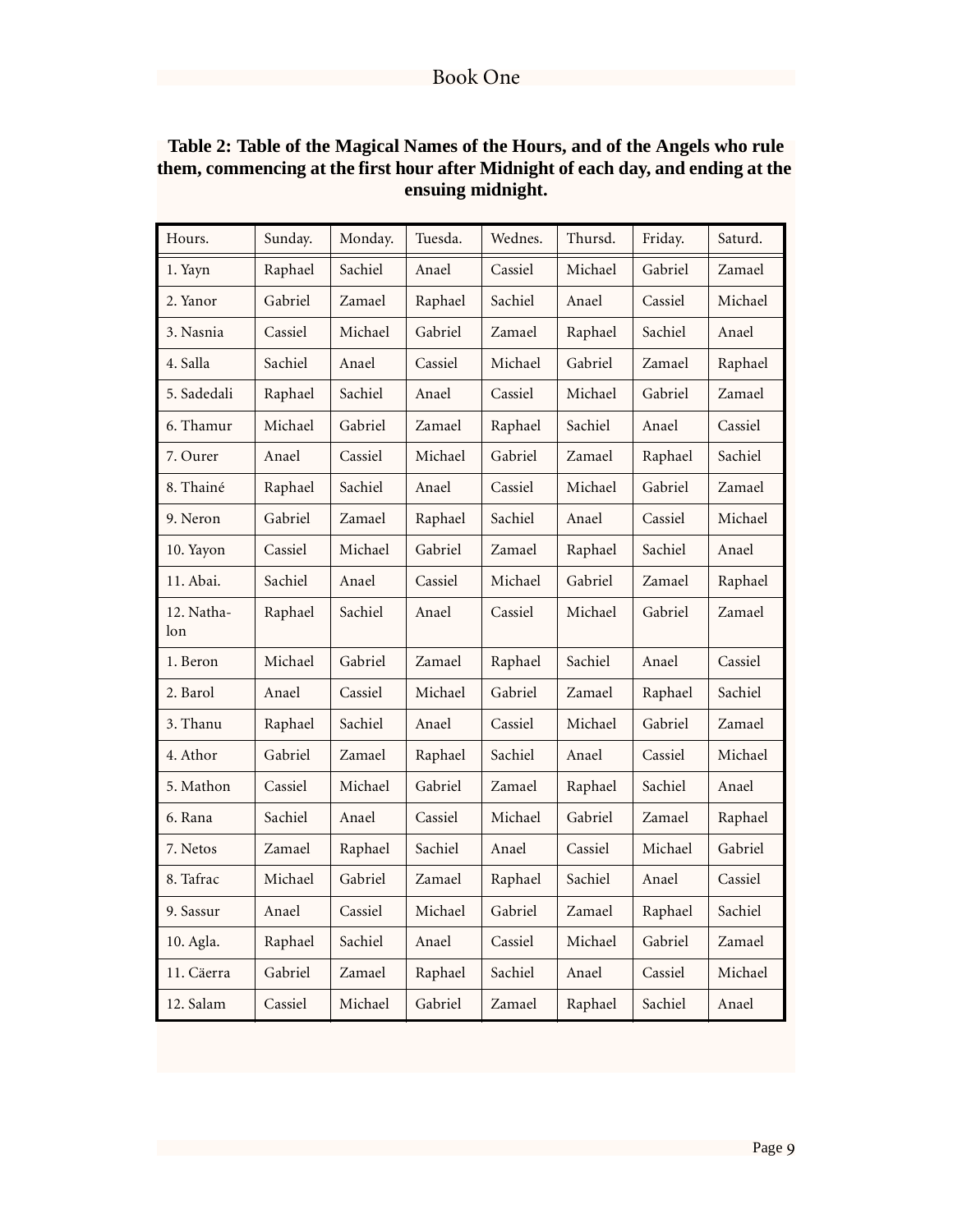| <b>DAYS</b> | SATURDAY.    | THURSD.  | TUESDA. | SUNDAY. | FRIDA. | WEDNES. | MOND.   |
|-------------|--------------|----------|---------|---------|--------|---------|---------|
| Archangel   | Tzaphquiel   | Tzadiqel | Khamael | Raphael | Haniel | Michael | Gabriel |
| Angel       | Cassiel      | Sachiel  | Zamael  | Michael | Anael  | Raphael | Gabriel |
| Planet      | Saturn       | Jupiter  | Mars    | Sun     | Venus  | Mercury | Moon    |
| Metal       | Lead         | Tin      | Iron    | Gold    | Copper | Mercury | Silver  |
| Colour      | <b>Black</b> | Blue     | Red     | Yellow  | Green  | Purple  | White   |

### **Table 3: Table of the Archangels, Angels, Metals, Days of the Week, and Colours attributed to each Planet.**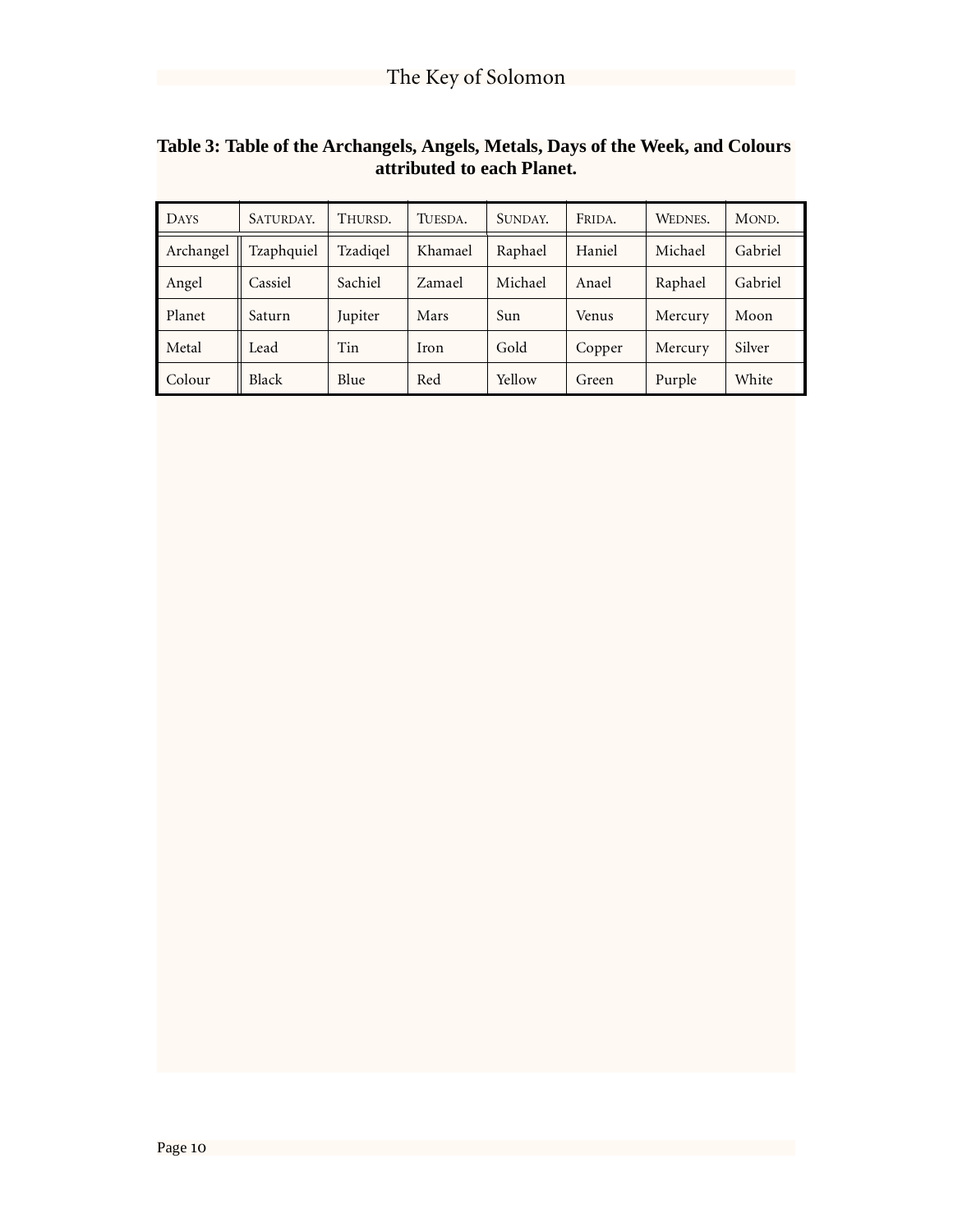#### **PRELIMINARY DISCOURSE.**

*From Lansdowne MSS. 1203, "The Veritable Clavicles of Solomon," Translated from the Hebrew into the Latin language by the Rabbi Abognazar.*

Every one knoweth in the present day that from time immemorial Solomon possessed knowledge inspired by the wise teachings of an angel, to which he appeared so submissive and obedient, that in addition to the gift of wisdom, which he demanded, he obtained with profusion all the other virtues; which happened in order that knowledge worthy of eternal preservation might not be buried with his body. Being, so to speak, near his end, he left to his son Roboam a Testament which should contain all (the Wisdom) he had possessed prior to his death. The Rabbins, who were careful to cultivate (the same knowledge) after him, called this Testament *The Clavicle, or Key of Solomon*, which they caused to be engraved on (pieces of) the bark of trees, while the Pentacles were inscribed in Hebrew letters on plates of copper, so that they might be carefully preserved in the Temple which that wise king had caused to be built.

This Testament was in ancient time translated from the Hebrew into the Latin language by Rabbi Abognazar, who transported it with him into the town of Arles in Provence, where by a notable piece of good fortune the ancient Hebrew Clavicle, that is to say, this precious translation of it, fell into the hands of the Archbishop of Arles, after the destruction of the Jews in that city; who, from the Latin, translated it into the vulgar tongue, in the same terms which here follow, without having either changed or augmented the original translation from the Hebrew.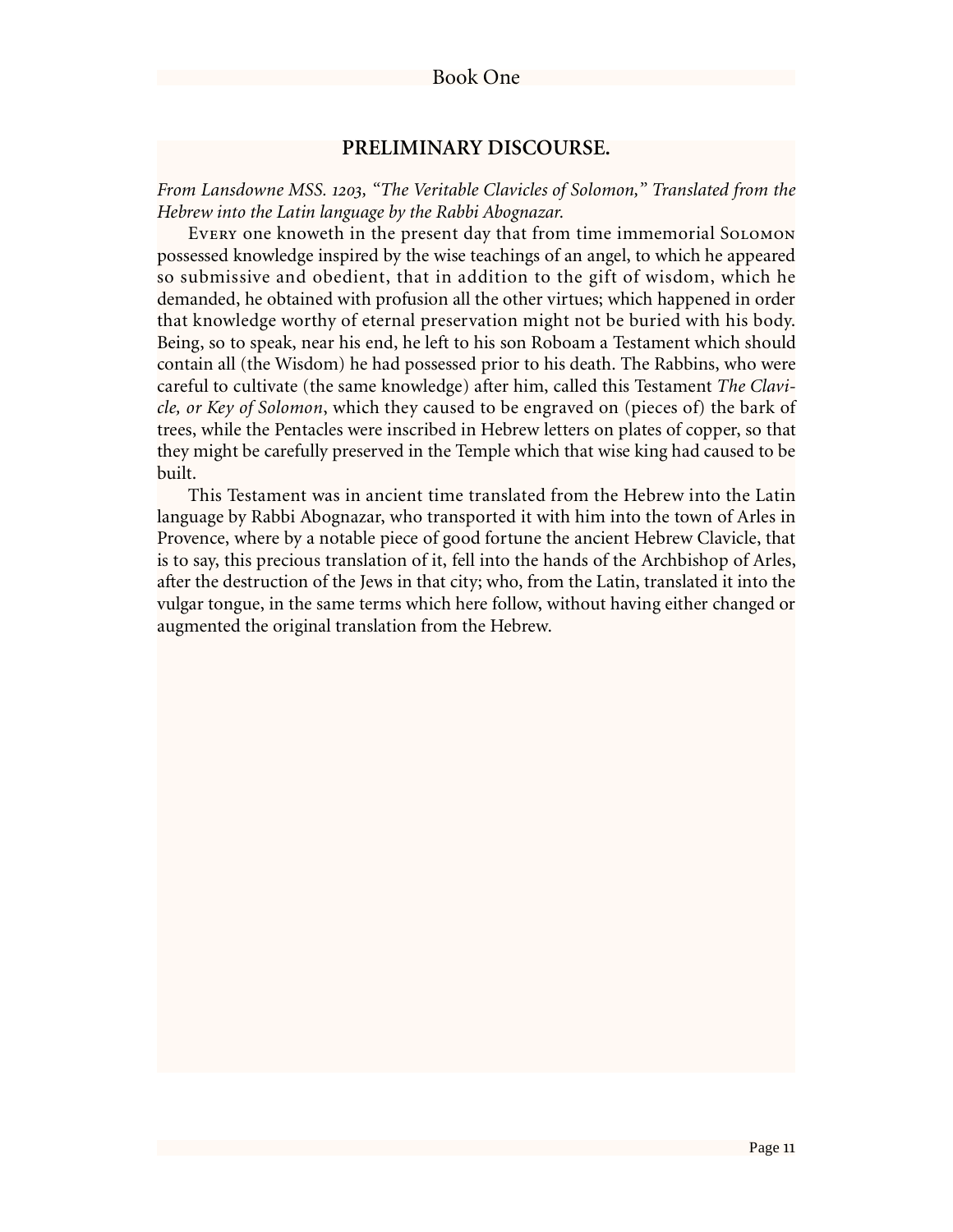# **Chapter I**

### Concerning The Divine Love Which Precedes the Acquisition of This Knowledge

SOLOMON, THE SON OF DAVID, KING OF ISRAEL, hath said that the beginning of our Key is to fear God, to adore Him, to honour Him with contrition of heart, to invoke Him in all matters which we wish to undertake, and to operate with very great devotion, for thus God will lead us in the right way. When, therefore, thou shalt wish to acquire the knowledge of Magical Arts and Sciences, it is necessary to have prepared the order of hours and of days, and of the position of the Moon, without the operation of which thou canst effect nothing; but if thou observest them with diligence thou mayest easily and thoroughly arrive at the effect and end which thou desirest to attain.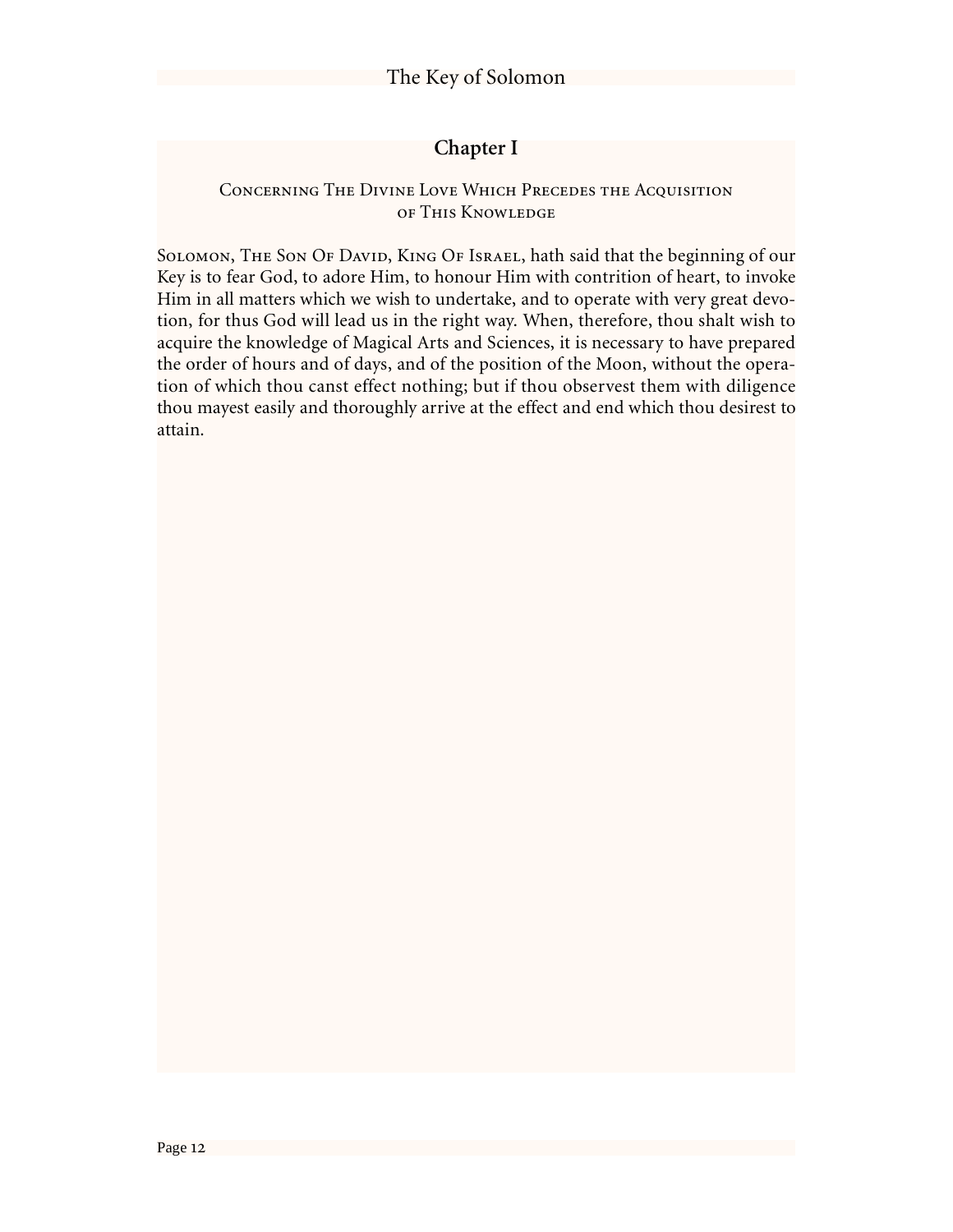### **Chapter II**

#### Of The Days, And Hours, And Of The Virtues Of The Planets

When thou wishest to make any experiment or operation, thou must first prepare, beforehand, all the requisites, such as candles and Incense, which thou wilt find described in the following Chapters: observing the days, the hours, and the other effects of the Constellations which may be found in this Chapter.

It is, therefore, advisable to know that the hours of the day and of the night together, are twenty-four in number, and that each hour is governed by one of the Seven Planets in regular order, commencing at the highest and descending to the lowest. The order of the Planets is as follows: SHBTHAI, Shabbathai, Saturn; beneath Saturn is TzDQ, Tzedeq, Jupiter; beneath Jupiter is MADIM, Madim, Mars; beneath Mars is ShMSh, Shemesh, the Sun; beneath the Sun is NVGH, Nogah, Venus; beneath Venus is KVKB, Kokav, Mercury; and beneath Mercury is LBNH, Levanah, the Moon, which is the lowest of all the Planets.

It must, therefore, be understood that the Planets have their dominion over the day which approacheth nearest unto the name which is given and attributed unto them – viz., over Saturday, Saturn; Thursday, Jupiter; Tuesday, Mars; Sunday, the Sun; Friday, Venus; Wednesday, Mercury: and Monday, the Moon.

The rule of the Planets over each hour begins from the dawn at the rising of the Sun on the day which take its name from such Planet, and the Planet which follows it in order, succeeds to the rule over the next hour. Thus (on Saturday) Saturn rules the first hour, Jupiter the second, Mars the third, the Sun the fourth, Venus the fifth, Mercury the sixth, the Moon the seventh, and Saturn returns in the rule over the eighth, and the others in their turn, the Planets always keeping the same relative order.

Note that each experiment of magical operation should be performed under the Planet, and usually in the hour, which refers to the same. For example:

In the Days and Hours of Saturn thou canst perform experiments to summon the Souls from Hades, but only of those who have died a natural death. Similarly on these days and hours thou canst operate to bring either good or bad fortune to buildings; to have familiar Spirits attend thee in sleep; to cause good or ill success to business, possessions, goods, seeds, fruits, and similar things, in order to acquire learning; to bring destruction and to give death, and to sow hatred and discord.

The Days and Hours of Jupiter are proper for obtaining honours, acquiring riches; contracting friendships, preserving health; and arriving at all that thou canst desire.

In the Days and Hours of Mars thou canst make experiments regarding war; to arrive at military honour; to acquire courage; to overthrow enemies; and further to cause ruin, slaughter, cruelty, discord; to wound and to give death.

The Days and Hours of the Sun are very good for: perfecting experiments regarding temporal wealth, hope, gain, fortune, divination, the favour of princes, to dissolve hostile feeling, and to make friends.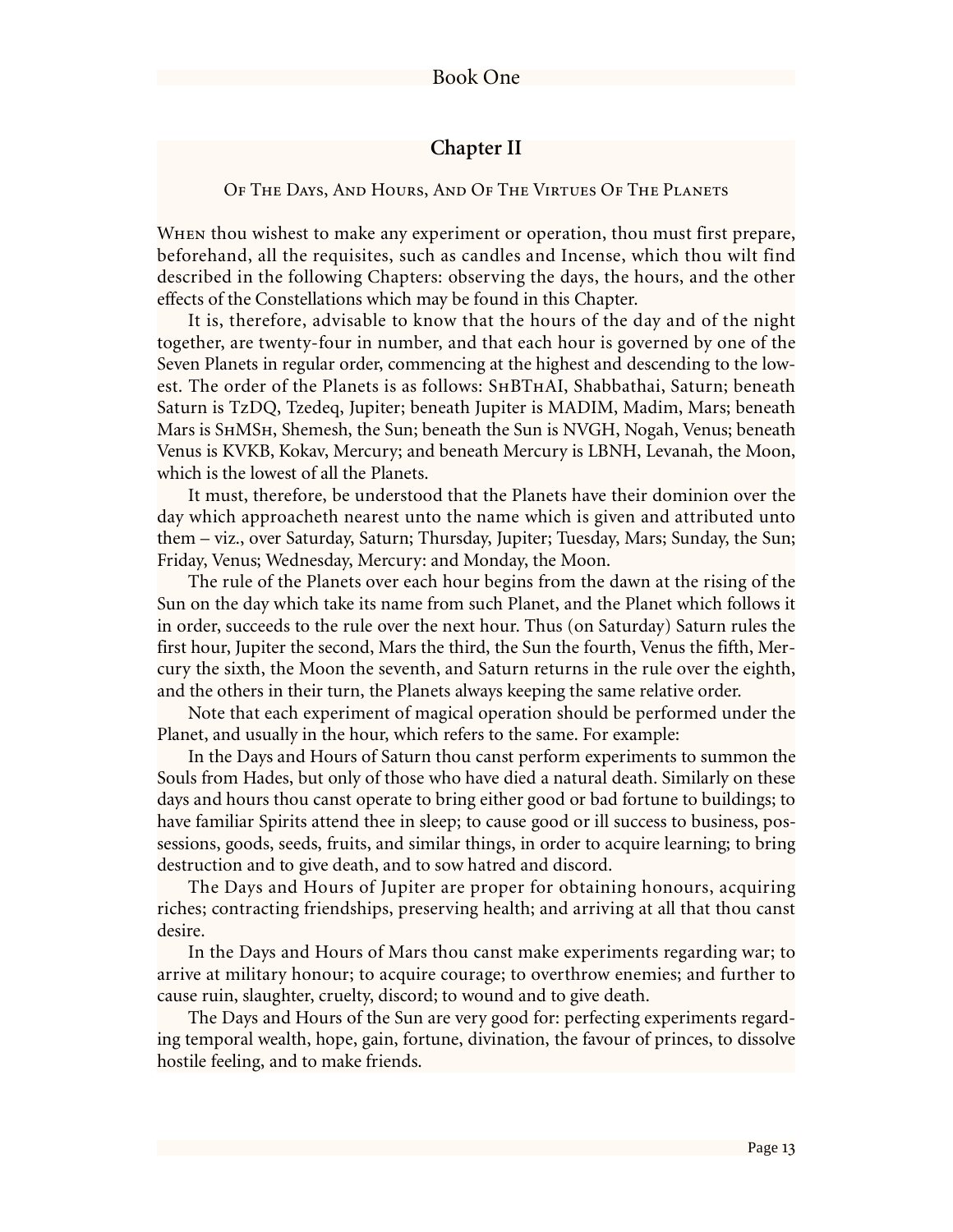The Days and Hours of Venus are good for forming friendships; for kindness and love; for joyous and pleasant undertakings, and for travelling.

The Days and Hours of Mercury are good to operate for eloquence and intelligence; promptitude in business; science and divination; wonders; apparitions: and answers regarding the Future. Thou canst also operate under this Planet for thefts; writings; deceit; and merchandise.

The Days and Hours of the Moon are good for embassies; voyages; envoys; messages; navigation; reconciliation; love; and the acquisition of merchandise by water.

Thou shouldst take care punctually to observe all the instructions contained in this chapter, if thou desirest to succeed, seeing that the truth of Magical Science dependeth thereon.

The Hours of Saturn, of Mars, and of the Moon are alike good for communicating and speaking with Spirits; as those of Mercury are for recovering thefts by the means of Spirits.

The Hours of Mars serve for summoning Souls from Hades, especially of those slain in battle.

The Hours of the Sun, of Jupiter, and of Venus, are adapted for preparing any operations whatsoever of love, of kindness, and of invisibility, as is hereafter more fully shown, to which must be added other things of a similar nature which are contained in our work.

The Hours of Saturn and Mars and also the days on which the Moon is conjunct with them, or when she receives their opposition or quartile aspect, are excellent for making experiments of hatred, enmity, quarrel, and discord; and other operations of the same kind which are given later on in this work.

The Hours of Mercury are good for undertaking experiments relating to games, raillery, jests, sports, and the like.

The Hours of the Sun, of Jupiter, and of Venus, particularly on the days which they rule, are good for all extraordinary, uncommon, and unknown operations.

The Hours of the Moon are proper for making trial of experiments relating to recovery of stolen property, for obtaining nocturnal visions, for summoning Spirits in sleep, and for preparing anything relating to Water.

The Hours of Venus are furthermore useful for lots, poisons, all things of the nature of Venus, for preparing powders provocative of madness; and the like things.

But in order to thoroughly effect the operations of this Art, thou shouldest perform them not only on the Hours but on the Days of the Planets as well, because then the experiment will always succeed better, provided thou observest the rules laid down later on, for if thou omittest one single condition thou wilt never arrive at the accomplishment of the Art.

For those matters then which appertain unto the Moon, such as the Invocation of Spirit, the Works of Necromancy, and the recovery of stolen property, it is necessary that the Moon should be in a Terrestrial Sign, viz.: Taurus, Virgo, or Capricorn.

For love, grace, and invisibility, the Moon should be in a Fiery Sign, viz.: Aries, Leo, or Sagittarius.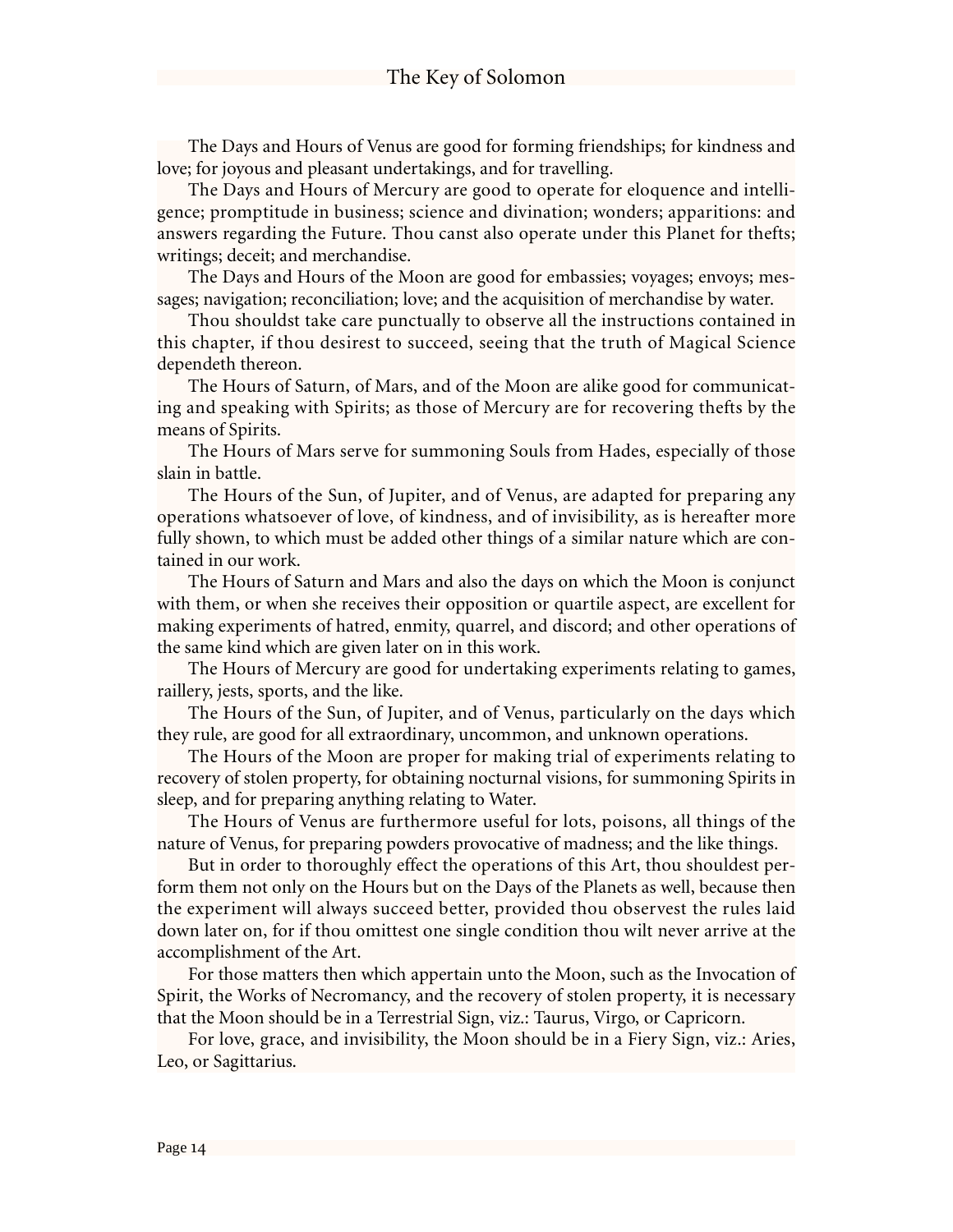For hatred, discord, and destruction, the Moon should be in a Watery Sign, viz.: Cancer, Scorpio, or Pisces.

For experiments of a peculiar nature, which cannot be classed under any certain head, the Moon should be in an Airy Sign, viz.: Gemini, Libra, or Aquarius.

But if these things seem unto thee difficult to accomplish, it will suffice thee merely to notice the Moon after her combustion, or conjunction with the Sun, especially just when she quits his beams and appeareth visible. For then it is good to make all experiments for the construction and operation of any matter. That is why the time from the New unto the Full Moon is proper for performing any of the experiments of which we have spoken above. But in her decrease or wane it is good for War, Disturbance, and Discord. Likewise the period when she is almost deprived of light, is proper for experiments of invisibility, and of Death.

But observe inviolably that thou commence nothing while the Moon is in conjunction with the Sun, seeing that this is extremely unfortunate, and that thou wilt then be able to effect nothing; but the Moon quitting his beams and increasing in Light, thou canst perform all that thou desirest, observing nevertheless the directions in this Chapter.

Furthermore, if thou wishest to converse with Spirits it should be especially on the day of Mercury and in his hour, and let the Moon be in an Airy Sign, as well as the Sun.

Retire thou then unto a secret place, where no one may be able to see thee or to hinder thee, before the completion of the experiment, whether thou shouldest wish to work by day or by night. But if thou shouldest wish to work by night, perfect thy work on the succeeding night; if by day, seeing that the day beginneth with the rising of the Sun (perfect thy work on) the succeeding day. But the Hour of Inception is the Hour of Mercury.

Verily, since no experiments for converse with Spirits can be done without a Circle being prepared, whatsoever experiments therefore thou wishest to undertake for conversing with Spirits, therein thou must learn to construct a certain particular Circle; that being done surround that Circle with the Circle of Art for better caution and efficacy.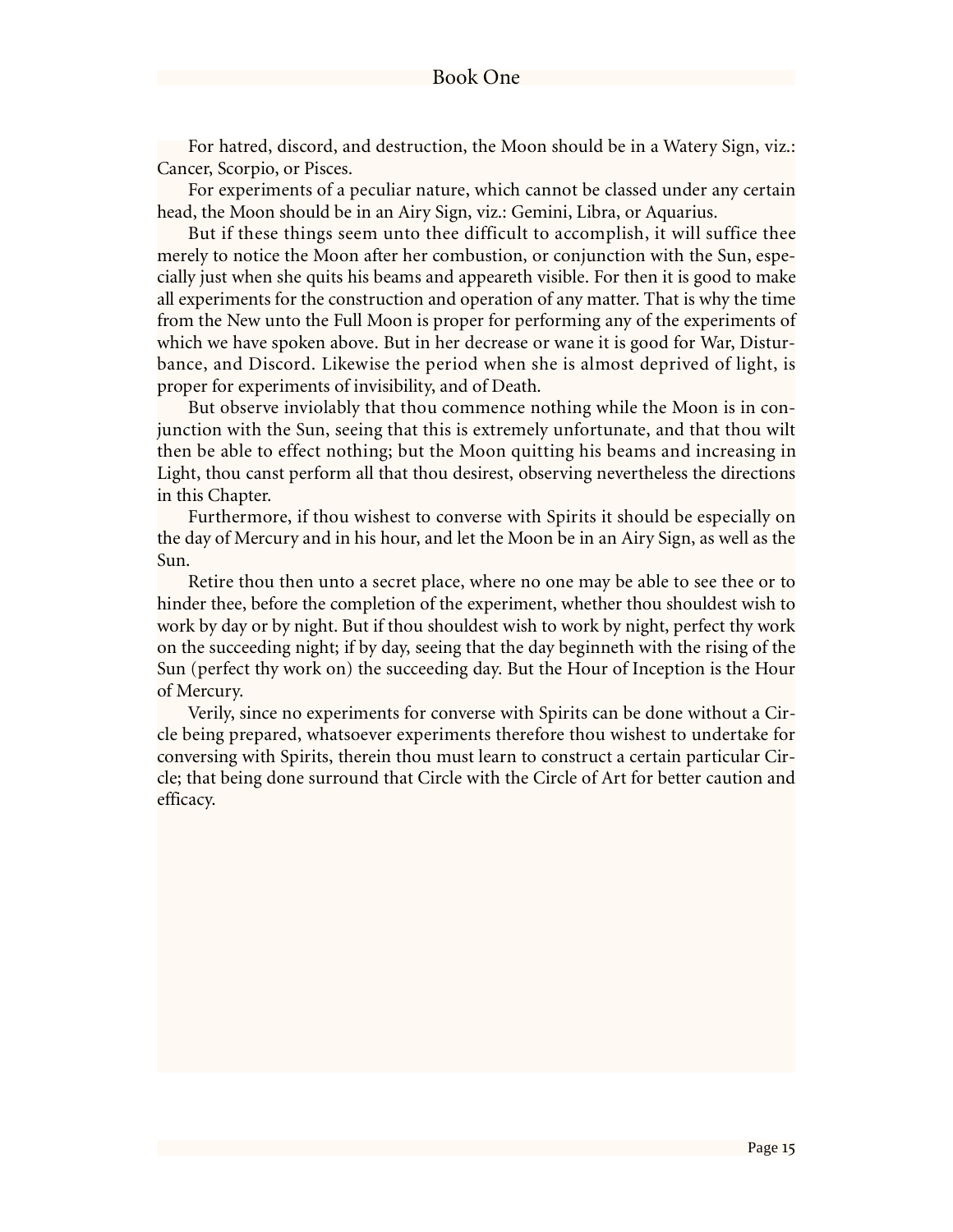# **Chapter III**

#### CONCERNING THE ARTS.

If thou wishest to succeed, it is necessary to make the following Experiments and Arts in the appropriate Days and Hours, with the requisite solemnities and ceremonies contained and laid down in the following chapters.

Experiments, then, are of two kinds; the first is to make trial of what, as I have said, can be easily performed without a Circle, and in this case it is not necessary to observe anything but what thou wilt find in the proper Chapters. The second can in no way be brought to perfection without the Circle; and in order to accomplish this perfectly it is necessary to take note of all the preparations which the Master of the Art and his Disciples must undertake before constructing the Circle.

Before commencing operations both the Master and his Disciples must abstain with great and thorough continence during the space of nine days from sensual pleasures and from vain and foolish conversation; as plainly appeareth in the Second Book, Chapter 4. Six of the days having expired, he must recite frequently the Prayer and Confession as will be told him; and on the Seventh Day, the Master being alone, let him enter into a secret place, let him take off his clothes, and bathe himself from head to foot in consecrated and exorcised water, saying devoutly and humbly the prayer, "O Lord Adonai," etc., as it is written in the Second Book, Chapter 2.

The Prayer being finished, let the Master quit the water, and put upon his flesh raiment of white linen clean and unsoiled; and then let him go with his Disciples unto a secret place and command them to strip themselves naked; and they having taken off their clothes, let him take exorcised water and pour it upon their heads so that it flows down to their feet and bathes them completely; and while pouring this water upon them let the Master say: "Be ye regenerate, renewed, washed, and pure," &c., as in Book II., Chapter 3.

Which being done, the Disciples must clothe themselves, putting upon their flesh, like their Master, raiment of white linen clean and unsoiled; and the three last days the Master and his Disciples should fast, observing the solemnities and prayers marked in Book II., Chapter 2.

Note that the three last days should be calm weather, without wind. and without clouds rushing hither and thither over the face of the sky. On the last day let the Master go with his Disciples unto a secret fountain of running water, or unto a flowing stream, and there let each of them taking off his clothes, wash himself with due solemnity, as is rehearsed in Book II. And when they are clean and pure, let each put upon him garments of white linen, pure, and clean, using the prayers and ceremonies described in Book II. After which let the Master alone say the confession. The which being finished, the Master in sign of penitence will Kiss the Disciples on the forehead, and each of them will Kiss the other. Afterwards let the Master extend his hands over the Disciples, and in sign of absolution, absolve and bless them; which being done he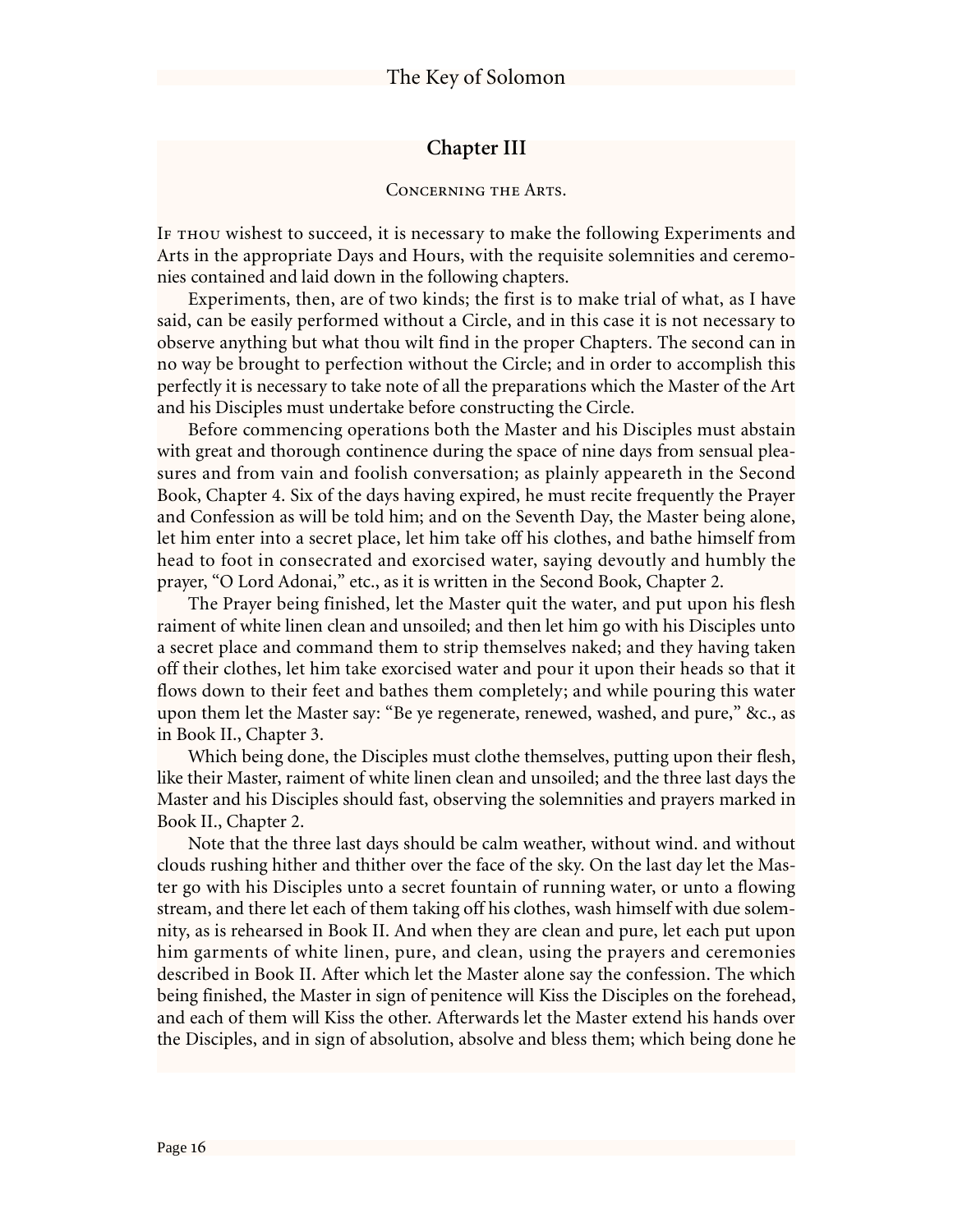will distribute to each of his Disciples the Instruments necessary for Magical Art, which he is to carry into the Circle.

The First Disciple will bear the Censer, the Perfumes and the Incense; the Second Disciple will bear the Book, Paper, Pens, Ink and any stinking or impure materials; the Third will carry the Knife and the Sickle of Magical Art, the Lantern, and the Candles; the Fourth, the Psalms, and the rest of the Instruments; the Fifth, the Crucible or Chafing-dish, and the Charcoal or Fuel; but it will be necessary for the Master himself to carry in his hand the Staff, and the Wand or Rod. The things necessary being thus disposed, the Master will go with his Disciples unto the assigned place, which they have proposed to construct the Circle for the Magical Arts and experiments; repeating on the way the prayers and orations which thou wilt find in Book II.

When the Master shall have arrived at the place appointed, together with his Disciples, he having lighted the flame of the fire, and having exorcised it afresh as is laid down in the Second Book, shall light the Candle and place it in the Lantern, which one of the Disciples is to hold ever in his hand to light the Master at his work. Now the Master of the Art, every time that he shall have occasion for some particular purpose to speak with the Spirits, must endeavor to form certain Circles which shall differ somewhat, and shall have some particular reference to the particular experiment under consideration. Now, in order to succeed in forming such a Circle concerning Magical Art, for the greater assurance and efficacy thou shalt construct it in the following manner:

#### The Construction Of The Circle.

Take thou the Knife, the Sickle, or the Sword of Magical Art consecrated after the manner and order which we shall deliver unto thee in the Second Book. With this Knife or with the Sickle of Art thou shalt describe, beyond the inner Circle which thou shalt have already formed, a Second Circle, encompassing the other at the distance of one foot therefrom and having the same centre. Within this space of a foot in breadth between the first and the second circumferential line, thou shalt trace towards the Four Quarters of the Earth, the Sacred and Venerable Symbols of the holy letter Tau. And between the first and the second Circle which thou shalt thyself have drawn with the Instrument of Magical Art, thou shalt make four hexagonal pentacles, and between these thou shalt write four terrible and tremendous Names of God, viz.:

Between the East and the South the Supreme Name IHVH, Tetragrammaton;

Between the South and the West the Essential Tetragrammatic Name AHIH, Eheieh;

Between the West and the North the Name of Power ALIVN, Elion;

And between the North and the East the Great Name ALH, Eloah;

Which Names are of supreme importance in the list of the Sephiroth, and their Sovereign Equivalents.

Furthermore, thou shalt circumscribe about these Circles two Squares, the Angles of which shall be turned towards the Four Quarters of the Earth; and the space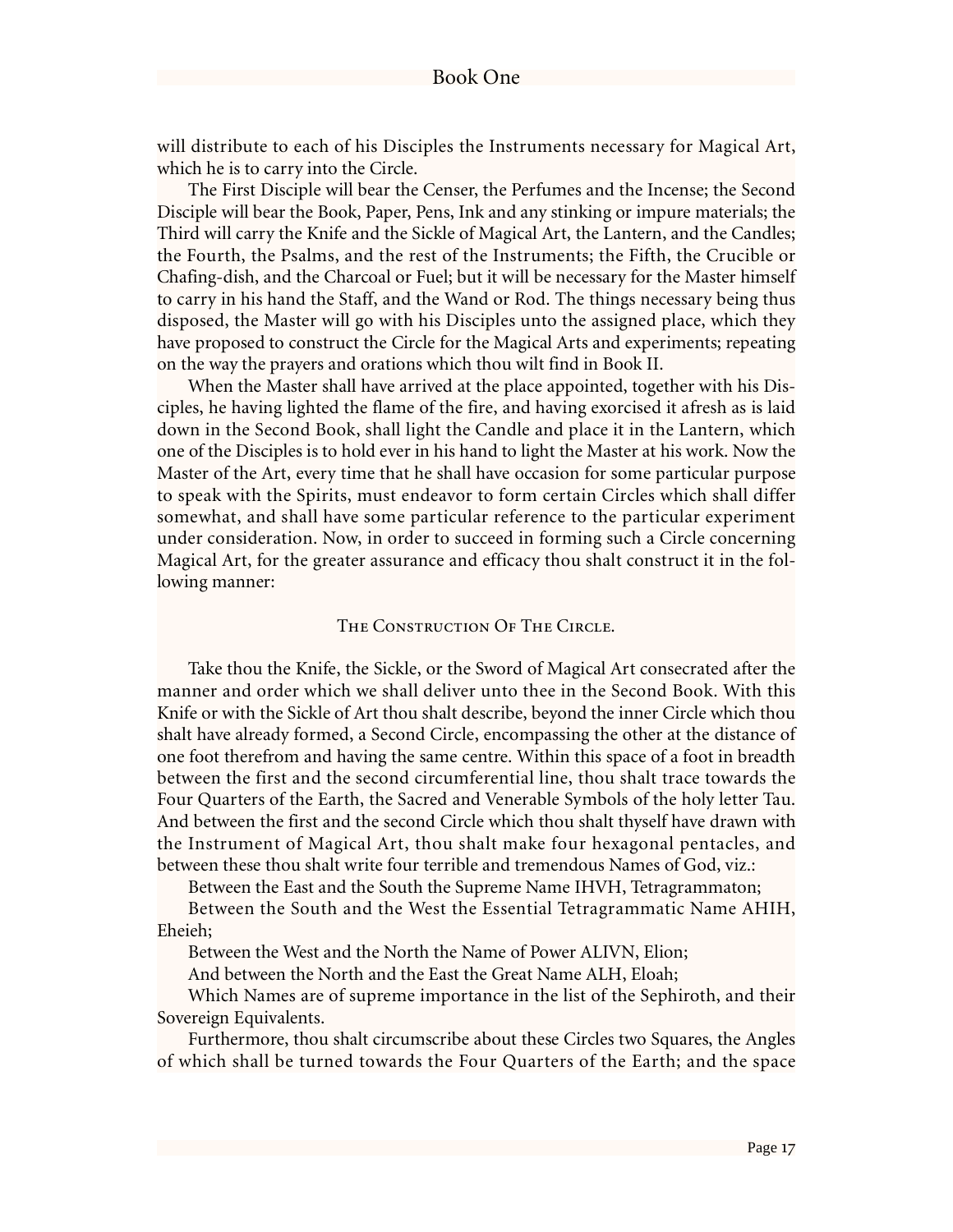between the Lines of the Outer and Inner Square shall be half-a-foot. The extreme Angles of the Outer Square shall be made the Centres of four Circles, the measure or diameter of which shall be one foot. All these are to be drawn with the Knife or consecrated Instrument of Art. And within these Four Circles thou must write these four Names of God the Most Holy One, in this order:

At the East, AL, El;

At the West, IH, Yah;

At the South, AGLA, Agla;

And at the North ADNI, Adonai.

Between the two Squares the Name Tetragrammaton is to be written in the same way as is shown in the plate. (See Figure 2.)

While constructing the Circle, the Master should recite the following Psalms: Psalm ii; Psalm liv; Psalm cxiii; Psalm lxvii; Psalm xlvii; Psalm lxviii.

Or he may as well recite them before tracing the Circle.

The which being finished, and the fumigations being performed, as is described in the chapter on Fumigations in the Second Book, the Master should reassemble his Disciples, encourage them, reassure them, fortify them, and conduct them into the parts of the Circle of Art, where he must place them in the four quarters of the earth, encourage them, and exhort them to fear nothing, and to keep in the places assigned to them. Also, the Disciple who is placed towards the East should have a pen, ink, paper, silk, and white cotton, all clean and suitable for the work. Furthermore, each of the Companions should have a new Sword drawn in his hand (besides the consecrated Magical Sword of Art), and he should keep his hand resting upon the hilt thereof, and he should on no pretext quit the place assigned to him, nor move therefrom.

After this the Master should quit the Circle, light the fuel in the earthen pots, and place upon them the Censers, in the Four Quarters of the Earth; and he should have in his hand the consecrated taper of wax, and he should light it and place it in a hidden and secret place prepared for it. Let him after this re-enter and close the Circle.

The Master should afresh exhort his Disciples, and explain to them all that they have to do and to observe; the which commands they should promise and vow to execute. Let the Master then repeat this Prayer:

#### Prayer.

When we enter herein with all humility, let God the Almighty One enter into this Circle, by the entrance of an eternal happiness, of a Divine prosperity, of a perfect joy, of an abundant charity, and of an eternal salutation. Let all the demons fly from this place, especially those who are opposed unto this work, and let the Angels of Peace assist and protect this Circle, from which let discord and strife fly and depart. Magnify and extend upon us, O Lord, Thy most Holy Name, and bless our conversation and our assembly. Sanctify, O Lord our God, our humble entry herein, Thou the Blessed and Holy One of the Eternal Ages! Amen.

After this, let the Master say upon his knees, as follows: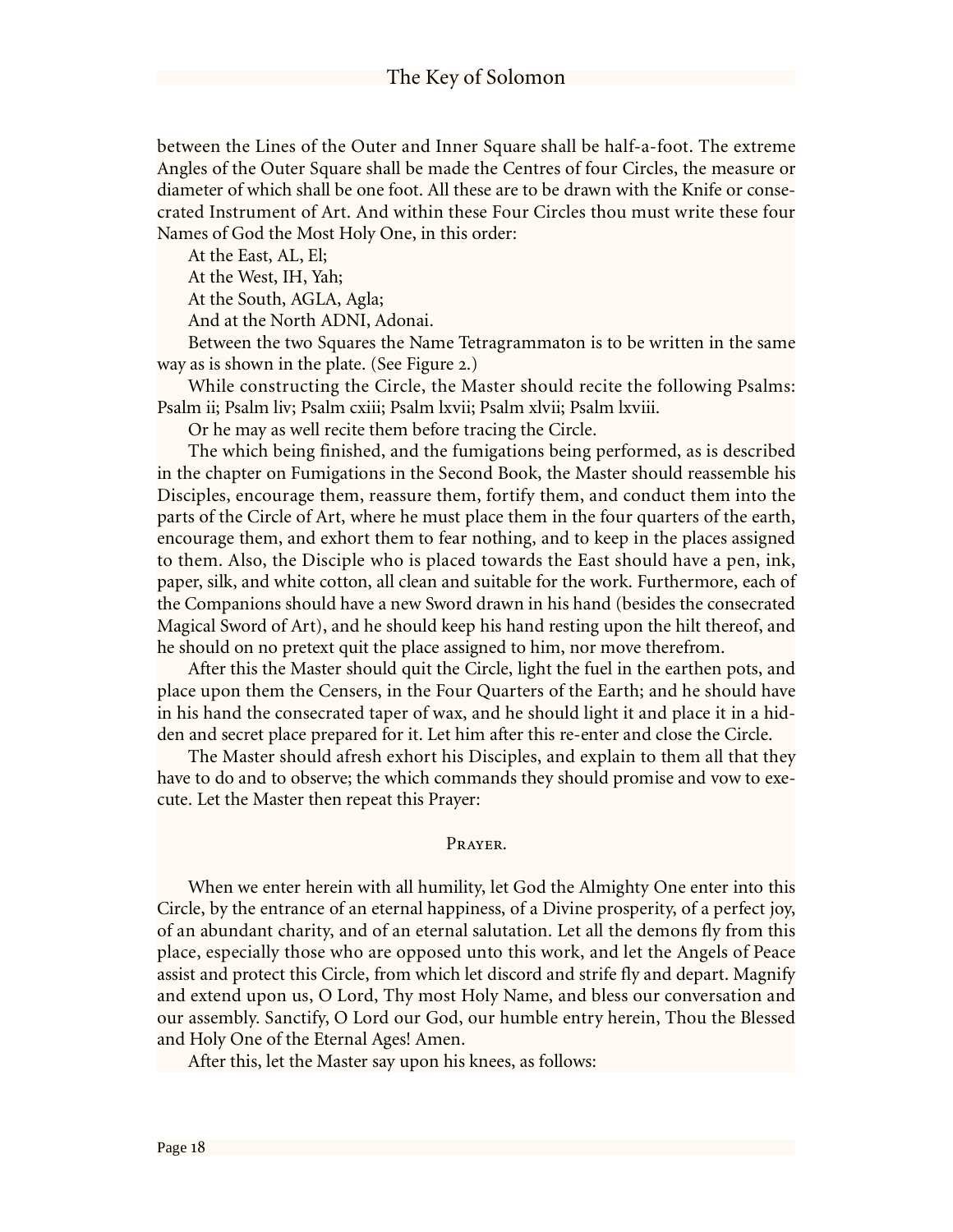#### Prayer.

O Lord God, All Powerful and All Merciful, Thou who desirest not the death of a sinner, but rather that he may turn from his wickedness and live; give and grant unto us thy grace, by blessing and consecrating this earth and this Circle, which is here marked out with the most powerful and holy Names of God. And thee, I conjure, O Earth, by the Most Holy Name of ASHER EHIEH entering within this Circle, composed and made with mine hand. And may God, even ADONAI, bless this place with all the virtues of Heaven, so that no obscene or unclean spirit may have the power to enter into this Circle, or to annoy any person who is therein; though the Lord God ADONAI, Who liveth eternally unto the Ages of the Ages. Amen.

I beseech Thee, O Lord God, the All Powerful and the All Merciful, that Thou wilt deign to bless this Circle, and all this place, and all those who are therein, and that Thou wilt grant unto us, who serve Thee, and rehearse nothing but the wonders of



Figure 2. Circle for Operations of the Art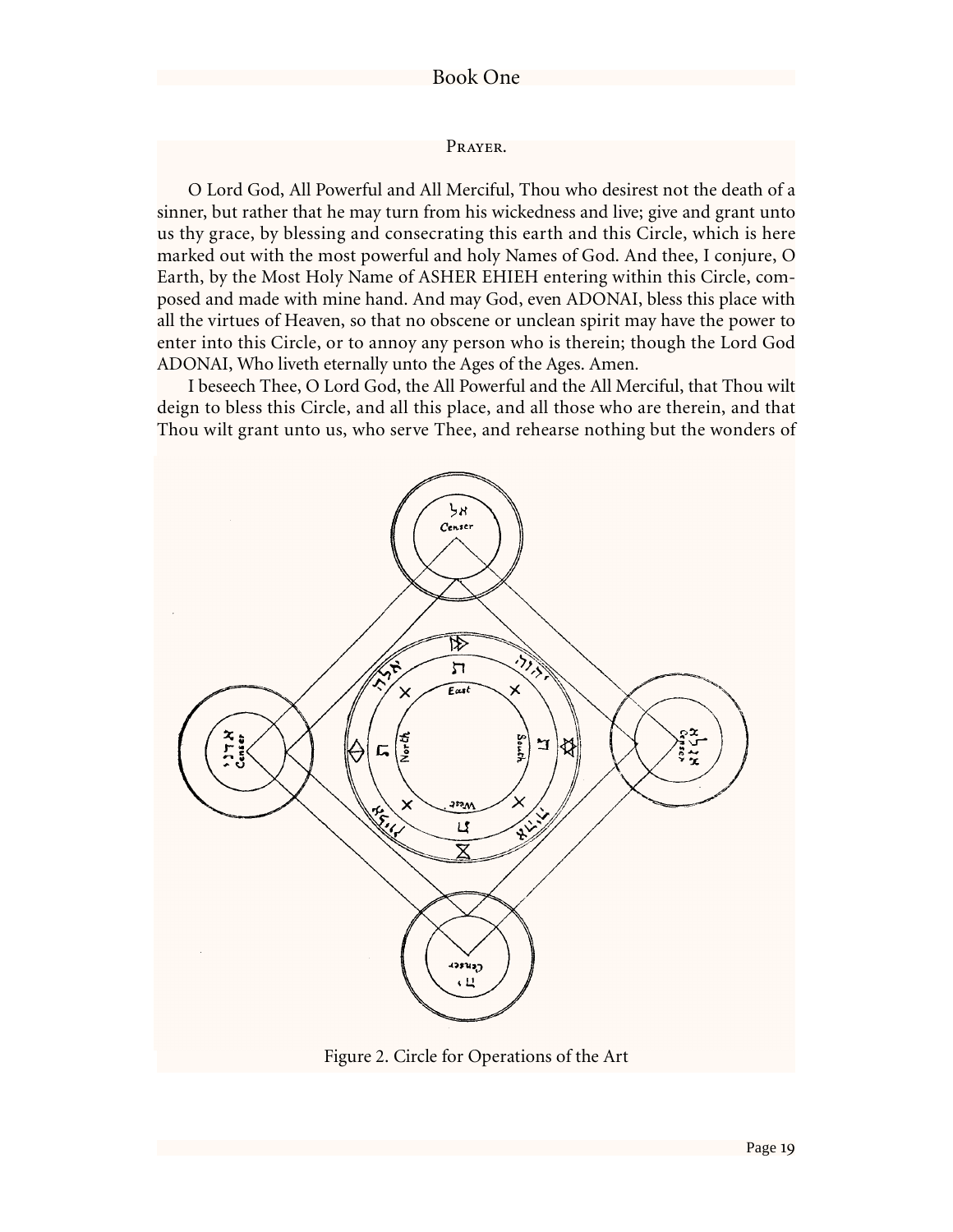Thy law, a good Angel for our Guardian; remove from us every adverse power; preserve us from evil and from trouble; grant, O Lord, that we may rest in this place in all safety, through Thee, O Lord, Who livest and reignest unto the Ages of the Ages. Amen.

Let the Master now arise and place upon his head a Crown made of paper (or any other appropriate substance), on the which there must be written (with the Colours and other necessary things which we shall describe hereafter), these four Names AGLA, AGLAI, AGLATA, AGLATAI. The which Names are to be placed in the front, behind, and on either side of the head.

Furthermore, the Master ought to have with him in the Circle, those Pentacles or Medals which are necessary to his purpose, which are described hereinafter, and which should be constructed according to the rules given in the Chapter on Pentacles. They should be described on virgin paper with a pen; and ink, blood, or colours, prepared according to the manner which we shall hereafter show in the Chapters on these subjects. It will be sufficient to take only those Pentacles which are actually required, they should be sewed to the front of the linen robe, on the chest, with the consecrated needle of the Art, and with a thread which has been woven by a young girl.

After this, let the Master turn himself towards the Eastern Quarter (unless directed to the contrary, or unless he should be wishing to call Spirits which belong to another quarter of the Universe), and pronounce with a loud voice the Conjuration contained in this Chapter. And if the Spirits be disobedient and do not then make their appearance, he must arise and take the exorcised Knife of Art wherewith he hath constructed the Circle, and raise it towards the sky as if he wished to beat or strike the Air, and conjure the Spirits. Let him then lay his right hand and the Knife upon the Pentacles or Medals, constructed of, and described upon virgin paper, which are fastened to or sewn upon his breast, and let him repeat the following Conjuration upon his knees:

#### CONJURATION.

O Lord, hear my prayer, and let my cry come unto Thee. O Lord God Almighty, who has reigned before the beginning of the Ages, and Who by Thine Infinite Wisdom, hast created the heavens, the earth, and the sea, and all that in them is, all that is visible, and all that is invisible by a single word; I praise Thee, I bless Thee, I adore Thee, I glorify Thee, and I pray Thee now at the present time to be merciful unto me, a miserable sinner, for I am the work of Thine hands. Save me, and direct me by Thy Holy Name, Thou to Whom nothing is difficult, nothing is impossible; and deliver me from the night of mine ignorance, and enable me to go forth therefrom. Enlighten me with a spark of Thine Infinite Wisdom. Take away from my senses the desire of covetousness, and the iniquity of mine idle words. Give unto me, Thy servant, a wise understanding, penetrating and subtle heart, to acquire and comprehend all Sciences and Arts; give unto me capacity to hear, and strength of memory to retain them, so that I may be able to accomplish my desires, and understand and learn all difficult and desirable Sciences; and also that I may be able to comprehend the hidden secrets of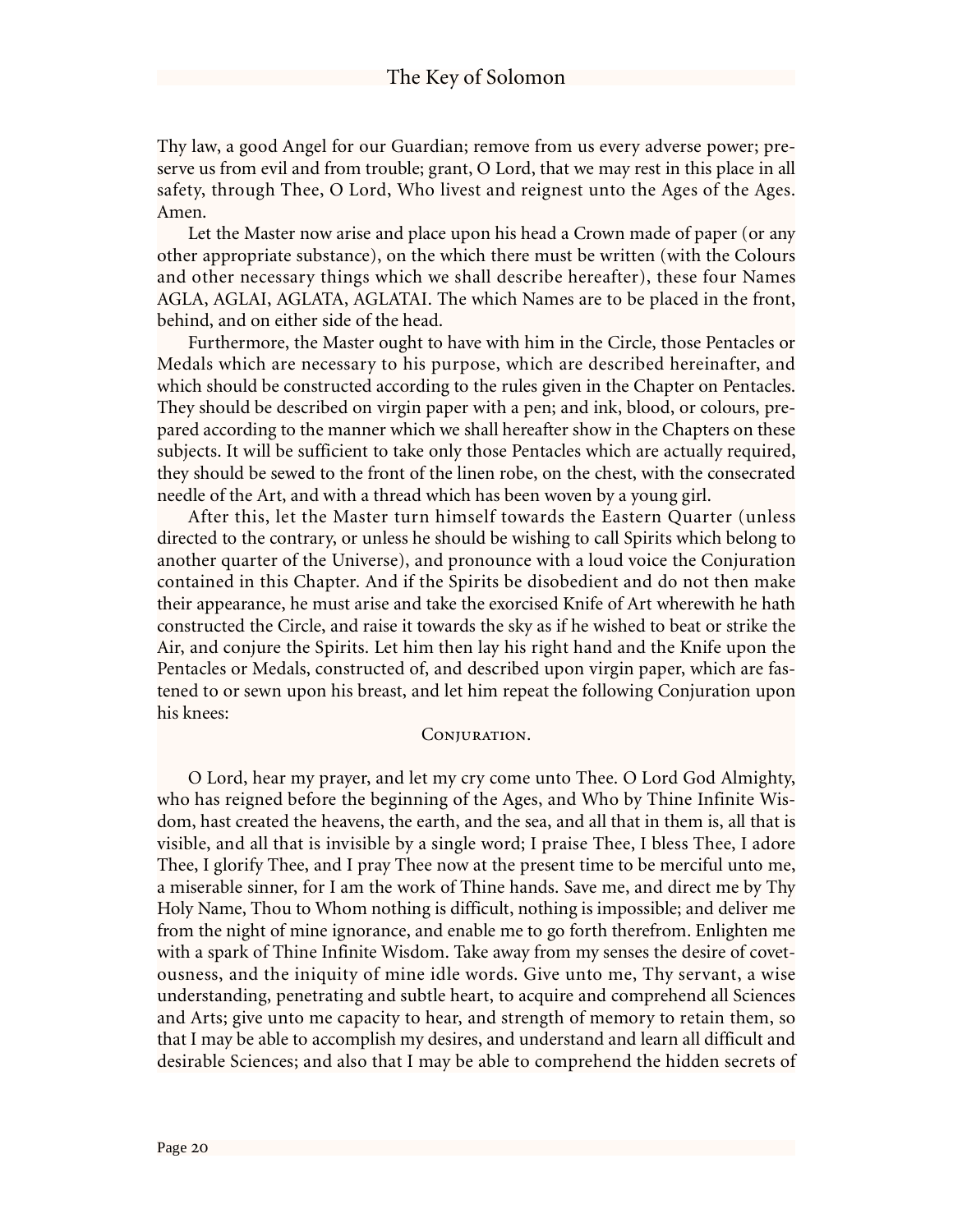the Holy Writings. Give me the virtue to conceive them, so that I may be able to bring forth and pronounce my words with patience and humility, for the instruction of others, as Thou hast ordered me.

O God, the Father, All Powerful and All Merciful, who hast created all things, who knowest and conceivest them universally, and to Whom nothing is hidden, nothing is impossible; I entreat Thy Grace for me and for Thy servants, because Thou seest and knowest well that we perform not this work to tempt Thy Strength and Thy Power as if in doubt thereof, hut rather that we may know and understand the truth of all hidden things. I beseech Thee to have the kindness to be favorable unto us; by Thy Splendour, Thy Magnificence, and Thy Holiness, and by Thy Holy, Terrible, and Ineffable Name IAH, at which the whole world doth tremble, and by the Fear with which all creatures obey Thee. Grant, O Lord, that we may become responsive unto Thy Grace, so that through it we may have a full confidence in and knowledge of Thee, and that the Spirits may discover themselves here in our presence, and that those which are gentle and peaceable may come unto us, so that they may be obedient unto Thy commands, through Thee, O Most Holy ADONAI, Whose Kingdom is an everlasting Kingdom, and whose Empire endureth unto the Ages of the Ages. Amen.

After having said all these words devoutly, let the Master arise, and place his hands upon the Pentacles, and let one of the Companions hold the Book open before the Master, who, raising his eyes to heaven, and turning unto the Four Quarters of the Universe, shall say:

O Lord, be Thou unto me a Tower of Strength against the appearance and assault of the Evil Spirits.

After this, turning towards the Four Quarters of the Universe, he shall say the following words:

These be the Symbols and the Names of the Creator, which can bring Terror and Fear unto you. Obey me then, by the power of these Holy Names, and by these Mysterious Symbols of the Secret of Secrets.

The which being said and done, thou shalt see them draw near and approach from all parts. But if they be hindered, detained, or occupied in some way, and so that they cannot come, or if they are unwilling to come, then, the Suffumigations and Censings being performed anew, and (the Disciples) having anew, by especial order, touched their Swords, and the Master having encouraged his Disciples, he shall reform the Circle with the Knife of Art, and, raising the said Knife towards the Sky, he shall as it were strike the air therewith. After this he shall lay his hand upon the Pentacles, and having bent his knees before the Most High, he shall repeat with humility the following Confession; the which his Disciples shall also do, and they shall recite it in a low and humble voice, so that they can scarcely be heard.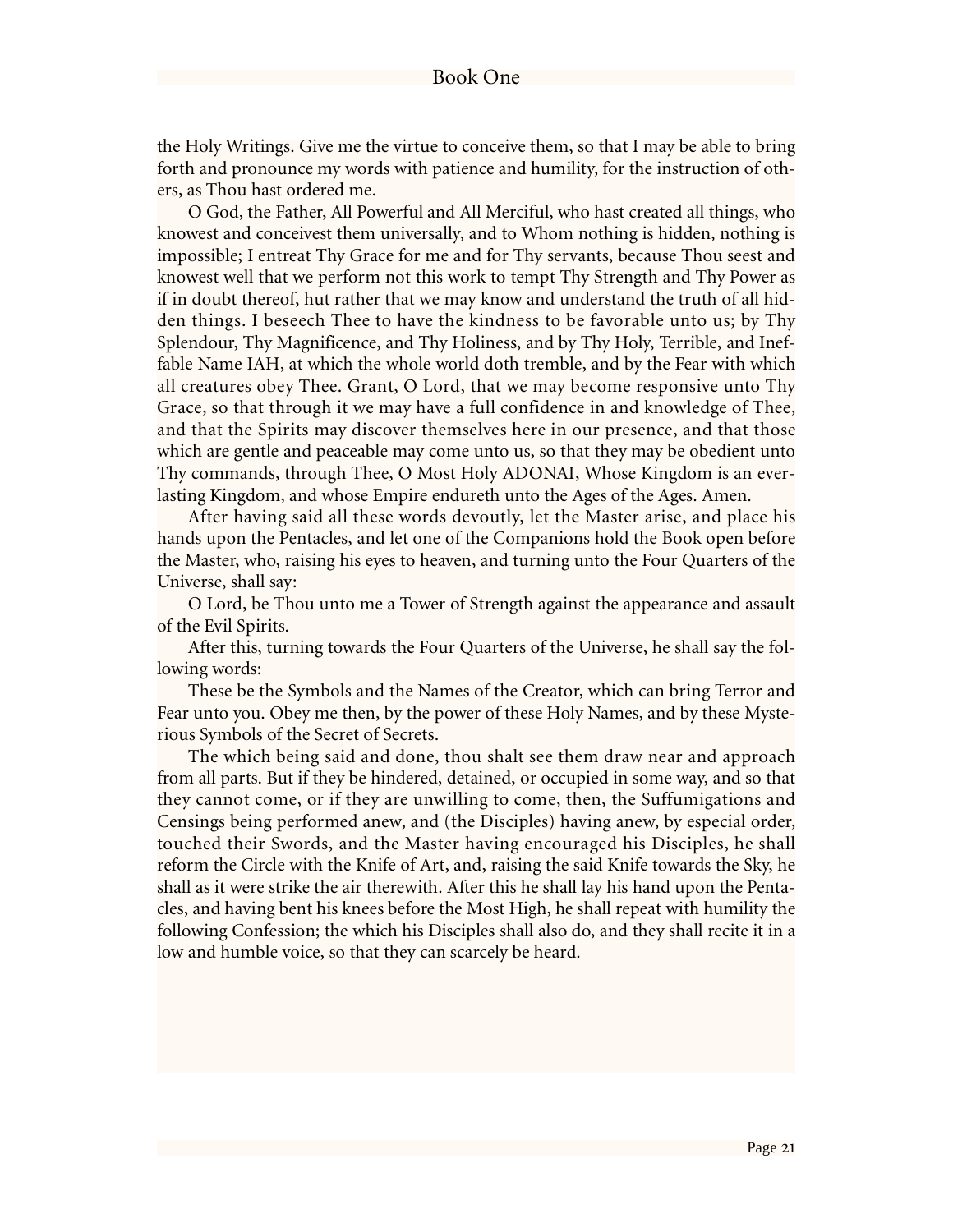### **Chapter IV**

#### The Confession to be Made by the Exorcist.

#### CONFESSION.

O Lord of Heaven and of Earth, before Thee do I confess my sins, and lament them, cast down and humbled in thy presence. For I have sinned before Thee by pride, avarice, and boundless desire of honours and riches; by idleness, gluttony, greed, debauchery, and drunkenness; because I have offended Thee by all kinds of sins of the flesh, adulteries, and pollutions, which I have committed myself, and consented that others should commit; by sacrilege, thefts, rapine, violation, and homicide; by the evil use I have made of my possessions, by my prodigality, by the sins which I have committed against Hope and Charity, by my evil advice, flatteries, bribes, and the ill distribution which I have made of the goods of which I have been possessed; by repulsing and maltreating the poor, in the distribution which I have made of the goods committed to my charge, by afflicting those over whom I have been set in authority, by not visiting the prisoners, by depriving the dead of burial, by not receiving the poor, by neither feeding the hungry nor giving drink to the thirsty, by never keeping the Sabbath and the other feasts, by not living chastely and piously on those days, by the easy consent which I have given to those who incited me to evil deeds, by injuring instead of aiding those who demanded help from me, by refusing to give ear unto the cry of the poor, by not respecting the aged, by not keeping my word, by disobedience to my parents, by ingratitude towards those from whom I have received kindness, by indulgence in sensual pleasures, by irreverent behaviour in the Temple of God, by unseemly gestures thereat, by entering therein without reverence, by vain and unprofitable discourse when there, by despising the sacred vessels of the temple, by turning the holy Ceremonies into ridicule, by touching and eating the sacred bread with impure lips and with profane hands, and by the neglect of my prayers and adorations.

I detest also the crimes which I have committed by evil thoughts, vain and impure meditations, false suspicions, and rash judgments; by the evil consent which I have readily given unto the advice of the wicked, by lust of impure and sensual pleasures; by my idle words, my lies, and my deceit; by my false vows in various ways; and by my continual slander and calumny.

I detest also the crimes which I have committed within; the treachery and discord which I have incited; my curiosity, greed, false speaking, violence, malediction, murmurs, blasphemies, vain words, insults, dissimulations; my sins against God by the transgression of the ten commandments, by neglect of my duties and obligations, and by want of love towards God and towards my neighbour.

Furthermore I hate the sins which I have committed in all my senses, by sight, by hearing, by taste, by smell, and by touch, in every way that human weakness can offend the Creator; by my carnal thoughts, deeds, and meditations.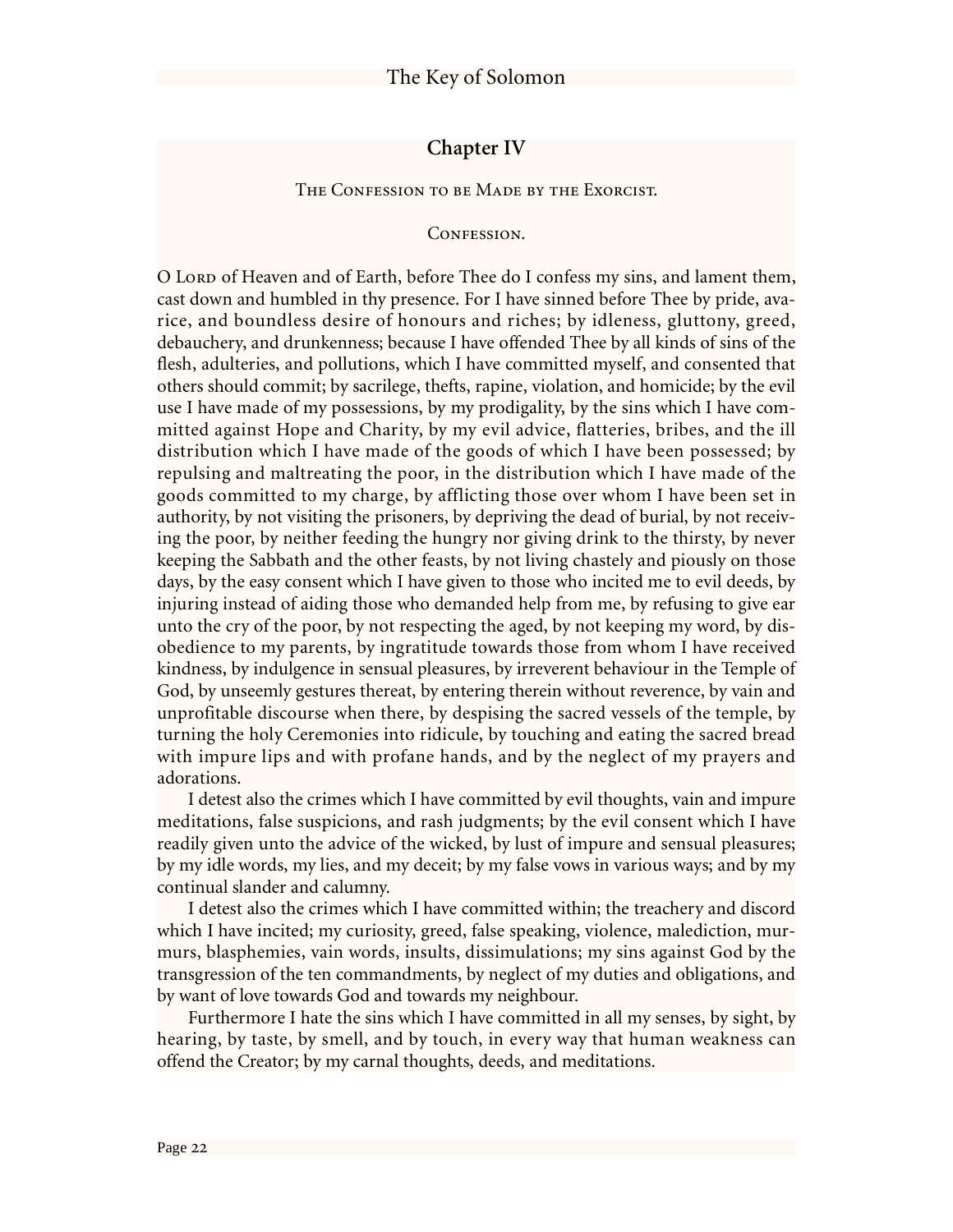In which I humbly confess that I have sinned, and recognise myself as being in the sight of God the most criminal of all men.

I accuse myself before Thee, O God, and I adore Thee with all humility. O ye, Holy Angels, and ye, Children of God, in your presence I publish my sins, so that mine Enemy may have no advantage over me, and may not be able to reproach me at the last day; that he may not be able to say that I have concealed my sins, and that I be not then accused in the presence of the Lord; but, on the contrary, that on my account there may be joy in Heaven, as over the just who have confessed their sins in thy presence.

O Most Almighty and All Powerful Father, grant through Thine unbounded Mercy that I may both see and know all the Spirits which I invoke, so that by their means I may see my will and desire accomplished, by The Sovereign grandeur, and by Thine ineffable and Eternal Glory, Thou Who art and Who wilt be for ever the Pure and Ineffable Father of ALL.

The Confession having been finished with great humility, and with the inward feeling of the heart, the Master will recite the following prayer:

#### Prayer.

O Lord All Powerful, Eternal God and Father of all Creatures, shed upon me the Divine Influence of Thy Mercy, for I am Thy Creature. I beseech Thee to defend me from mine Enemies, and to confirm in me true and steadfast faith.

O Lord, I commit my Body and my Soul unto thee, seeing I put my trust in none beside Thee; it is on thee alone that I rely; O Lord my God aid me; O Lord hear me in the day and hour wherein I shall invoke Thee. I pray Thee by Thy Mercy not to put me in oblivion, nor to remove me from Thee. O Lord be Thou my succor, Thou Who art the God of my salvation. O Lord make me a new heart according unto Thy loving Kindness. These, O Lord, are the gifts which I await from Thee, O my God and my Master, Thou who livest and reignest unto the Ages of the Ages. Amen.

O Lord God the All Powerful One, who hast formed unto Thyself great and Ineffable Wisdom, and Co-eternal with Thyself before the countless Ages; Thou Who in the Birth of Time hast created the Heavens, and the Earth, the Sea, and things that they contain; Thou who hast vivified all things by the Breath of Thy Mouth, I praise Thee, I bless Thee, I adore Thee, and I glorify Thee. Be Thou propitious unto me who am but a miserable sinner, and despise me not; save me and succor me, even me the work of Thine hands. I conjure and entreat thee by Thy Holy Name to banish from my Spirit the darkness of Ignorance, and to enlighten ne with the Fire of thy Wisdom; take away from me all evil desires, and let not my speech be as that of the foolish. O Thou, God the Living One, whose Glory, Honour, and Kingdom shall extend unto the Ages of the Ages. Amen.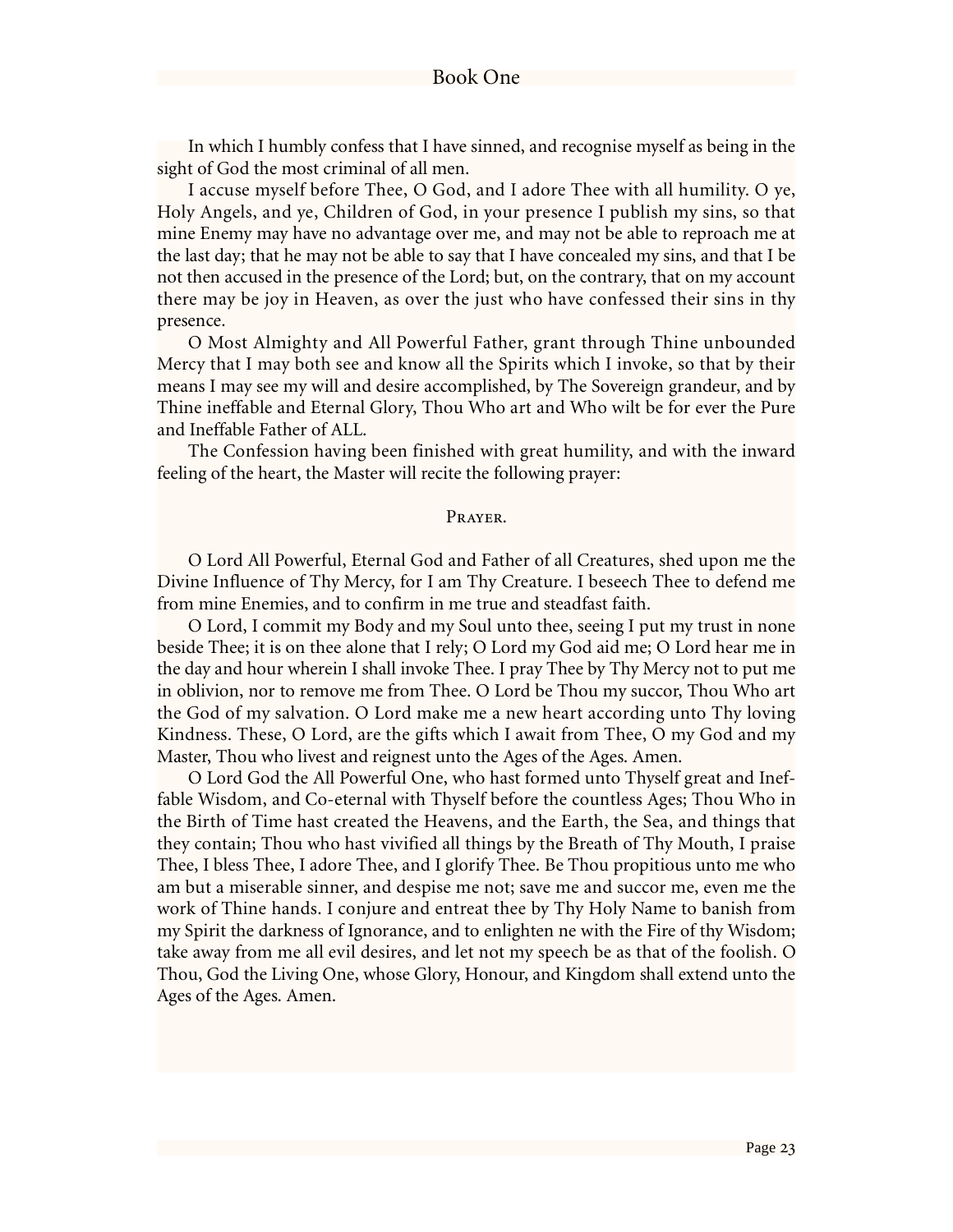# **Chapter V.**

### PRAYER AND CONJURATIONS.

#### Prayer.

O Lord God, Holy Father, Almighty and Merciful One, who hast created all things, Who knowest all things and can do all things, from Whom nothing is hidden, to whom nothing is impossible; Thou who knowest that we perform not these ceremonies to tempt Thy power, but that we may penetrate into the knowledge of hidden things; we pray Thee by Thy Sacred Mercy to cause and to permit, that we may arrive at this understanding of secret things, of whatever nature they may be by Thine aid, O Most Holy ADONAI, whose Kingdom and Power shall have no end unto the Ages of the Ages. Amen.

The Prayer being finished, let the Exorcist lay his hand upon the Pentacles, while one of the Disciples shall hold open before him the Book wherein are written the prayers and conjurations proper for conquering, subduing, and reproving the Spirits. Then the Master, turning towards each Quarter of the Earth, and raising his eyes to Heaven, shall say:

O Lord, be Thou unto me a strong tower of refuge, from the sight and assaults of the Evil Spirits.

After which let him turn again towards the Four Quarters of the Earth, and towards each let him utter the following words:

Behold the Symbols and Names of the Creator, which give unto ye forever Terror and Fear. Obey then, by the virtue of these Holy Names, and by these Mysteries of Mysteries.

After this he shall see the Spirits come from every side. But in case they are occupied in some other place, or that they cannot come, or that they are unwilling to come: then let him commence afresh to invoke them after the following manner, and let the Exorcist be assured that even were they bound with chains of iron, and with fire, they could not refrain from coming to accomplish his will.

#### The Conjuration.

O ye Spirits, ye I conjure by the Power, Wisdom, and Virtue of the Spirit of God, by the uncreate Divine Knowledge, by the vast Mercy of God, by the Strength of God, by the Greatness of God, by the Unity of God; and by the holy Name of God EHEIEH, which is the root, trunk, source, and origin of all the other Divine Names, whence they all draw their life and their virtue, which Adam having invoked, he acquired the knowledge of all created things.

I conjure ye by the indivisible Name IOD, which marketh and expresseth the Simplicity and the Unity of the Nature Divine, which Abel having invoked, he deserved to escape from the hands of Cain his brother.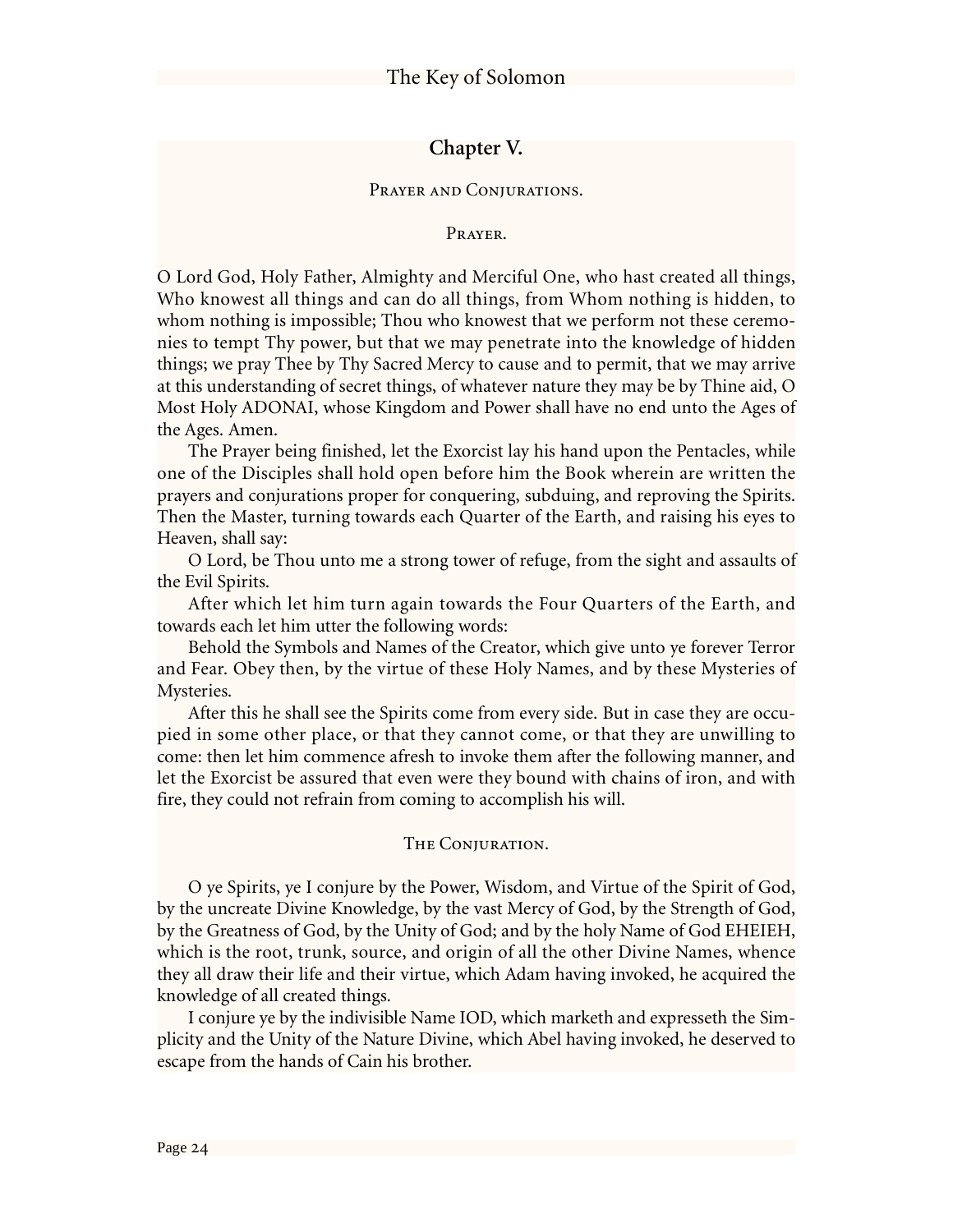I conjure ye by the Name TETRAGRAMMATON ELOHIM, which expresseth and signifieth the Grandeur of so lofty a Majesty, that Noah having pronounced it, saved himself, and protected himself with his whole household from the Waters of the Deluge.

I conjure ye by the Name of God EL Strong and Wonderful, which denoteth the Mercy and Goodness of His Majesty Divine, which Abraham having invoked, he was found worthy to come forth from the Ur of the Chaldeans.

I conjure ye by the most powerful Name of ELOHIM GIBOR, which showeth forth the Strength of God, of a God All Powerful, who punisheth the crimes of the wicked, Who seeketh out and chastiseth the iniquities of the fathers upon the children unto the third and fourth generation; which Isaac having invoked, he was found worthy to escape from the Sword of Abraham his father.

I conjure ye and I exorcise ye by the most holy Name of ELOAH VA-DAATH, which Jacob invoked when in great trouble, and was found worthy to bear the Name of Israel, which signifieth Vanquisher of God; and he was delivered from the fury of Esau his brother.

I conjure ye by the most potent Name of EL. ADONAI TZABAOTH, which is the God of Armies, ruling in the Heavens, which Joseph invoked and was found worthy to escape from the hands of his Brethren.

I conjure ye by the most potent Name of ELOHIM TZABAOTH, which expresseth piety, mercy, splendour, and knowledge of God, which Moses invoked, and he was found worthy to deliver the People Israel from Egypt, and from the servitude of Pharaoh.

I conjure ye by the most potent Name of SHADDAI, which signifieth doing good unto all; which Moses invoked, and having struck the Sea, it divided into two parts in the midst, on the right hand and on the left. I conjure ye by the most holy Name of EL CHAI, which is that of the Living God, through the virtue of which alliance with us, and redemption for us have been made; which Moses invoked and all the waters returned to their prior state and enveloped the Egyptians, so that not one of them escaped to carry the news into the Land of Mizraim.

Lastly, I conjure ye all, ye rebellious Spirits, by the most holy Name of God ADONAI MALEKH, which Joshua invoked, and stayed the course of the Sun in his presence, through the virtue of Methratton, its principal Image; and by the troops of Angels who cease not to cry day and night, QADOSCH, SADOSCH, QADOSCH, ADONAI ELOHIM TZABAOTH (that is, Holy, Holy, Holy, Lord God of Hosts, Heaven and Earth are full of Thy Glory); and by the Ten Angels who preside over the Ten Sephiroth, by whom God communicateth and extendeth His influence over lower things, which are KETHER, CHOKMAH, BINAH, GEDULAH, GEBURAH, TIPH-ARETH, NETZACH, HOD, YESOD, AND MALKUTH.

I conjure ye anew, O Spirits, by all the Names of God, and by all His marvellous work; by the heavens; by the earth; by the sea; by the depth of the Abyss, and by that firmament which the very Spirit of God hath moved; by the sun and by the stars; by the waters and by the seas, and all which they contain; by the winds, the whirlwinds,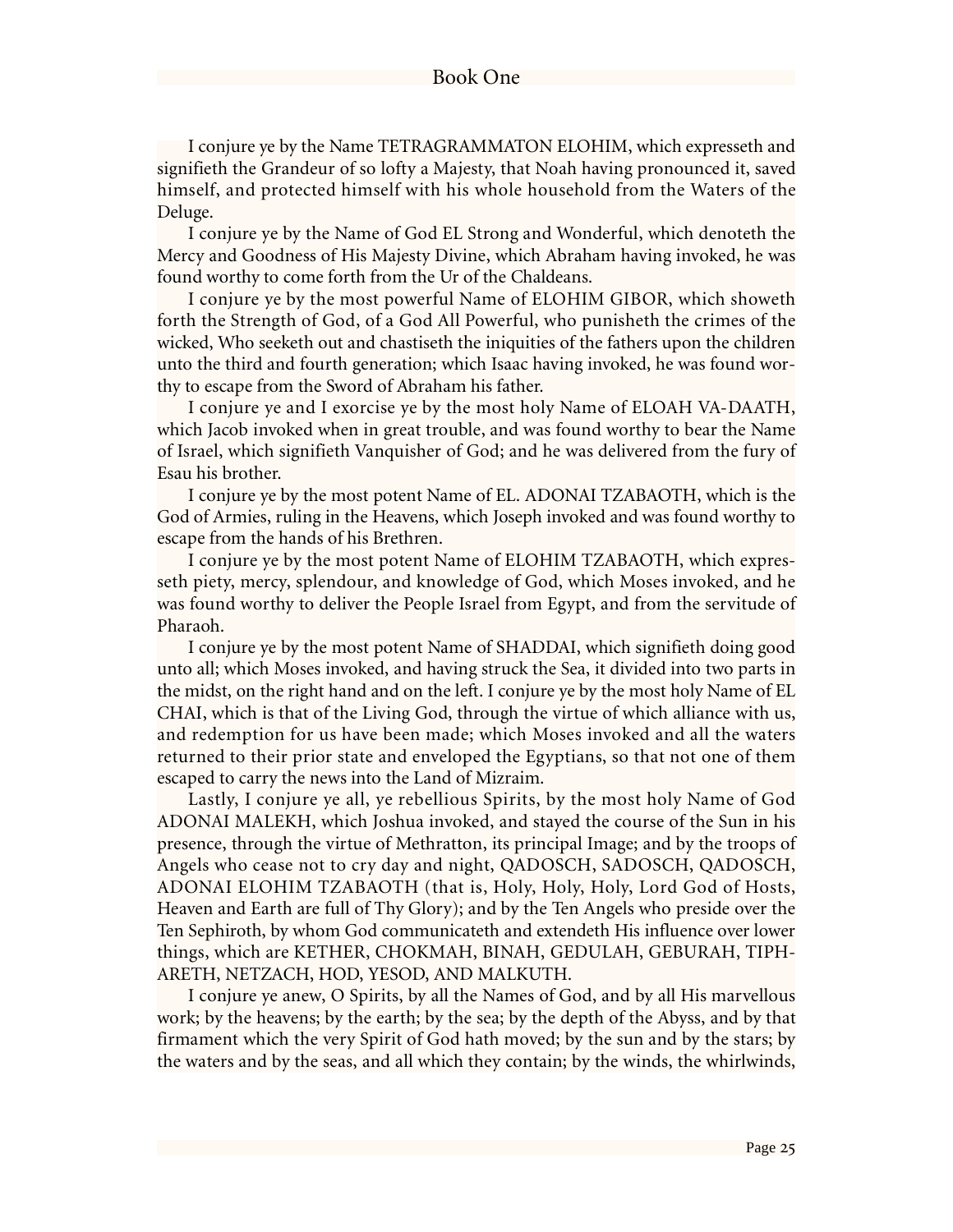and the tempests; by the virtue of all herbs, plants, and stones; by all which is in the heavens, upon the earth, and in all the Abysses of the Shades.

I conjure ye anew, and I powerfully urge ye, O Demons, in whatsoever part of the world ye may be, so that ye shall be unable to remain in air, fire, water, earth, or in any part of the universe, or in any pleasant place which may attract ye; but that ye come promptly to accomplish our desire, and all things that we demand from your obedience.

I conjure ye anew by the two Tables of the Law, by the five books of Moses, by the Seven Burning Lamps on the Candlestick of Gold before the face of the Throne of the Majesty of God, and by the Holy of Holies wherein the KOHEN HA-GADUL was alone permitted to enter, that is to say, the High-Priest.

I conjure ye by Him Who hath made the heavens and the earth, and who hath measured those heavens in the hollow of His hand, and enclosed the earth with three of His fingers, Who is seated upon the Kerubim and upon the Seraphim; and by the Kerubim, which is called the Kerub, which God constituted and placed to guard the Tree of Life, armed with a flaming sword, after that Man had been driven out of Paradise.

I conjure ye anew, Apostates from God, by Him who alone hath performed great wonders; by the Heavenly Jerusalem; and by the Most Holy Name of God in Four Letters, and by Him Who enlighteneth all things and shineth upon all things by his Venerable and Ineffable Name, EHEIEH ASHER EHEIEH; that ye come immediately to execute our desire, whatever it may be.

I conjure ye, and I command ye absolutely, O Demons, in whatsoever part of the Universe ye may be, by the virtue of all these Holy Names;-- ADONAI, JAH, HOA, EL, ELOAH, ELOHINU, ELOHIM, EHEIEH, MARON, KAPHU, ESCH, INNON, AVEN, AGLA, HAZOR, EMETH, YAH, ARARITHA, YOVA, HA-KABIR, MESSI-ACH, IONAH, MAL-KA, EREL, KUZU, MATZPATZ EL SHADDAI; and by all the Holy names of God which have been written with blood in the sign of an eternal alliance.

I conjure ye anew by these other names of God, Most Holy and unknown, by the virtue of which Names ye tremble every day;-- BARUC, BACURABON, PATACEL, ALCHEEGHEL, AQUACHAI, HOMORION, EHEIEH, ARBATON, CHEVON, CEBON, OYZROYMAS, CHAI, EHEIEH, ALBAMACHI, ORTAGU, NALE, ABELECH (or HELECH), YEZE (or SECHEZZE); that ye come quickly and without any delay into our presence from every quarter and every climate of the world wherein ye may be, to execute all that we shall command ye in the Great Name of God.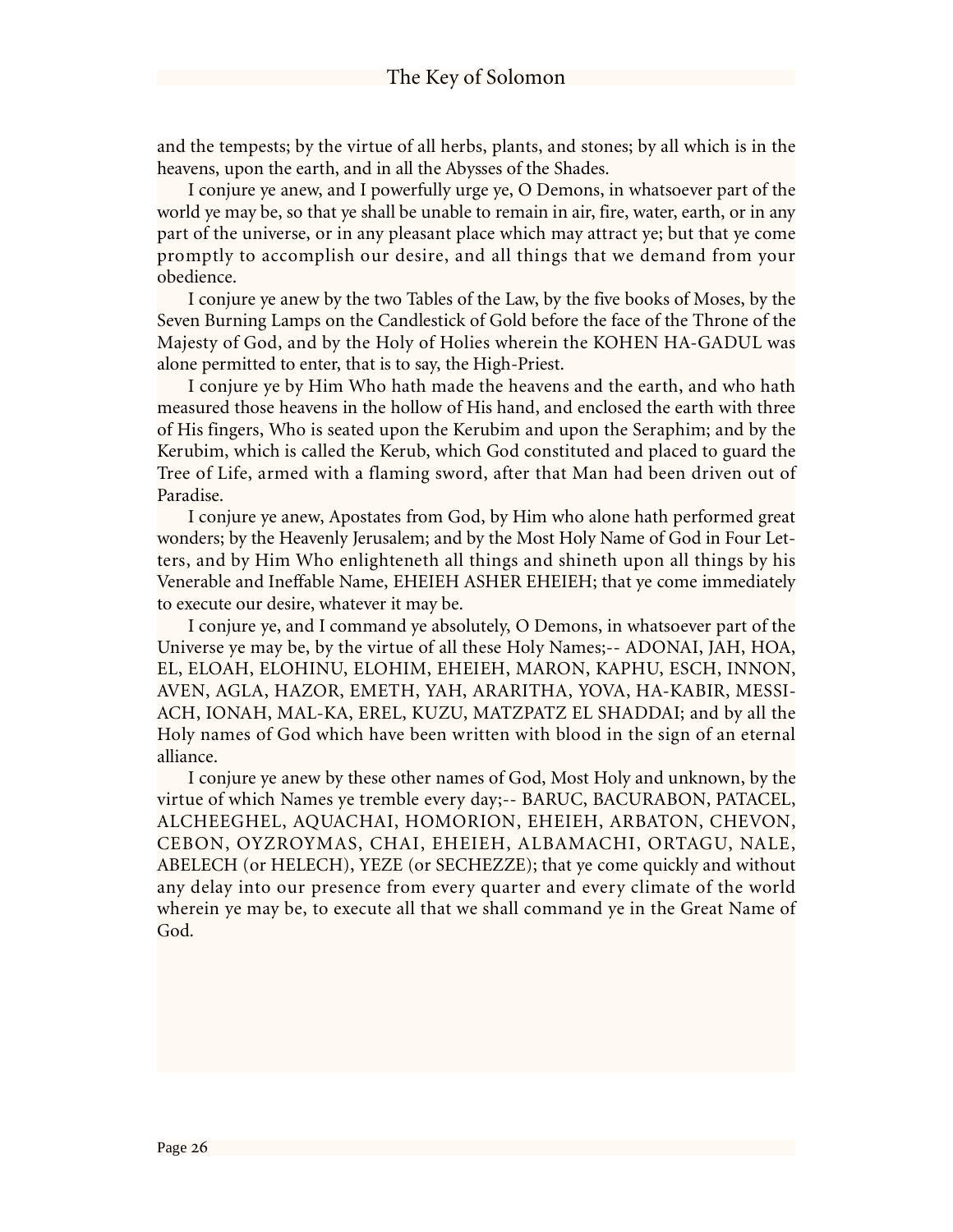### **Chapter VI**

#### STRONGER AND MORE POTENT CONJURATION.

If they then immediately appear, it is well; if not, let the Master uncover the consecrated Pentacles which he should have made to constrain and command the Spirits, and which he should wear fastened round his neck, holding the Medals (or Pentacles) in his left hand, and the consecrated Knife in his right; and encouraging his Companions, he shall say with a loud voice:

#### ADDRESS.

Here be the Symbols of Secret things, the standards, the ensigns and the banners, of God the Conqueror; and the arms of the Almighty One, to compel the Aerial Potencies. I command ye absolutely by their power and virtue that ye come near unto us, into our presence, from whatsoever part of the world ye may be in, and that ye delay not to obey us in all things wherein we shall command ye by the virtue of God the Mighty One. Come ye promptly, and delay not to appear, and answer us with humility.

If they appear at this time, show them the Pentacles, and receive them with kindness, gentleness, and courtesy; reason and speak with them, question them, and ask from them all things which thou hast proposed to demand.

But if, on the contrary, they do not yet make their appearance, holding the consecrated Knife in the right hand, and the Pentacles being uncovered by the removal of their consecrated covering, strike and beat the air with the Knife as if wishing to commence a combat, comfort and exhort thy Companions, and then in a loud and stern voice repeat the following Conjuration:

#### CONJURATION

Here again I conjure ye and most urgently command ye; I force, constrain, and exhort ye to the utmost, by the most mighty and powerful Name of God EL, strong and wonderful, and by God the Just and Upright, I exorcise ye and command ye that ye in no way delay, but that ye come immediately and upon the instant hither before us, without noise, deformity, or hideousness, but with all manner of gentleness and mildness.

I exorcise ye anew, and powerfully conjure ye, commanding ye with strength and violence by Him Who spake and it was done; and by all these names: EL, SHADDAI, ELOHIM, ELOHI, TZABAOTH, ELIM, ASHER EHEIEH, YAH, TETRAGRAMMA-TON, SHADDAI, which signify God the High and Almighty, the God of Israel, through Whom undertaking all our operations we shall prosper in all the works of our hands, seeing that the Lord is now, always, and for ever with us, in our heart and in our lips; and by His Holy Names, and by the virtue of the Sovereign God, we shall accomplish all our work.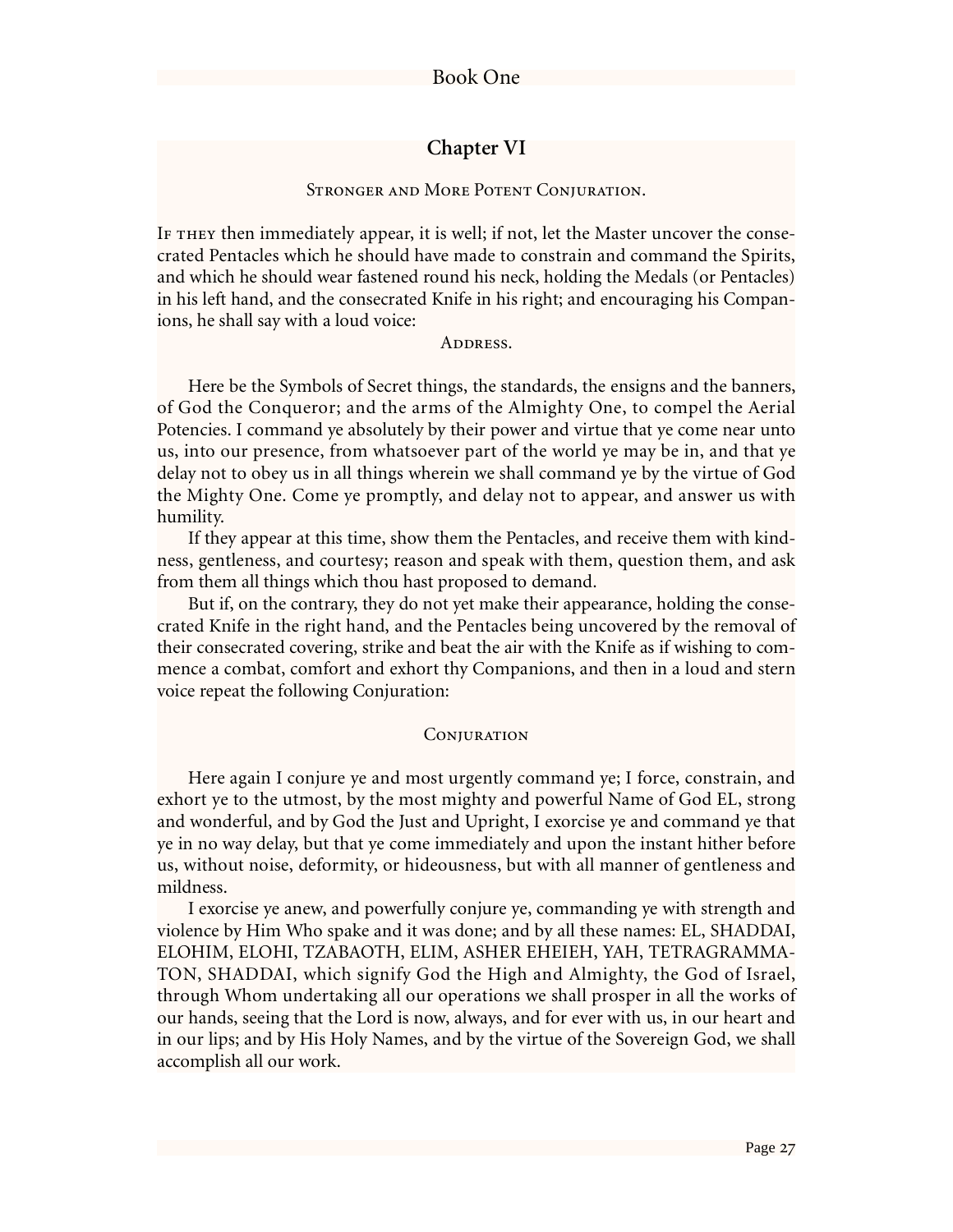Come ye at once without any hideousness or deformity before us, come ye without monstrous appearance, in a gracious form or figure. Come ye, for we exorcise ye with the utmost vehemence by the Name of IAO and ON, which Adam spake and heard; by the Name EL, which Noah heard, and saved himself with all his family from the Deluge; by the Name IOD, which Noah heard, and knew God the Almighty One; by the Name AGLA, which Jacob heard, and saw the Ladder which touched Heaven, and the Angels who ascended and descended upon it, whence he called that place the House of God and the Gate of Heaven; and by the Name ELOHIM, and in the Name ELOHIM, which Moses named, invoked, and heard in Horeb the Mount of God, and he was found worthy to hear Him speak from the Burning Bush; and by the Name AIN SOPH, which Aaron heard, and was at once made eloquent, wise, and learned; and by the Name TZABAOTH, which Moses named and invoked, and all the ponds and rivers were covered with blood throughout the land of Egypt; and by the name IOD, which Moses named and invoked, and striking upon the dust of the earth both men and beasts were struck with disease; and by the Name, and in the Name PRIMEUMATON, which Moses named and invoked, and there fell a great and severe hail throughout all the land of Egypt, destroying the vines, the trees, and the woods which were in that country; and by the Name IAPHAR, which Moses heard and invoked, and immediately a great pestilence began to appear through all the land of Egypt, striking and slaying the asses, the oxen, and the sheep of the Egyptians, so that they all died; and by the Name ABADDON which Moses invoked and sprinkled the dust towards heaven, and immediately there fell so great rain upon the men, cattle, and flocks, that they all died throughout the land of Egypt; and by the Name ELION which Moses invoked, and there fell so great hail as had never been seen from the beginning of the world unto that time, so that all men, and herds, and everything that was in the fields perished and died throughout all the land of Egypt. And by the Name EDONAL, which Moses having invoked, there came so great a quantity of locusts which appeared in the land of Egypt, that they devoured and swallowed up all that the hail had spared; and by the Name of PATHEON, which having invoked, there arose so thick, so awful, and so terrible darkness throughout the land of Egypt, during the space of three days and three nights, that almost all who were left alive died; and by the Name YESOD and in the Name YESOD, which Moses invoked, and at midnight all the first-born, both of men and of animals, died; and by the Name of YESHIMON, which Moses named and invoked, and the Red Sea divided itself and separated in two; and by the name HESION, which Moses invoked, and all the army of Pharaoh was drowned in the waters; and by the Name ANABONA, which Moses having heard upon Mount Sinai, he was found worthy to receive and obtain the tables of stone written with the finger of God the Creator; and by the Name ERYGION, which Joshua having invoked when he fought against the Moabites, he defeated them and gained the victory; and by the Name HOA, and in the Name HOA, which David invoked, and he was delivered from the hand of Goliath; and by the name YOD, which Solomon having named and invoked, he was found worthy to ask for and obtain in sleep the Ineffable Wisdom of God; and by the Name YIAI, which Solomon having named and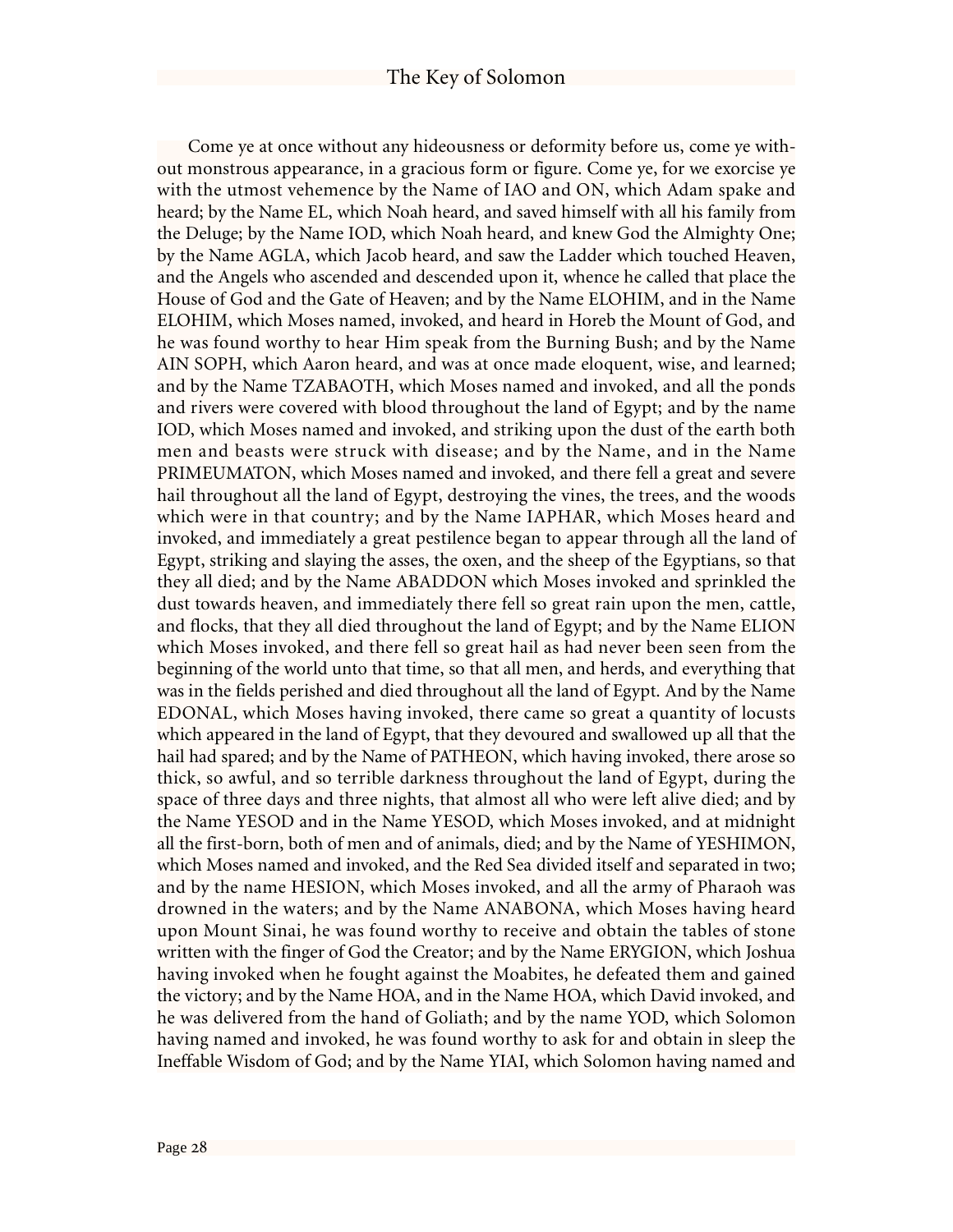invoked, he was found worthy to have power over all the Demons, Potencies, Powers, and Virtues of the Air.

By these, then, and by all the other Names of God Almighty, Holy, Living, and True, we powerfully command ye, ye who by your own sin have been cast down from the Empyreal Heaven, and from before His Throne; by Him who hath cast ye down unto the most profound of the Abysses of Hell, we command Ye boldly and resolutely; and by that terrible Day of the Sovereign Judgment of God, on which all the dry bones in the earth will arise to hear and listen unto the Word of God with their body, and will present themselves before the face of God Almighty; and by that Last Fire which shall consume all things; by the (Crystal) Sea which is known unto us, which is before the Face of God: by the indicible and ineffable virtue, force, and power of the Creator Himself, by His Almighty power, and by the Light and Flame which emanate from His Countenance, and which are before His Face; by the Angelical Powers which are in the Heavens, and by the most great Wisdom of Almighty God; by the Seal of David, by the Ring and Seal of Solomon, which was revealed unto him by the Most High and Sovereign Creator; and by the Nine Medals or Pentacles, which we have among our Symbols, which proceed and come from Heaven, and are among the Mysteries of Mysteries or Secrets of Secrets, which you can also behold in my hand, consecrated and exorcised with the due and requisite Ceremonies. By these, then, and by all the Secrets which the Almighty encloseth in the Treasures of the Sovereign and Highest Wisdom, by His Hand, and by His marvellous power; I conjure, force, and exorcise ye that ye come without delay to perform in our presence that which we shall command ye.

I conjure ye anew by that most Holy Name which the whole Universe fears, respects, and reveres, which is written by these letters and characters, IOD, HE, VAU, HE; and by the last and terrible judgment; by the Seat of BALDACHIA; and by this Holy Name, YIAI, which Moses invoked, and there followed that great Judgment of God, when Dathan and Abiram were swallowed up in the centre of the earth. Otherwise, if ye contravene and resist us by your disobedience unto the virtue and power of this Name YIAI, we curse ye even unto the Depth of the Great Abyss, into the which we shall cast, hurl, and bind ye, if ye show yourselves rebellious against the Secret of Secrets, and against the Mystery of Mysteries. AMEN, AMEN. FIAT, FIAT.

This Conjuration thou shalt say and perform, turning thyself unto the East, and if they appear not, thou shalt repeat it unto the Spirits, turning unto the South, the West, and the North, in succession, when thou wilt have repeated it four times. And if they appear not even then, thou shalt make the Sign of TAU upon the foreheads of thy companions, and thou shalt say:

#### CONJURATION.

Behold anew the Symbol and the Name of a Sovereign and Conquering God, through which all the Universe fears, trembles, and shudders, and through the most mysterious words of the Secret Mysteries and by their Virtue, Strength, and Power.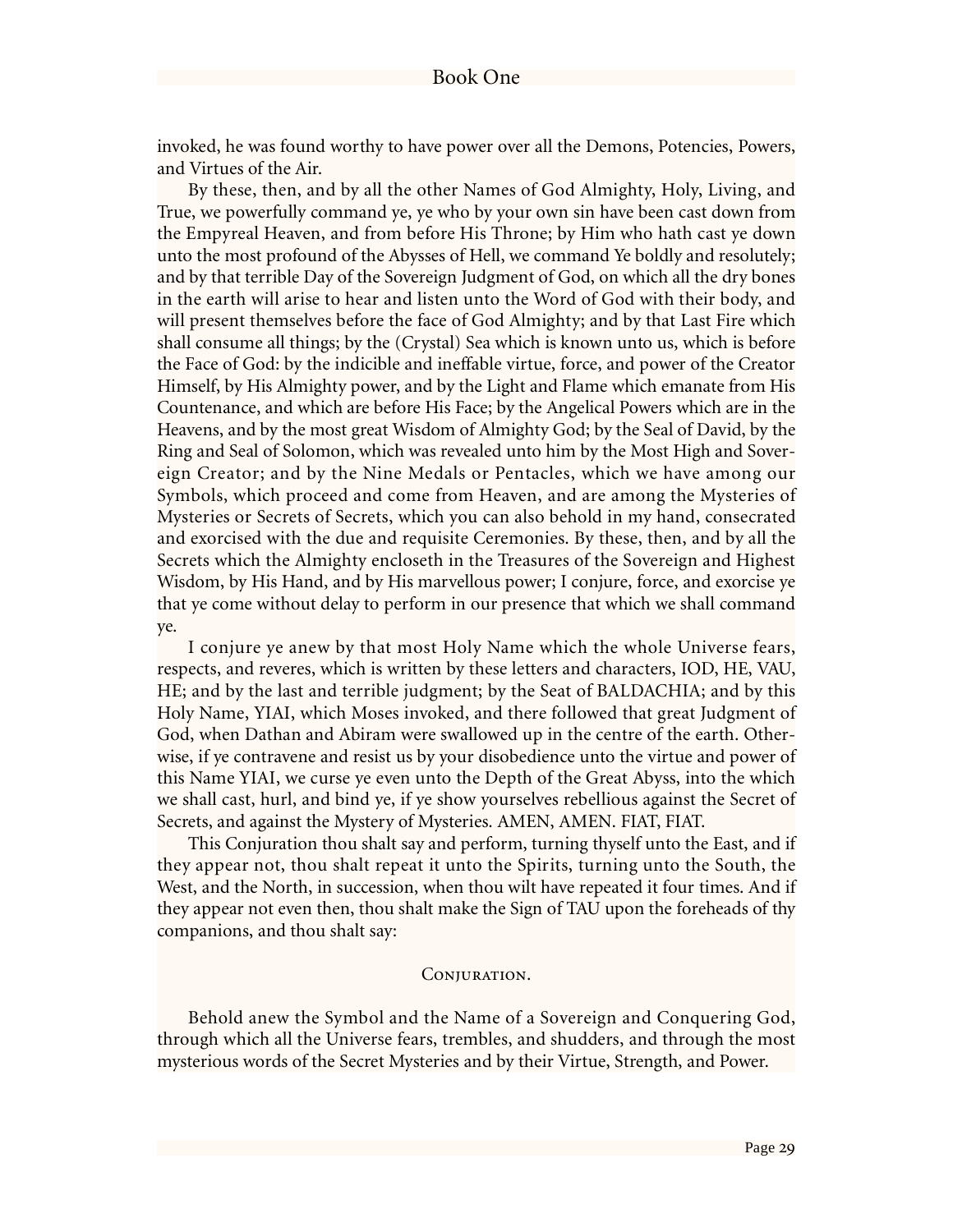I conjure ye anew, I constrain and command ye with the utmost vehemence and power, by that most potent and powerful Name of God, EL, strong and wonderful, by Him who spake and it was done; and by the Name IAH, which Moses heard, and spoke with God; and by the Name AGLA, which Joseph invoked, and was delivered out of the hands of his brethren; and by the Name VAU, which Abraham heard, and knew God the Almighty One; and by the Name of Four Letters, TETRAGRAMMA-TON, which Joshua named and invoked, and he was rendered worthy and found deserving to lead the Army of Israel into the Promised Land; and by the Name ANA-BONA, by which God formed Man and the whole Universe; and by the Name ARPHETON, and in the Name ARPHETON, by which the Angels who are destined to that end will summon the Universe, in visible body and form, and will assemble (all people) together by the sound of the Trumpet at that terrible and awful Day of Judgment, when the memory of the wicked and ungodly shall perish; and by the Name ADONAI, by which God will judge all human flesh, at Whose voice all men, both good and evil, will rise again, and all men and Angels will assemble in the air before the Lord, Who will judge and condemn the wicked; and by the Name ONEIPHETON, by which God will summon the dead, and raise them up again unto life; and by the Name ELOHIM, and in the Name ELOHIM, by which God will disturb and excite tempests throughout all the seas, so that they will cast out the fish therefrom, and in one day the third part of men about the sea and the rivers shall die; and by the Name ELOHI, and in the Name ELOHI, by which God will dry up the sea and the rivers, so that men can go on foot through their channels; and by the Name ON, and in the Name ON, by which God shall restore and replace the sea, the rivers, the streams, and the brooks, in their previous state; and by the Name MESSIACH, and in the Name MESSIACH, by which God will make all animals combat together, so that they shall die in a single day; and by the Name ARIEL, by which God shall destroy in a single day all buildings, so that there shall not be left one stone upon another; and by the Name IAHT, by which God will cast one stone upon another, so that all people and nations will fly from the sea-shore, and will say unto them cover us and hide us; and by the Name EMANUEL, by which God will perform wonders, and the winged creatures and birds of the air shall contend with one another; and by the Name ANAEL, and in the Name ANAEL, by which God will cast down the mountains and fill up the valleys, so that the surface of the earth shall be level in all parts; and by the Name ZEDEREZA, and in the Name ZEDEREZA, by which God will cause the Sun and Moon to be darkened. and the Stars of heaven to fall; and by the Name SEPHERIEL, by which God will come to Universal Judgment, like a Prince newly crowned entering in triumph into his capital city, girded with a zone of gold, and preceded by Angels, and at His aspect all climes and parts of the Universe shall be troubled and astonished, and a fire shall go forth before Him, and flames and storm shall surround Him; and by the Name TAU, by which God brought the Deluge, and the waters prevailed above the mountains, and fifteen cubits above their summits; and by the Name RUA-CHIAH, by which God having purged the Ages, He will make His Holy spirit to descend upon the Universe, and will cast ye, ye rebellious Spirits, and unclean beings,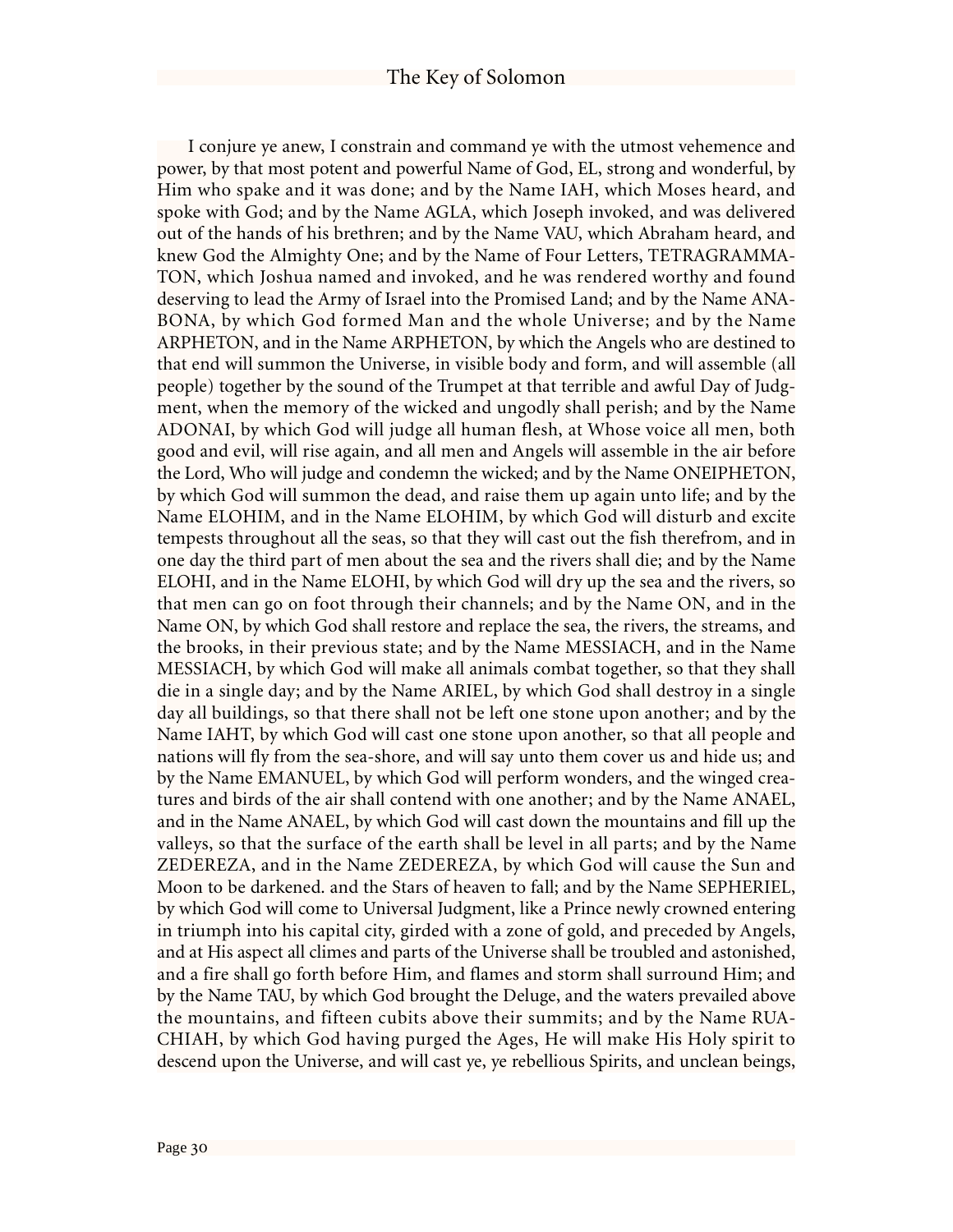into the Depths of the Lake of the Abyss, in misery, filth, and mire, and will place ye in impure and foul dungeons bound with eternal chains of fire.

By these Names then, and by all the other Holy Names of God before Whom no man can stand and live, and which Names the armies of the Demons fear, tremble at, and shudder; we conjure ye, we potently exorcise and command ye, conjuring ye in addition by the terrible and tremendous PATHS of God and by His Holy habitation wherein He reigneth and commandeth unto the eternal Ages. Amen.

By the virtue of all these aforesaid, we command ye that ye remain not in any place wherein ye are, but to come hither promptly without delay to do that which we shall enjoin ye. But if ye be still contumacious, we, by the Authority of a Sovereign and Potent God, deprive ye of all quality, condition, degree, and place which ye now enjoy, and precipitate ye into and relegate ye unto the Kingdom of Fire and of Sulphur, to be there eternally tormented Come ye then from all parts of the earth, wheresoever ye may be, and behold the Symbols and Names of that Triumphant Sovereign Whom all creatures obey, otherwise we shall bind ye and conduct ye in spite of yourselves, into our presence bound with chains of fire, because those effects which proceed and issue from our Science and operation, are ardent with a fire which shall consume and burn ye eternally, for by these the whole Universe trembleth, the earth is moved, the stones thereof rush together, all creatures obey, and the rebellious Spirits are tormented by the power of the Sovereign Creator.

Then it is certain that they will come, even if they be bound with chains of fire, unless prevented by affairs of the very greatest importance, but in this latter case they will send ambassadors and messengers by whom thou shalt easily and surely learn what occupies the Spirits and what they are about. But if they appear not yet in answer to the above Conjuration, and are still disobedient, then let the Master of the Art or Exorciser arise and exhort his Companions to be of good cheer and not to despair of the ultimate success of the operation; let him strike the air with the Consecrated Knife towards the Four Quarters of the Universe; and then let him Kneel in the midst of the Circle, and the Companions also in their several places, and let them say consecutively with him in a low voice, turning in the direction of the East, the following:

#### ADDRESS TO THE ANGELS.

I conjure and pray ye, O ye Angels of God, and ye Celestial Spirits, to come unto mine aid; come and behold the Signs of Heaven, and be my witness before the Sovereign Lord, of the disobedience of these evil and fallen Spirits who were at one time your companions.

This being done, let the Master arise, and constrain and force them by a stronger conjuration, in manner following.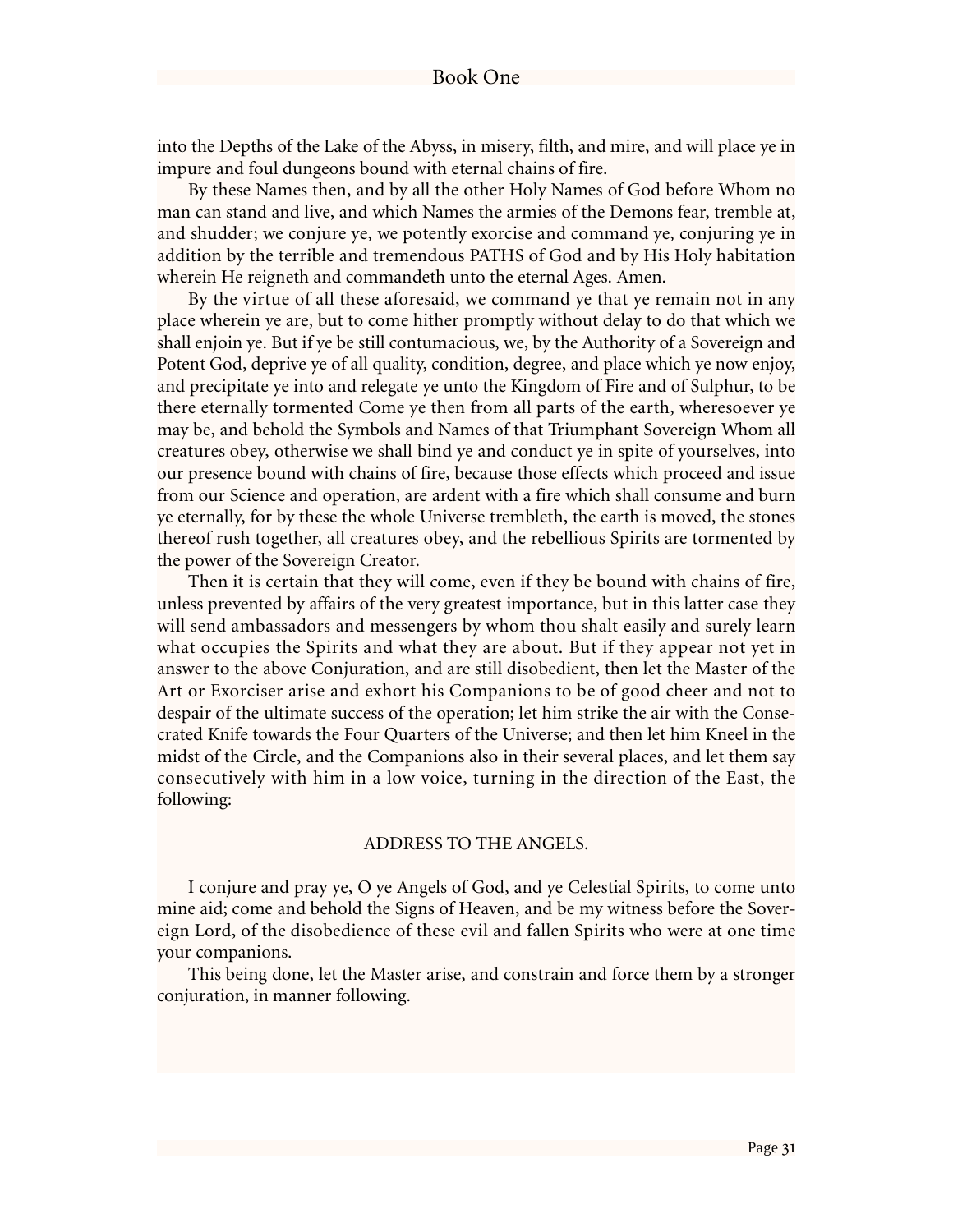# **Chapter VII**

#### AN EXTREMELY POWERFUL CONJURATION.

BEHOLD us again prepared to conjure ye by the Names and Symbols of God, wherewith we are fortified, and by the virtue of the Highest One. We command ye and potently ordain ye by the most strong and powerful Names of God, Who is worthy of all praise, admiration, honor, glory, veneration, and fear, that ye delay not longer, but that ye appear before us without any tumult or disturbance, but, on the contrary, with great respect and courtesy, in a beautiful and human form.

If they then appear, let them see the Pentacles, and say:

Obey ye, Obey ye, behold the Symbols and Names of the Creator; be ye gentle and peaceable, and obey in all things that we shall command ye.

They will then immediately talk with thee, as a friend speaketh unto a friend. Ask of them all that thou desirest, with constance, firmness, and assurance, and they will obey thee.

But if they appear not yet, let not the Master on that account lose his courage, for there is nothing in the world stronger and of greater force to overawe the Spirits than constancy. Let him, however, re-examine and reform the Circle, and let him take up a little dust of the earth, which he shall cast towards the Four Quarters of the Universe; and having placed his Knife upon the ground, let him say on his knees, turning towards the direction of the North:

In the Name of ADONAI ELOHIM TZABAOTH SHADDAI, Lord God of Armies Almighty, may we successfully perform the works of our hands. and may the Lord be present with us in our heart and in our lips.

These words having been said kneeling upon the earth, let the Master shortly after arise and open his arms wide as if wishing to embrace the air, and say:

#### CONJURATION.

By the Holy Names of God written in this Book, and by the other Holy and Ineffable Names which are written in the Book of Life, we conjure ye to come unto us promptly and without any delay, wherefore tarry not, but appear in a beautiful and agreeable form the figure, by these Holy Names: ADONAI, TZABAOTH, EL, ELOHI, ELOHIM, SHADDAI and by EHEIEH, YOD HE VAU HE which is the Great Name of God TETRAGRAMMATON written with Four Letters, ANAPHODITION, and ineffable; by the God of those Virtues and Potencies, Who dwelleth in the Heavens, Who rideth upon the Kerubim, Who moveth upon the Wings of the Wind, He Whose Power is in Heaven and in Earth, Who spake and it was done, Who commanded and the whole Universe was created; and by the Holy Names and in the Holy Names, IAH, IAH, IAH, ADONAI TZABAOTH; and by all the Names of God, the Living, and the True, I reiterate the Conjuration, and I conjure ye afresh ye Evil and rebellious Spirits, abiding in the Abysses of Darkness.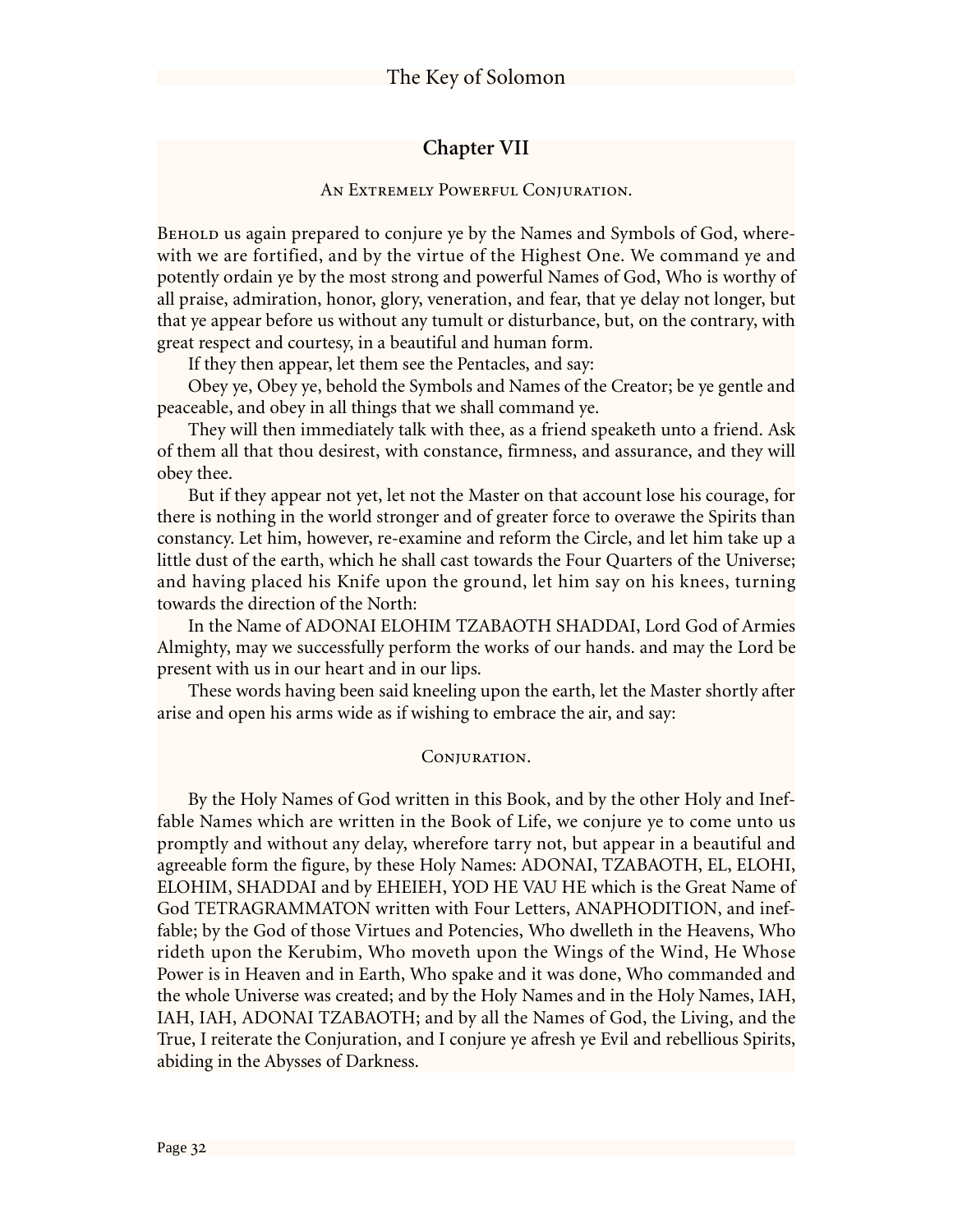I conjure, I address, and I exorcise ye, that ye may approach unto and come before the Throne of God, the Living and the True, and before the Tribunal of the Judgment of His Majesty, and before the Holy Angels of God to hear the sentence of your condemnation.

Come ye then by the Name and in the Name of SHADDAI which is that of God Almighty, strong, powerful, admirable, exalted, pure, clean, glorified, virtuous, great, just, terrible, and holy; and by the Name and in the Name of EL, IAH, IAH, IAH, Who hath formed and created the world by the Breath of His Mouth, Who supporteth it by His Power, Who ruleth and governeth it by His Wisdom, and Who hath cast ye for your pride into the Land of Darkness and into the Shadow of Death.

Therefore, by the Name of the Living God, Who hath formed the heavens above, and hath laid the foundations of the earth beneath, we command ye that, immediately and without any delay, ye come unto us from all places, valleys, mountains, hills, field, seas, rivers, fountains, ponds, brooks, caverns, grottos, cities, towns, villages, markets, fairs, habitations, baths, courtyards, gardens, vineyards, plantations, reservoirs, cisterns, and from every corner of the terrestrial earth where ye may happen to be in your assemblies, so that ye may execute and accomplish our demands with all mildness and courtesy; by that Ineffable Name which Moses heard and invoked, which he received from God from the midst of the Burning Bush, we conjure ye to obey our commands, and to come unto us promptly with all gentleness of manner.

Again we command ye with vehemence, and we exorcise ye with constancy, that ye and all your comrades come unto us in an agreeable and gracious manner like the breeze, to accomplish successively our various commands and desires. Come ye, then, by the virtue of these Names by the which we exorcise ye; ANAI, ÆCHHAD, TRANSIN, EMETH, CHAIA, IONA, PROFA, TITACHE, BEN ANI, BRIAH, THEIT; all which names are written in Heaven in the characters of Malachim, that is to say, the tongue of the Angels.

We then, by the just judgment of God, by the Ineffable and Admirable Virtue of God, just, living, and true, we call ye with power, we force and exorcise ye by and in the admirable Name which was written on the Tables of Stone which God gave upon Mount Sinai; and by and in the wonderful Name which Aaron the High Priest bare written upon his breast, by which also God created the World, the which name is AXINETON; and by the Living God Who is One throughout the Ages, whose dwelling is in the Ineffable Light, Whose Name is Wisdom, and Whose Spirit is Life, before Whom goeth forth Fire and Flame, Who hath from that Fire formed the firmament, the Stars and the Sun; and Who with that Fire will burn ye all for ever, as also all who shall contravene the Words of His Will.

Come ye, then, without delay, without noise, and without rage, before us, without any deformity or hideousness, to execute all our will; come ye from all places wherein ye are, from all mountains, valleys, streams, rivers, brooks, ponds, places, baths, synagogues; for God, strong and powerful, will chase ye and constrain ye, being glorious over all things; He will compel ye, both ye and the Prince of Darkness. Come ye, come ye, Angels of Darkness; come hither before this Circle without fear, terror, or defor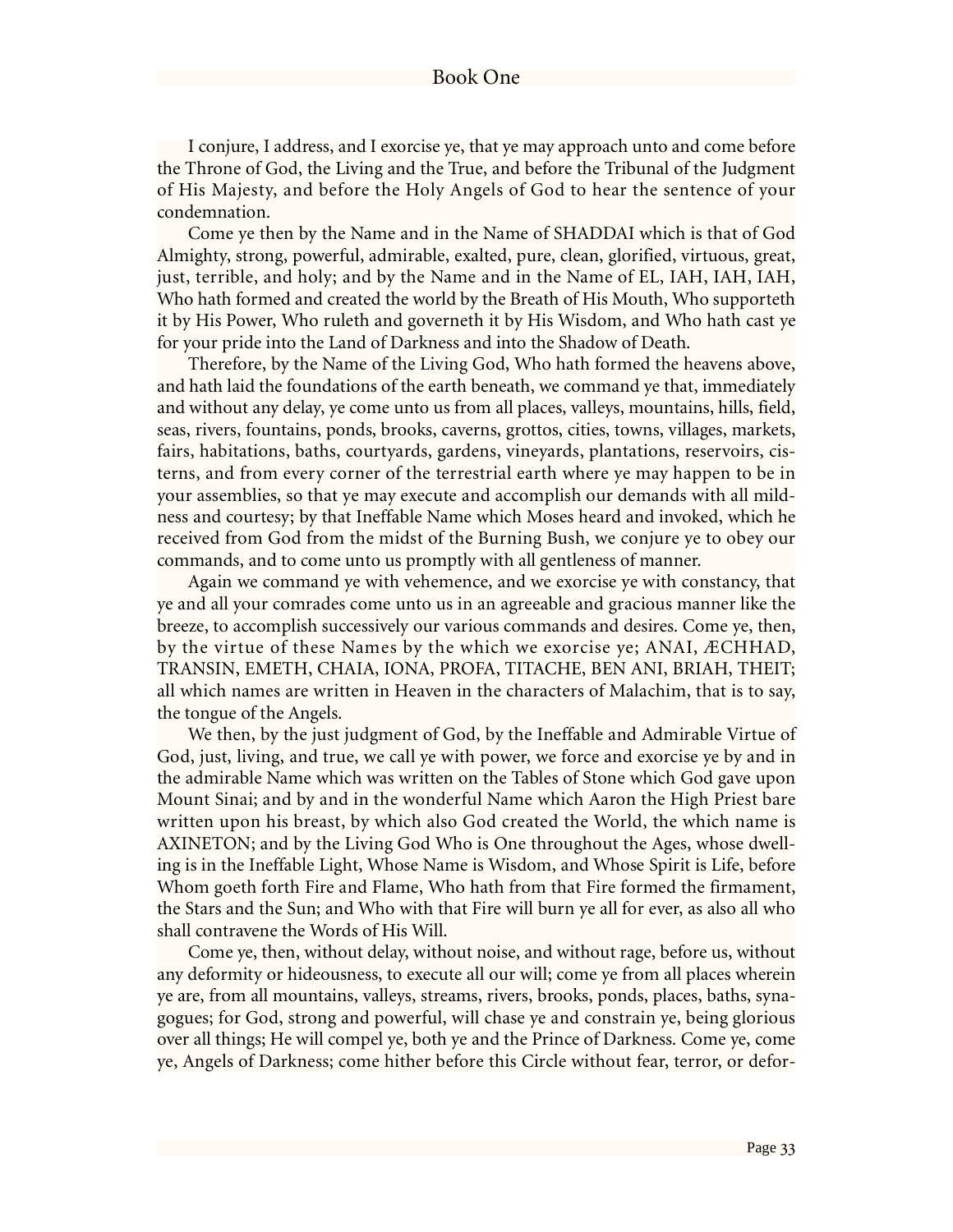mity, to execute our commands, and be ye ready both to achieve and to complete all that we shall command ye.

Come ye, then, by the Crown of the Chief of your Emperors, and by the Sceptres of your power, and of SID, the Great Demon, your Master; by the Names and in the Names of the Holy Angels who have been created to be above you, long before the constitution of the world; and by the Names of the two Princes of the Universe, whose Names are, IONIEL and SEFONIEL; by the rod of Moses, by the staff of Jacob; by the ring and seal of David, wherein are written the Names of Sovereign God; and by the Names of the Angels by which SOLOMON has linked and bound ye; and by the sacred bonds by which ANAEL hath environed and hath conquered the Spirit: and by the Name of the Angel who ruleth potently over the rest, and by the praise of all creatures who cry incessantly unto God, Who spake, and immediately all things, even the Ages, were made and formed; and by the Name HA-QADOSCH BERAKHA, which signifies the Holy and Blessed One; and by the Ten Choirs of the Holy Angels CHAIOTH HA-QADESH, AUPHANIM, ARALIM, CHASHMALIM, SERAPHIM, MALACHIM, ELOHIM, BENI ELOHIM, KERUBIM, and ISHIM; and by, and in the Sacred name of Twelve Letters of which each letter is the Name of an Angel, and the letters of the Name are ALEPH, BETH, BETH, NUN, VAU, RESH, VAU, CHETH, HE, QOPH, DALETH, SHIN.

By these Names therefore, and by all the other Holy Names, we conjure ye and we exorcise ye; by the Angel ZECHIEL; by the Angel DUCHIEL; by the Angel DONACHIEL; and by the Great Angel METATRON, Who is the Prince of the Angels, and introduceth the Souls before the Face of God; and by the Angel SANGARIEL, by whom the portals of Heaven are guarded; and by the Angel KERUB, who was made the Guardian of the Terrestrial Paradise, with a Sword of Flame, after the expulsion of Adam our forefather; and by the Angel MICHAEL by whom ye were hurled down from the Height of the THRONE into the Depth of the Lake and of the Abyss, the same Name meaning, "Who is like God upon Earth;" and by the Angel ANIEL; and by the Angel OPHIEL; and by the Angel BEDALIEL; wherefore, by these and by all the other Holy Names of the Angels, we powerfully conjure and exorcise ye, that ye come from all parts of the world immediately, and without any delay, to perform our will and demands, obeying us quickly and courteously, and that ye come by the Name and in the Name of ALEPH, DALETH, NUN, IOD, for we exorcise ye anew by the application of these Letters, by whose power burning fire is quenched, and the whole Universe trembleth.

We constrain ye yet again by the Seal of the Sun which is the Word of God; and by the Seal of the Moon and of the Stars we bind ye; and by the other Animals and Creatures which are in Heaven, by whose wings Heaven cleanseth itself, we force and attract ye imperiously to execute our will without failure. And we conjure, oblige, and terribly exorcise ye, that ye draw near unto us without delay and without fear, as far as is possible unto ye, here before this Circle, as supplicants gently and with discretion, to accomplish our will in all and through all. If ye come promptly and voluntarily, ye shall inhale our perfumes, and our suffumigations of pleasant odour, which will be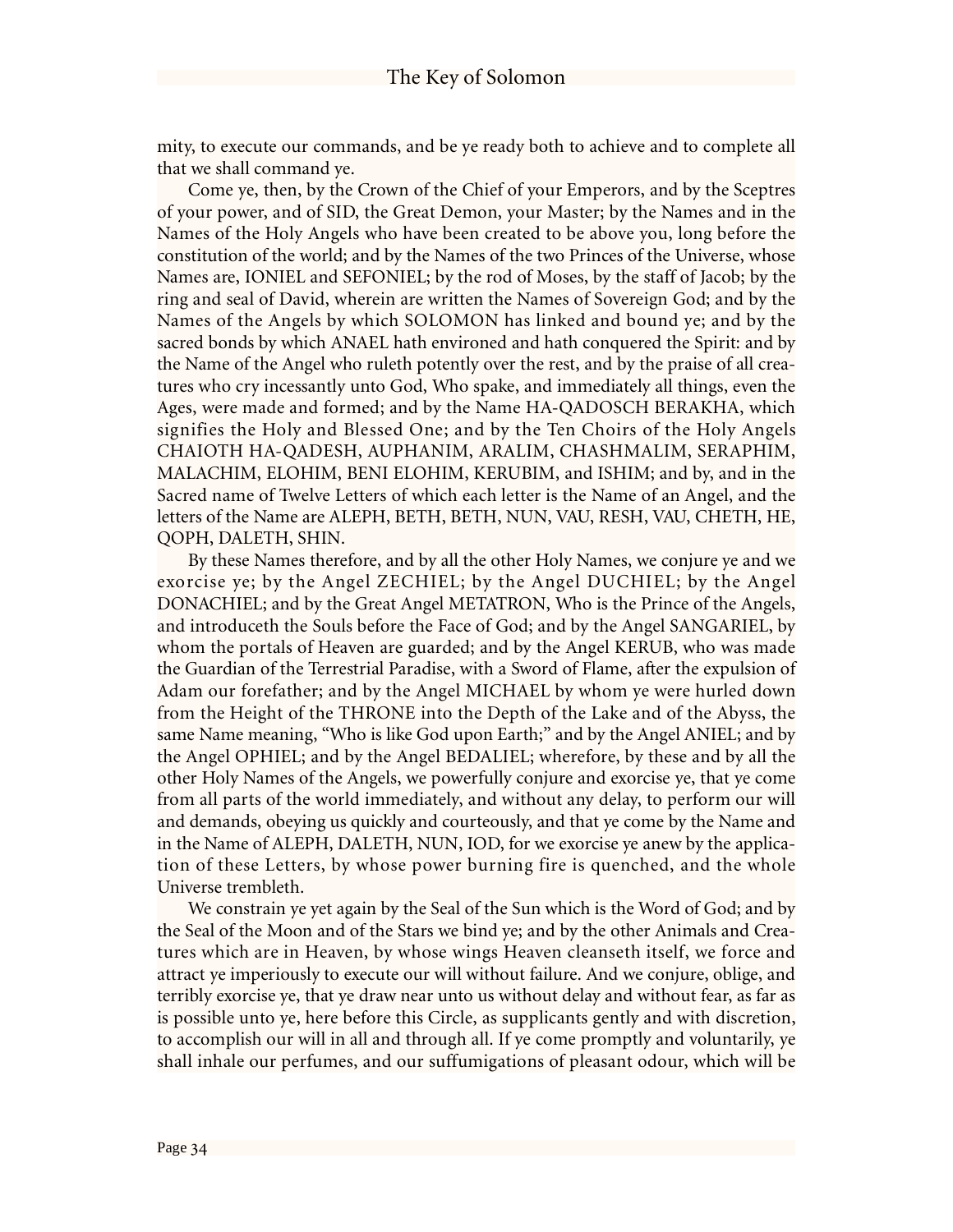both agreeable and delightful unto ye. Furthermore ye will see the Symbol of your Creator, and the Names of his Holy Angels, and we shall afterwards dismiss ye, and send ye hence with thanks. But if, on the contrary, ye come not quickly, and ye show yourselves self-opinionated, rebellious, and contumacious, we shall conjure ye again, and exorcise ye ceaselessly, and will repeat all the aforesaid words and Holy Names of God and of the Holy Angels; by the which Names we shall harass you, and if that be not sufficient we will add thereunto yet greater and more powerful ones, and we will thereunto again add other Names which ye have not yet heard from us, which are those of an Almighty God, and which will make ye tremble and quake with fear, both ye and your princes; by the which Names we conjure both you and them also, and we shall not desist from our work until the accomplishment of our will. But if perchance ye yet shall harden yourselves, and show yourselves self-opinionated, disobedient, rebellious, refractory, and contumacious, and if ye yet resist our powerful conjurations, we shall pronounce against you this warrant of arrest in the Name of God Almighty, and this definite sentence that ye shall fall into dangerous disease and leprosy, and that in sign of the Divine Vengeance ye shall all perish by a terrifying and horrible death, and that a fire shall consume and devour you on every side, and utterly crush you; and that by the Power of God, a flame shall go forth from His Mouth which shall burn ye up and reduce ye unto nothing in Hell. Wherefore delay ye not to come, for we shall not cease from these powerful conjurations until ye shall be obliged to appear against your will.

Thus then, therefore, we anew conjure and exorcise ye by and in the Holy Name of ON, which is interpreted and called God; by the Name and in the Name of EHEIH, which is the true Name of God, "I am He who Is;" by and in the Ineffable Name of Four Letters YOD HE VAU HE, the Knowledge and understanding of which is hidden even from the Angels; by the Name and in the Name of EL, which signifieth and denoteth the powerful and consuming fire which issueth from His Countenance, and which shall be your ruin and destruction; and by the Light of the Angels which is kindled and taken ineffably from that flame of Divine ardour.

By these then, and by other most Holy Names which we pronounce against you from the bottom of our hearts, do we force and constrain ye, if ye be yet rebellious and disobedient. We conjure ye powerfully and strongly exorcise ye, that ye come unto us with joy and quickness, without fraud or deceit, in truth and not in error.

Come ye then, come ye, behold the Signs and the Names of your Creator, behold the Holy Pentacles by the virtue of which the Earth is moved, the trees thereof and the Abysses tremble. Come ye; come ye; Come ye.

These things being thus done and performed, ye shall see the Spirits come from all sides in great haste with their Princes and Superiors; the Spirits of the First Order, like Soldiers, armed with spears, shields, and corslets; those of the Second Order like Barons, Princes, Dukes, Captains, and Generals of Armies. For the Third and last Order their King will appear, before whom go many players on instruments of music, accompanied by beautiful and melodious voices which sing in chorus.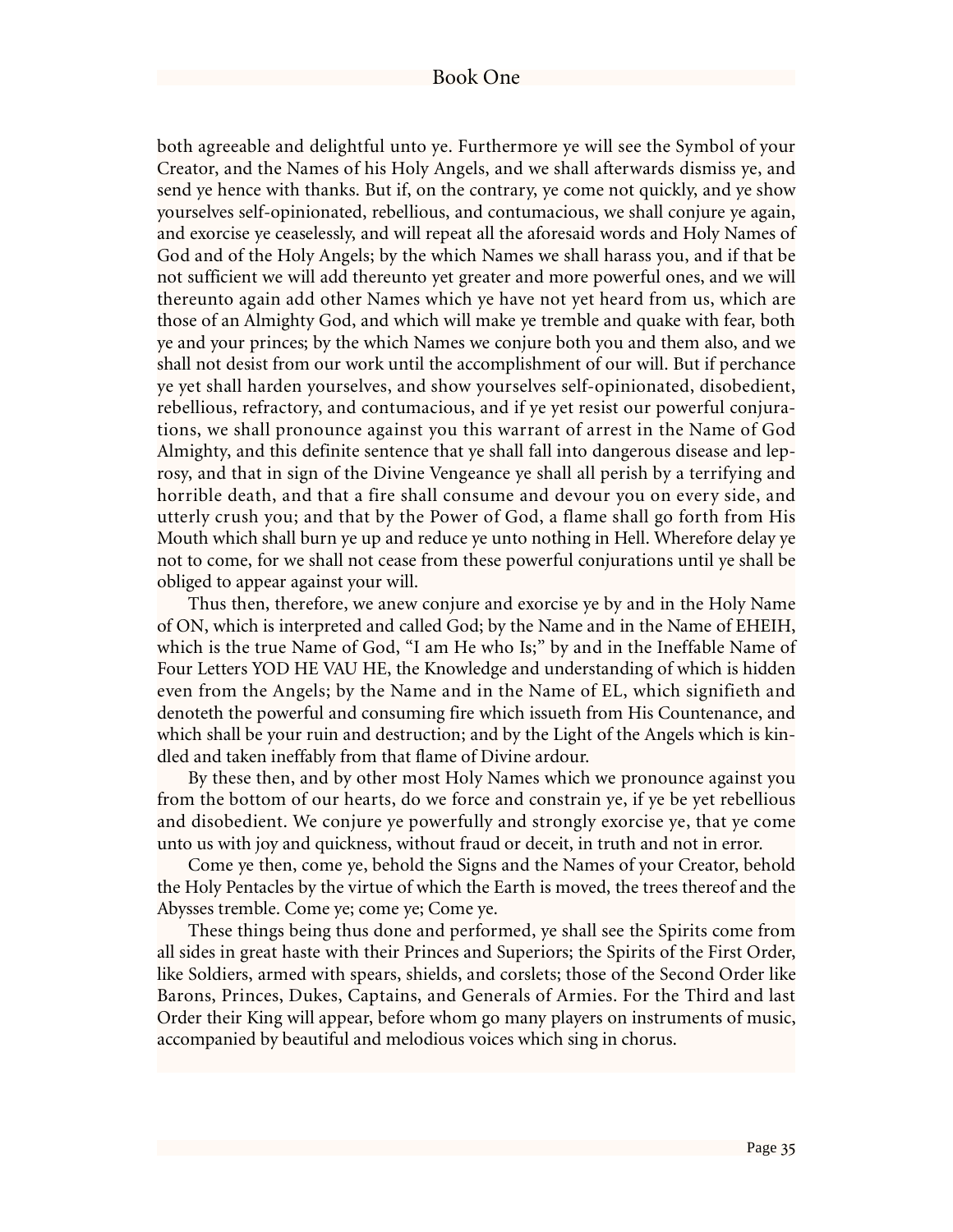Then the Exorcist, or Master of the Art, at the arrival of the King, whom he shall see crowned with a Diadem, should uncover the Holy Pentacles and Medals which he weareth upon his breast covered with a cloth of silk or of fine twined linen, and show them unto him, saying:

Behold the Signs and Holy Names by and before whose power every knee should bow, of all that is in Heaven, upon Earth, or in Hell. Humble ye yourselves, therefore, under the Mighty hand of God.

Then will the King bow the knee before thee, and will say, "What dost thou wish, and wherefore hast thou caused us to come hither from the Infernal Abodes?"

Then shall the Exorcist, or Master of Magical Art, with an assured air and a grave and imperious voice, order and command him to be tranquil, to keep the rest of his attendants peaceable, and to impose silence upon them.

Let him, also, renew his fumigations, and offer large quantities of Incense, which he should at once place upon the fire, in order to appease the Spirits as he hath promised them. He should then cover the Pentacles, and he will see wonderful things, which it is impossible to relate, touching worldly matters and all sciences.

This being finished, let the Master uncover the Pentacles, and demand all that he shall wish from the King of the Spirits, and if there are one or two Spirits only, it will be the same; and having obtained all his desire, he shall thus license them to depart:

#### The License To Depart

In the Name of ADONAI, the Eternal and Everlasting One, let each of you return unto his place; be there peace between us and you, and be ye ready to come when ye are called.

After this he should recite the first chapter of Genesis, "Berashith Bara Elohim, In the beginning, &c."

This being done, let them all in order quit the Circle, one after the other, the Master first. Furthermore let them bathe their faces with the exorcised water, as will be hereafter told, and then let them take their ordinary raiment and go about their business.

Take notice and observe carefully that this last conjuration is of so great importance and efficacy, that even if the Spirits were bound with chains of iron and fire, or shut up in some strong place, or retained by an oath, they could not even then delay to come. But supposing that they were being conjured in some other place or part of the Universe by some other Exorcist or Master of the Art, by the same conjuration; the Master should add to his conjuration that they should at least send him some Messengers, or some individual to declare unto him where they are, how employed, and the reason why they cannot come and obey him.

But if (which is almost impossible) they be even yet self-opinionated and disobedient, and unwilling to obey; in this case their names should be written on virgin paper, which he should soil and fill with mud, dust, or clay. Then he shall kindle a fire with dry rue, upon which he shall put powdered asafoetida, and other things of evil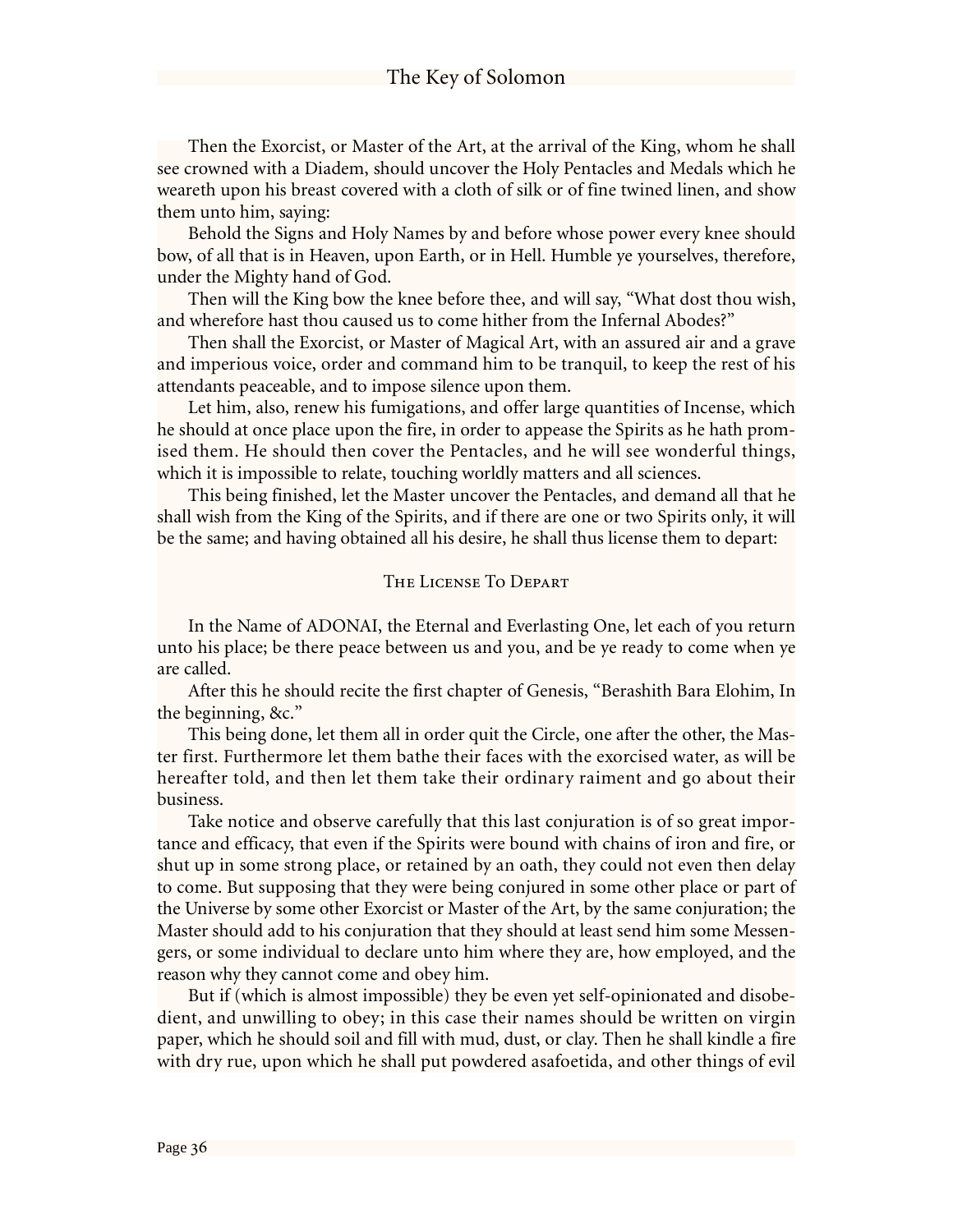odour; after which let him put the aforesaid names, written on parchment or Virgin Parchment Paper, upon the fire, saying:

#### THE CONJURATION OF THE FIRE

I conjure thee, O Creature of Fire, by Him who removeth the Earth, and maketh it tremble, that thou burn and torment these Spirits, so that they may feel it intensely, and that they may be burned eternally by thee.

This being said, thou shalt cast the aforesaid paper into the fire, saying:

#### The Curse

Be ye accursed, damned, and eternally reproved; and be ye tormented with perpetual pain, so that we may find no repose by night nor by day, nor for a single moment of time, if ye obey not immediately the command of Him Who maketh the Universe to tremble; by these Names, and in virtue of these Names, the which being named and invoked all creatures obey and tremble with fear and terror, these Names which can turn aside lightning and thunder; and which will utterly make you to perish, destroy, and banish you. These Names then are Aleph, Beth, Gimel, Daleth, He, Vau, Zayin, Cheth, Teth, Yod, Kaph, Lamed, Mem, Nun, Samekh, Ayin, Pe, Tzaddi, Qoph, Resh, Shin, Tau.

By these secret Names, therefore, and by these signs which are full of Mysteries, we curse ye, and in virtue of the power of the Three Principles. Aleph, Mem, Shin, we deprive ye of all office and dignity which ye may have enjoyed up till now; and by their virtue and power we relegate you unto a lake of sulphur and of flame, and unto the deepest depths of the Abyss, that ye may burn therein eternally for ever.

Then will they assuredly come without any delay, and in great haste, crying: "O Our Lord and Prince, deliver us out of this suffering."

All this time thou shouldest have near thee ready an exorcised pen, paper, and ink, as will be described hereinafter. Write their Names afresh, and kindle fresh fire, whereon thou shalt put gum benjamin, olybdanum, and storax to make therewith a fumigation; with these odours thou shalt afresh, perfume the aforesaid paper with the Names; but thou shouldest have these names ready prepared beforehand. Then show them the Holy Pentacles, and ask of them what thou wilt, and thou shalt obtain it; and having gained thy purpose, send away the Spirits, saying:

The License To Depart.

By the virtue of these Pentacles, and because ye have been obedient, and have obeyed the commandments of the Creator, feel and inhale this grateful odour, and afterwards depart ye unto your abodes and retreats; be there peace between us and you; be ye ever ready to come when ye shall be cited and called; and may the blessing of God, as far as ye are capable of receiving it, be upon you, provided ye be obedient and prompt to come unto us without solemn rites and observances on our part.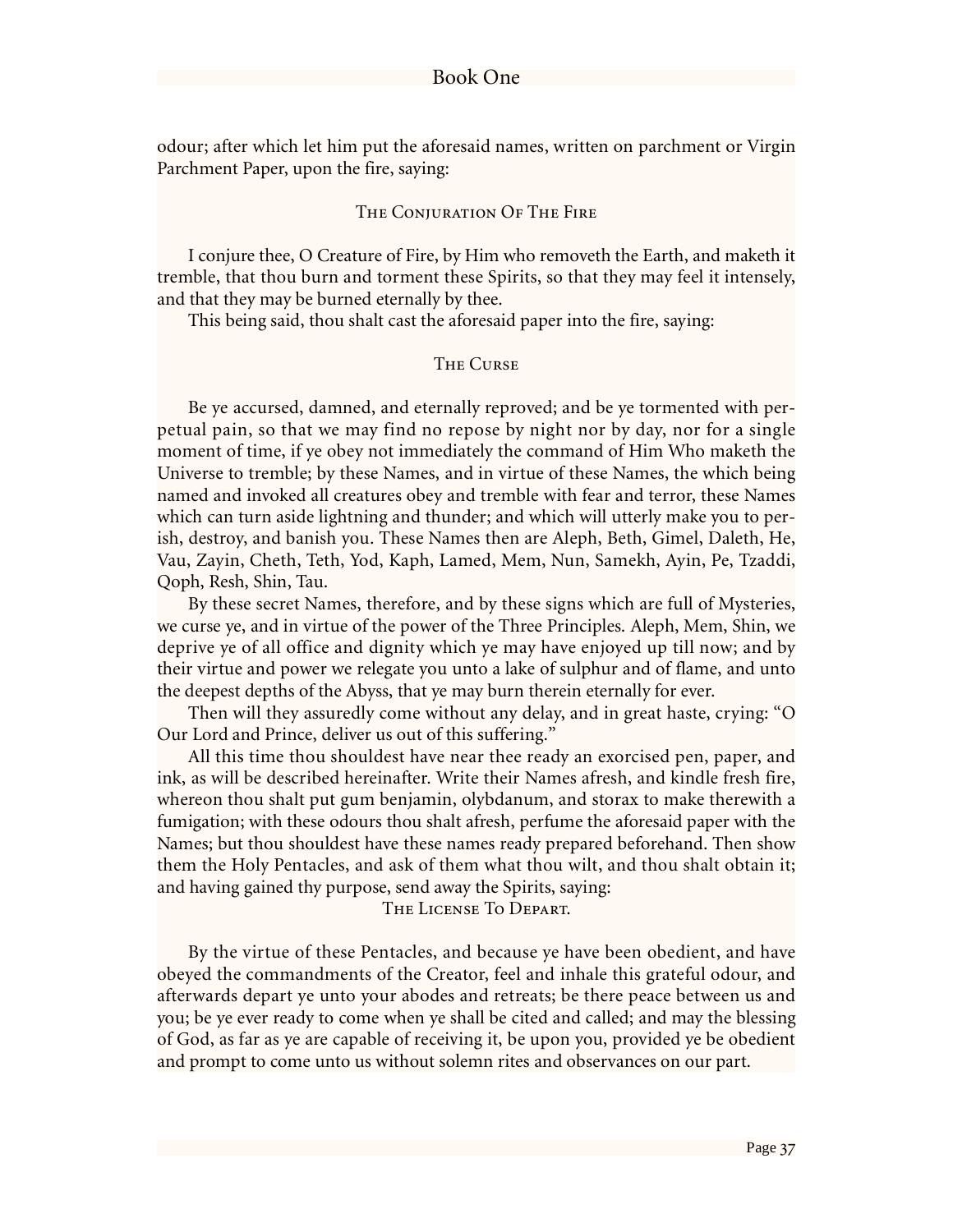Thou shouldest further make a Book of Virgin Parchment Paper, and therein write the foregoing conjurations, and constrain the Demons to swear upon the same book that they will come whenever they be called, and present themselves before thee, whenever thou shalt wish to consult them. Afterwards thou canst cover this Book with sacred Sigils on a plate of silver, and therein write or engrave the Holy Pentacles. Thou mayest open this Book either on Sundays or on Thursdays, rather at night than by day, and the Spirits will come.

Regarding the expression "night," understand the night following, and not the night preceding the aforesaid days. And remember that by day (the Demons) are ashamed, for they are Animals of Darkness.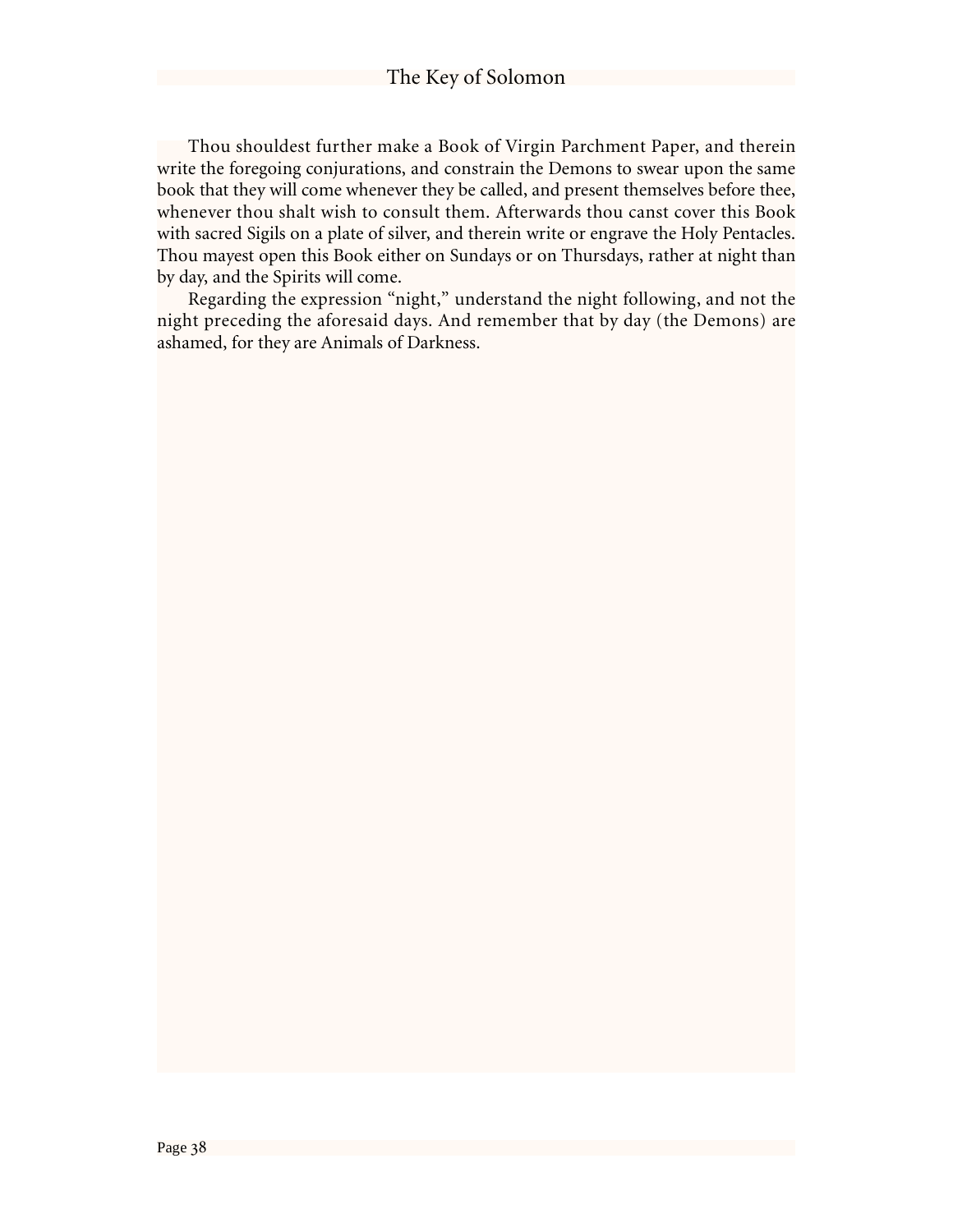### **Chapter VIII**

#### Concerning Pentacles, and the Manner of Constructing Them.

As we have already made mention of the Pentacles, it is necessary that thou shouldest understand that the whole Science and understanding of our *Key* dependeth upon the operation, knowledge, and use of Pentacles.

He then who shall wish to perform any operation by the means of the Medals, or Pentacles, and therein to render himself expert, must observe what hath been herein before ordained. Let him then, O my Son Roboam, know and understand that in the aforesaid Pentacles he shall find those Ineffable and Most Holy Names which were written by the finger of God in the Tablets of Moses and which I, Solomon, have received through the Ministry of an Angel by Divine Revelation. These then have I collected together, arranged, consecrated, and kept, for the benefit of the human race, and the preservation of Body and of Soul.

The Pentacles should then be made in the days and hours of Mercury, when the Moon is in an aërial or terrestrial sign; she should also be in her increase, and in equal number of days with the Sun.

It is necessary to have a Chamber or Cabinet specially set apart and newly cleaned, wherein thou canst remain without interruption, the which having entered with thy Companions, thou shalt incense and perfume it with the odours and perfumes of the Art. The sky should be clear and serene. It is necessary that thou shouldest have one or more pieces of virgin paper prepared and arranged ready, as we shall tell you more fully later on, in its place.

Thou shalt commence the writing or construction of the Pentacles in the hour aforesaid. Among other things, thou shalt chiefly use these colours: Gold, Cinnabar or Vermilion Red, and celestial or brilliant Azure Blue. Furthermore, thou shalt make these Medals or Pentacles with exorcised pen and colours, as we shall hereafter show thee. Whensoever thou constructest them, if thou canst complete them in the hour wherein thou didst begin them, it is better. However, if it be absolutely necessary to interrupt the work, thou shouldest await the proper day and hour before re-commencing it.

The Pentacles being finished and completed, take a cloth of very fine silk, as we shall hereafter ordain thee, in the which thou shalt wrap the Pentacles. After which thou shalt take a large Vessel of Earth filled with Charcoal, upon the which there must be put frankincense, mastic, and aloes, all having been previously conjured and exorcised as shall hereafter be told thee. Thou must also be thyself pure, clean, and washed, as thou shalt find given in the proper place. Furthermore, thou shouldest have the Sickle or Knife of Magical Art, with the which thou shalt make a Circle, and trace within it an inner Circle, and in the space between the two thou shalt write the Names of God, which thou shalt think fit and proper. It is necessary after this that thou shouldest have within the Circle a vessel of earth with burning coals and odoriferous perfumes thereon; with the which thou shalt fumigate the aforesaid Pentacles;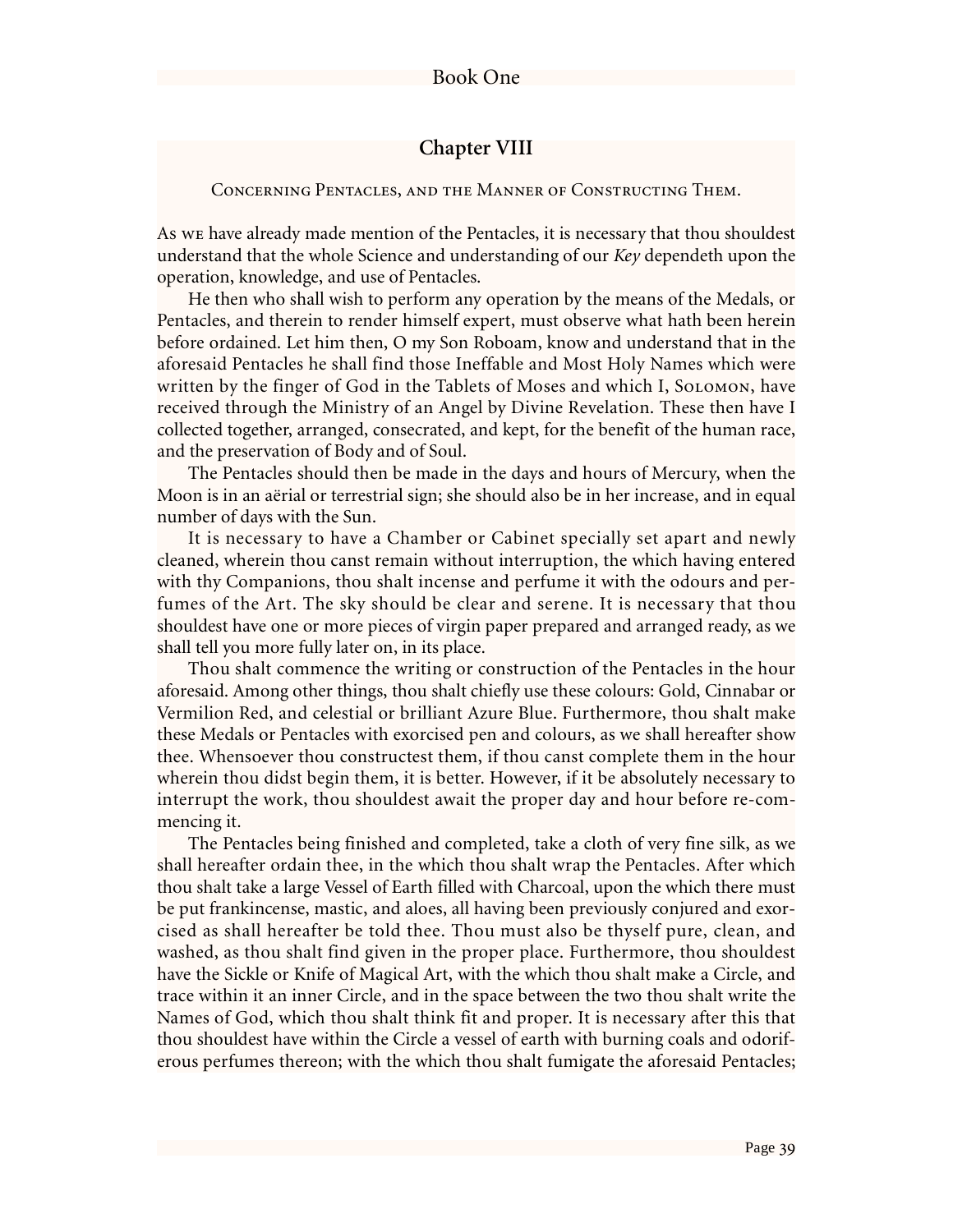and, having turned thy face towards the East, thou shalt hold the said Pentacles over the smoke of the Incense, and shalt repeat devoutly the following Psalms of David my Father: Psalms viii., xxi, xxvii, xxix., xxxii, li, lxxii, cxxxiv.

After this thou shalt repeat the following Oration:

#### THE ORATION.

O ADONAI most powerful, EL most strong, AGLA most holy, ON most righteous, the ALEPH and the TAU, the Beginning and the End; Thou Who hast established all things in Thy Wisdom; Thou Who has chosen Abraham Thy faithful servant, and hast promised that in his seed shall all nations of the earth be blessed, which seed Thou hast multiplied as the Stars of Heaven; Thou Who hast appeared unto Thy servant Moses in flame in the midst of the Burning Bush, and hast made him walk with dry feet through the Red Sea; Thou Who gavest the Law to him upon Mount Sinai; Thou Who hast granted unto Solomon Thy Servant these Pentacles by Thy great Mercy, for the preservation of Soul and of Body; we most humbly implore and supplicate Thy Holy Majesty, that these Pentacles may be consecrated by Thy power, and prepared in such manner that they may obtain virtue and strength against all Spirits, through Thee, O Most Holy ADONAI, Whose Kingdom, Empire, and principality, remaineth and endureth without end.

These words being said, thou shalt perfume the Pentacles with the same sweet scents and perfumes, and afterwards having wrapped them in a piece of prepared silk cloth, thou shalt put them in a place fit and clean, which thou mayest open whenever it shall please thee, and close it again, at thy pleasure and according unto thy will. We will hereafter show thee the method and manner of preparing the aforesaid place, of perfuming it with scents and sweet odours, and of sprinkling it with the Water and Water-Sprinkler of Magical Art for all these things contain many good properties, and innumerable virtues, as experience will easily teach thee.

We have already said sufficient regarding the Solemn Conjuration of Spirits.

We have also spoken enough in our present Key, regarding the manner in which it is necessary to attract the Spirits so as to make them speak. Now, by Divine aid, I will teach thee how to perform certain experiments with success.

Know, O my Son Roboam, that all the Divine Sigils, Characters, and Names (which are the most precious and excellent things in Nature, whether Terrestrial or Celestial), should be written by thee each separately, when thou art in a state of grace and purity, upon Virgin parchment, with ordinary ink, in the beginning of the month of August before sunrise, raising thine eyes unto heaven, and turning towards the east. Thou shalt preserve them to suspend from thy neck, whichever thou wilt, on the day and hour wherein thou wast born, after which thou shalt take heed to name every day ten times, the Name which is hung from thy neck, turning towards the East, and thou mayest be assured that no enchantment or any other danger shall have power to harm thee.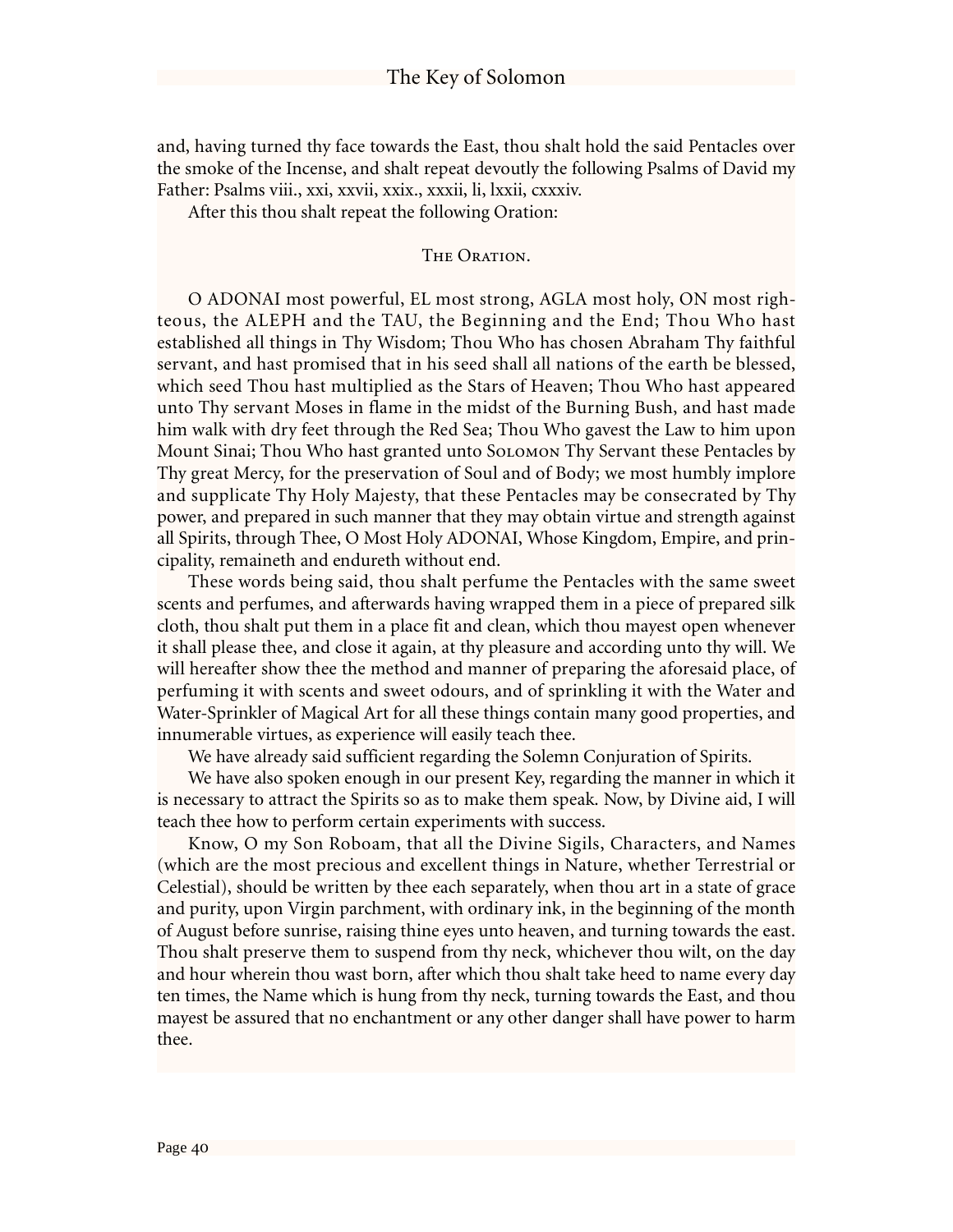

Figure 3. A Circle for the Consecration of Pentacles

Furthermore thou shalt vanquish all adversities, and shalt be cherished and loved by the Angels and Spirits, provided that thou hast made their characters and that thou hast them upon thee; I assure thee that this is the true way to succeed with case in all thine operations, for being fortified with a Divine Name, and the Letters, Characters, and Sigils, applicable unto the operation, thou shalt discover with what supernatural exactitude and very great promptitude, both Terrestrial and Celestial things will be obedient unto thee. But all this will only be true, when accompanied by the Pentacles which hereinafter follow, seeing that the Seals, Characters, and Divine Names, serve only to fortify the work, to preserve from unforeseen accidents, and to attract the familiarity of the Angels and Spirits; which is one reason, my Son, that before making any experiment, I order thee to read and re-read my Testament, not once only but many times, so that being perfectly instructed in the several Ceremonies thou mayest in no way fail, and that thus what shall have previously appeared to thee difficult and lengthy, may become in process of time easy and of very great use.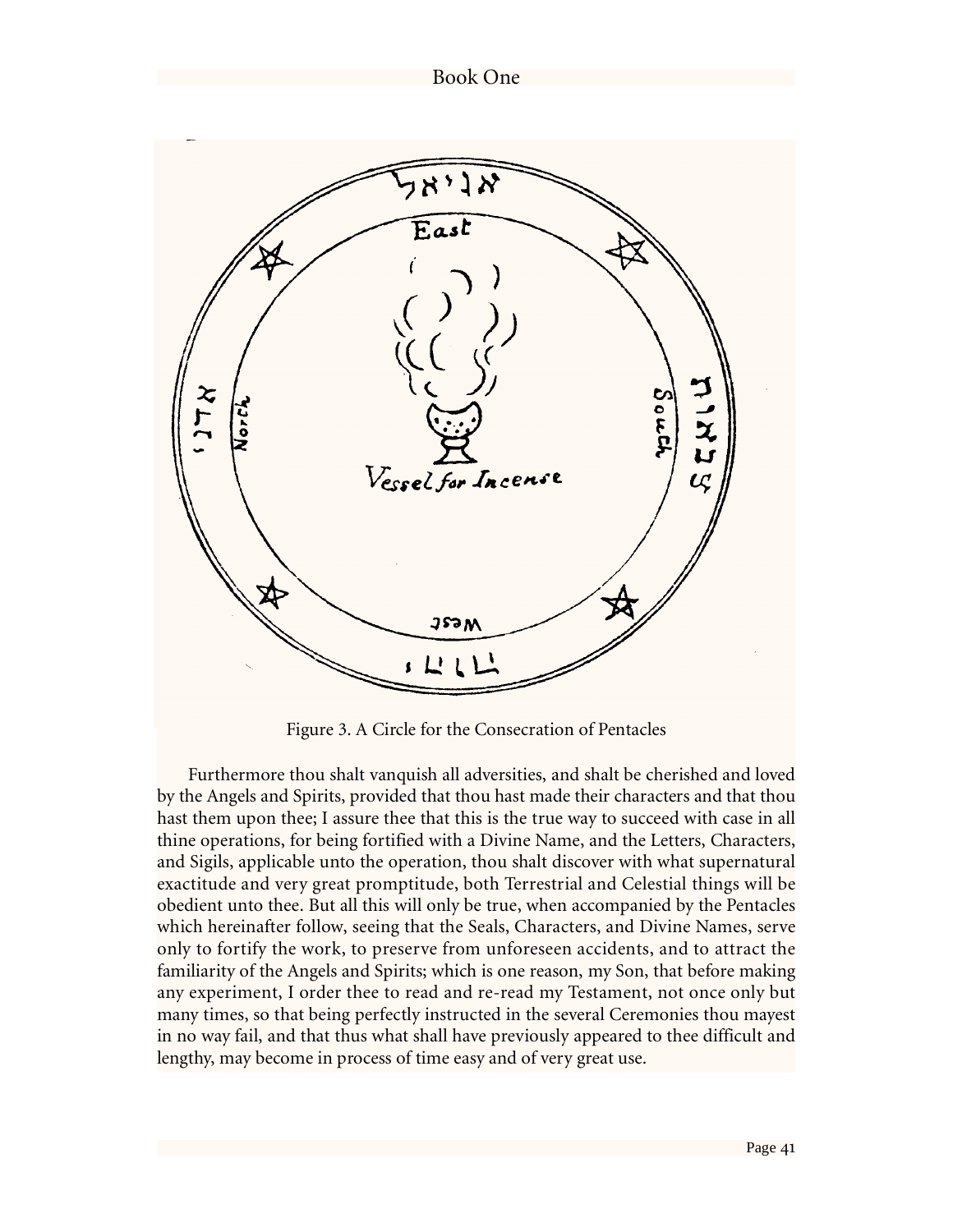I am about to endow thee with many secrets, which I charge thee never to employ for an evil purpose, for ACCURSED BE HE WHO TAKETH THE NAME OF ALMIGHTY GOD IN VAIN; but thou mayest without any other ceremonies make use of them, provided that, as I have already said, thou hast only the Glory of Eternal God for thine object. Thus, after having taught thee all the Ceremonies which concern the manner of performing the Operations, I am at length determined to make thee a partaker in the secrets of which I have particular knowledge, unknown to this day unto the generality of men; but, nevertheless, only on the condition that thou attemptest not the ruin and destruction of thy neighbour, for his blood will cry for vengeance unto God, and in the end thou and thine shall feel the just wrath of an offended Deity. However, God not having forbidden honest and lawful pleasures, thou mayest perform boldly the Operations which follow, it being always especially necessary to distinguish between the good and the evil, so as to choose the former and avoid the latter, which is why I command thee to be attentive to all that is contained in this my Testament.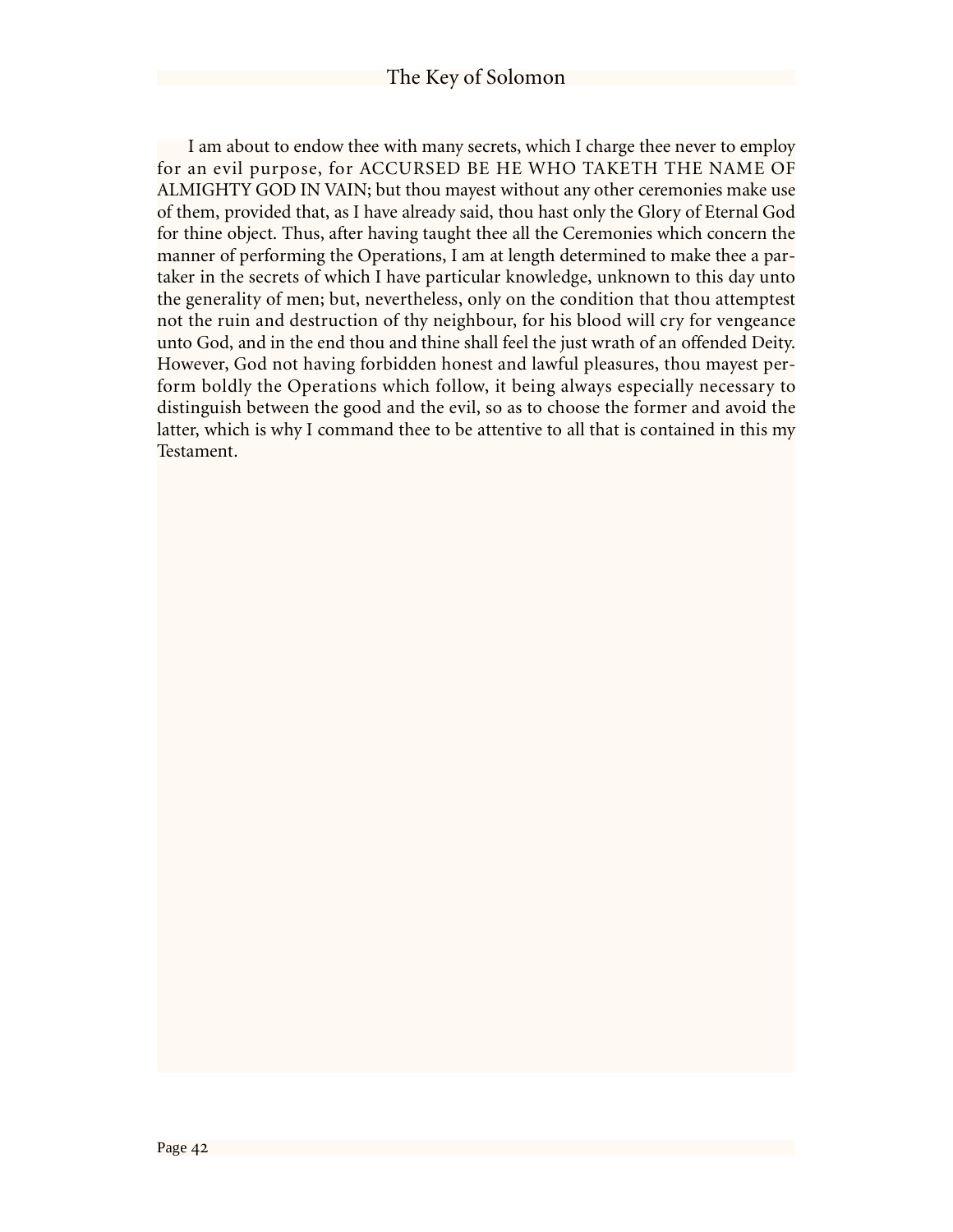### **Chapter IX.**

#### Of The Experiment Concerning Things Stolen, and How It Should be Performed.

MY beloved Son, if thou findest any Theft, thou shalt do as is hereinafter ordained, and with the help of God thou shalt find that which hath been taken away.

If the hours and days be not otherwise ordained in this operation, thou must refer to what hath already been said. But before commencing any operation whatsoever for the recovery of things stolen, after having made all necessary preparations, thou shalt say the following Oration:

#### THE ORATION.

Ateh Adonai Elohim Asher Ha-Shamain Ve-Ha-Aretz, &c.

Thou:, O Lord, Who hast made both Heaven and Earth, and hast measured them in the hollow of Thy hand; Thou Who art seated upon the Kerubim and the Seraphim, in the high places, whereunto human understanding cannot penetrate; Thou Who hast created all things by Thine agency, in whose Presence are the Living Creatures, of which four are marvellously volatile, which have six wings, and who incessantly cry aloud: "QADOSCH, QADOSCH, QADOSCH, ADONAI ELOHIM TZABAOTH, Heaven and Earth are full of Thy Glory;" O Lord God, Thou Who hast expelled Adam from the Terrestrial Paradise, and Who hast placed the Kerubim to guard the Tree of Life, Thou art the Lord Who alone doest wonders; show forth I pray Thee Thy Great Mercy, by the Holy City of Jerusalem, by Thy wonderful Name of four letters which are YOD, HE, VAU, HE, and by Thy Holy and Admirable Name, give unto me the power and virtue to enable me to accomplish this experiment, and to come unto the desired end of this operation; through Thee who art Life, and unto Whom Life belongeth unto the eternal ages. Amen.

After this perfume and cense the place by burning Incense. This aforesaid place should be pure, clean, safe from interruption or disturbance, and proper to the work, as we shall hereafter show. Then sprinkle the aforesaid place with consecrated Water, as is laid down in the Chapter concerning Circles.

The Operation being in such wise prepared, thou shalt rehearse the Conjuration necessary for this experiment, at the end of which Thou shalt say as follows:

O Almighty Father and Lord, Who regardest the Heavens, the Earth, and the Abyss, mercifully grant unto me by Thy Holy Name written with four letters, YOD, HE, VAU, HE, that by this exorcism I may obtain virtue, Thou Who art IAH, IAH, IAH, grant that by Thy power these Spirits may discover that which we require and which we hope to find, and may they show and declare unto us the persons who have committed the theft, and where they are to be found.

I conjure ye, over this burning Incense, anew, ye Spirits above named, by all the aforesaid Names, through which all things created tremble, that ye show openly unto me (or unto this child here present with us) those things which we seek.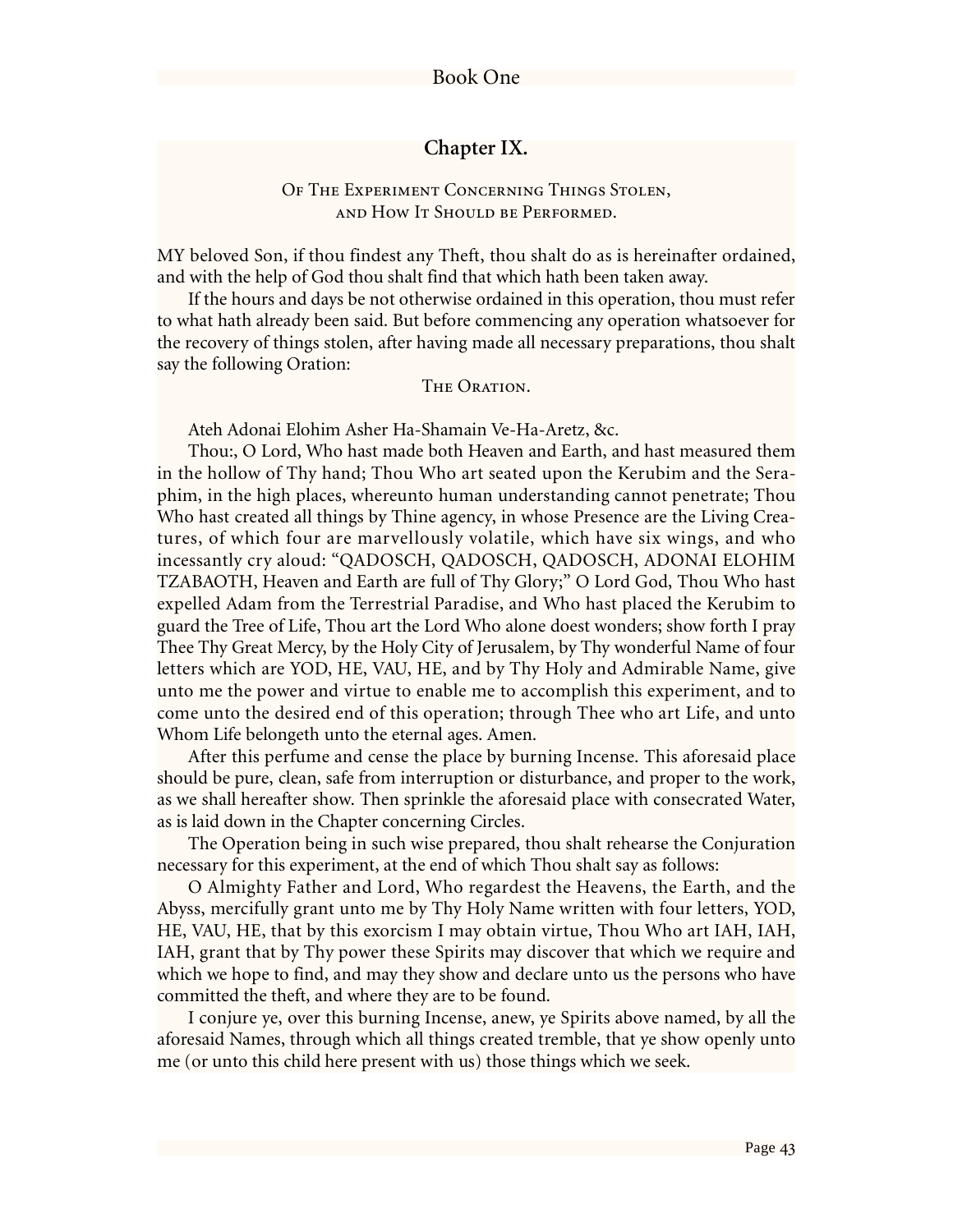These things being accomplished they will make thee to see plainly that which thou seekest. Take note that the Exorcist, or Master of the Art, should be such as is ordained in the Chapter concerning the Exorcist and his Companions; and if in this experiment it should be necessary to write down characters or Name, thou shalt do that which it is necessary to observe regarding the pen, ink, and paper, as is duly prescribed in the chapters concerning them.

For if thou dost not regard these things, thou wilt neither accomplish that which thou desirest, nor arrive at thy desired end.

#### How To Know Who Has Committed A Theft.

Take a Sieve, after burning one-half teaspoonful of Incense, and suspend it by a piece of cord wherewith a man has been hung, which should be fastened round the circumference of the rim. Within the rim write with blood in the four divisions thereof the characters given in Figure 4. After this take a basin of brass perfectly clean which thou shalt fill with water from a fountain, and having pronounced these words: DIES MIES YES-CHET BENE DONE FET DONNIMA METEMAUZ, make the sieve spin round with thy left hand, and at the same time turn with thy right hand the water in the basin in a contrary direction, by stirring it with a twig of green laurel. When the water becometh still and the sieve no longer whirls, gaze fixedly into the water, and thou shalt see the form of him who hath committed the theft; and in order that thou mayest the more easily recognize him, thou shalt mark him in some part of his face with the Magical Sword of Art; for that sign which thou shalt have cut therewith in the water, shall be really found thereafter upon his own person.

> The Manner Of Causing The Sieve To Turn, That Thou Mayest Know Who Has Committed The Theft.

Take a Sieve and stick into the outside of the rim the open points of a pair of scissors, and having rested the rings of the said opened scissors on the thumb-nails of two persons, let one of them say the following Prayer:

#### Prayer.

DIES MIES YES-CHET BENE DONE FET DONNIMA METEMAUZ; O Lord, Who liberatedst the holy Susanna from a false accusation of crime; O Lord, Who liberatedst the holy Thekla; O Lord, Who rescuedst the holy Daniel from the den of lions, and the Three Children from the burning fiery furnace, free the innocent and reveal the guilty.

After this let him or her pronounce aloud the names and surnames of all the persons living in the house where the theft hast been committed, Who may be suspected of having stolen the things in question, saying:

"By Saint Peter and Saint Paul, such a person hath not done this thing."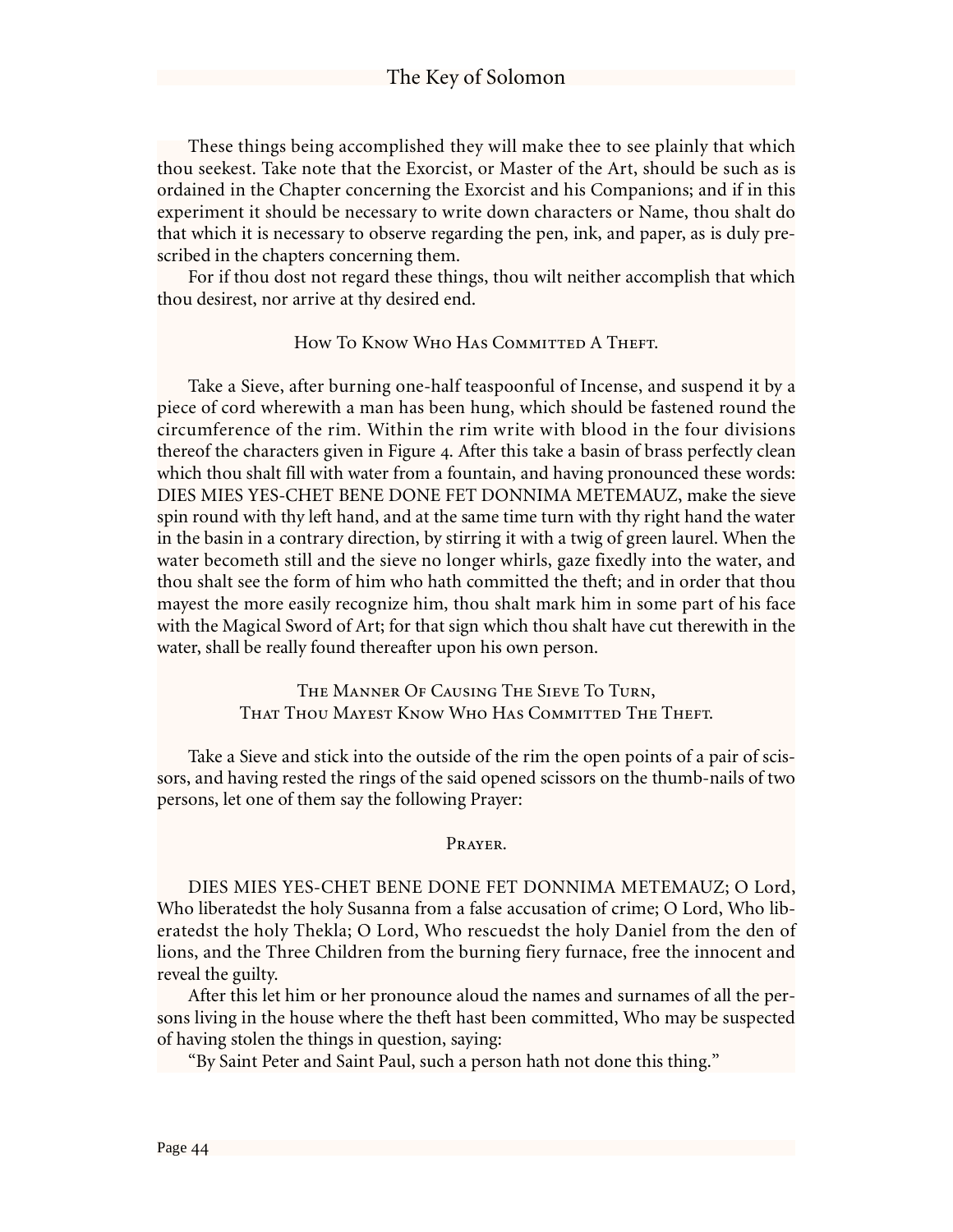And let the other reply:

"By Saint Peter and Saint Paul, he (or she) hath not done it."

Let this be repeated thrice for each person named and suspected, and it is certain that on naming the person who hath committed the theft or done the crime, the sieve will turn of itself without its being able to stop it, and by this thou shalt know the evil doer.



Figure 4.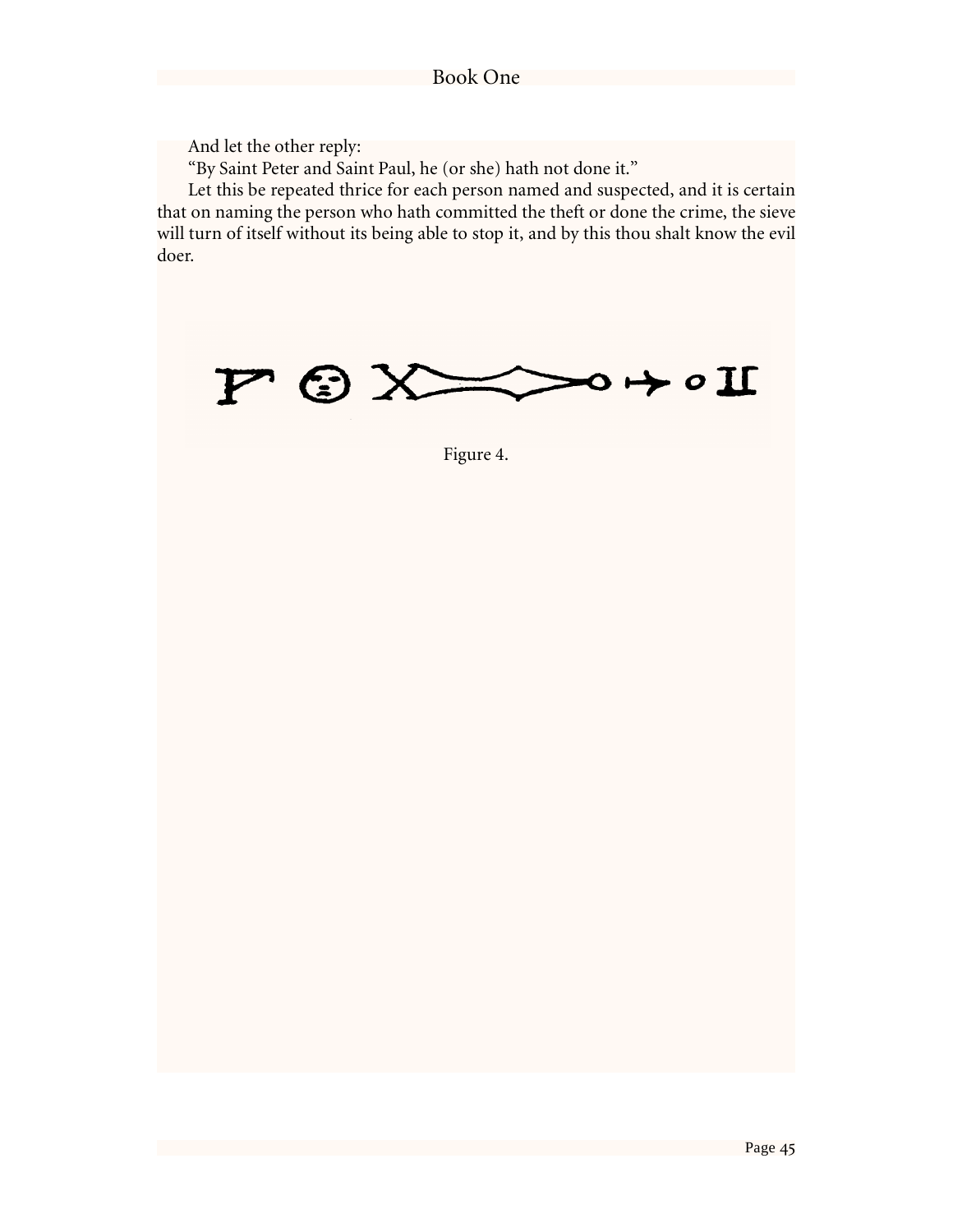# **Chapter X.**

### Of The Experiment of Invisibility, and How it Should Be Performed

If thou wishest to perform the Experiment of Invisibility, thou shalt follow the instructions for the same. If it be necessary to observe the day and the hour, thou shalt do as is said in their Chapters. But if thou needest not observe the day and the hour as marked in the Chapter thereon, thou shalt do as taught in the Chapter which precedeth it. If in the course of the experiment it be necessary to write anything, it should be done as is described in the Chapters pertaining thereto, with the proper pen, paper, and ink, or blood. But if the matter is to be accomplished by invocation, before thy conjurations, thou shalt, while burning Incense, say devoutly in thine heart:

SCEABOLES, ARBARON, ELOHI, ELIMIGITH, HERENOBULCULE, METHE, BALUTH, TIMAYALL, VILLAQUIEL, TEVENI, YEVIE, FERETE, BACUHABA, GUVARIN; through Him by whom ye have empire and power over men, ye must accomplish this work so that I may go and remain invisible.

And if it be necessary in this operation to trace a Circle, thou shalt do as is ordained in the Chapter concerning Circles; and if it be necessary to write Characters, &c., thou shalt follow the instructions given in the respective Chapters.

This operation being thus prepared, if there be an especial Conjuration to perform, thou shalt repeat it in the proper manner; if not, thou shalt say the general Conjuration, at the end of which thou shalt add the following words:

O thou ALMIRAS, Master of Invisibility, with thy Ministers CHEROS, MAITOR, TANGEDEM, TRANSIDIM, SUVANTOS, ABELAIOS, BORED, BELAMITH, CAS-TUMI, DABUEL; I conjure ye by Him Who maketh Earth and Heaven to tremble, Who is seated upon the Throne of His Majesty, that this operation may be perfectly accomplished according to my will, so that at whatsoever time it may please me, I may be able to be invisible.

I conjure thee anew, O ALMIRAS, Chief of Invisibility, both thee and thy Ministers, by Him through Whom all things have their being, and by SATURIEL, HARCHIEL, DANIEL, BENIEL, ASSIMONEM, that thou immediately comest thither with all thy Ministers, and achievest this operation, as thou knowest it ought to be accomplished, and that by the same operation thou render me invisible, so that none may be able to see me.

In order then to accomplish this aforesaid operation, thou must prepare all things necessary with requisite care and diligence, and put them in practice with all the general and particular ceremonies laid down for these experiments; and with all the conditions contained in our first and second Books. Thou shalt also in the same operations duly repeat the appropriate Conjurations, with all the solemnities marked in the respective Chapters. Thus shalt thou accomplish the experiment surely and without hindrance, and thus shalt thou find it true.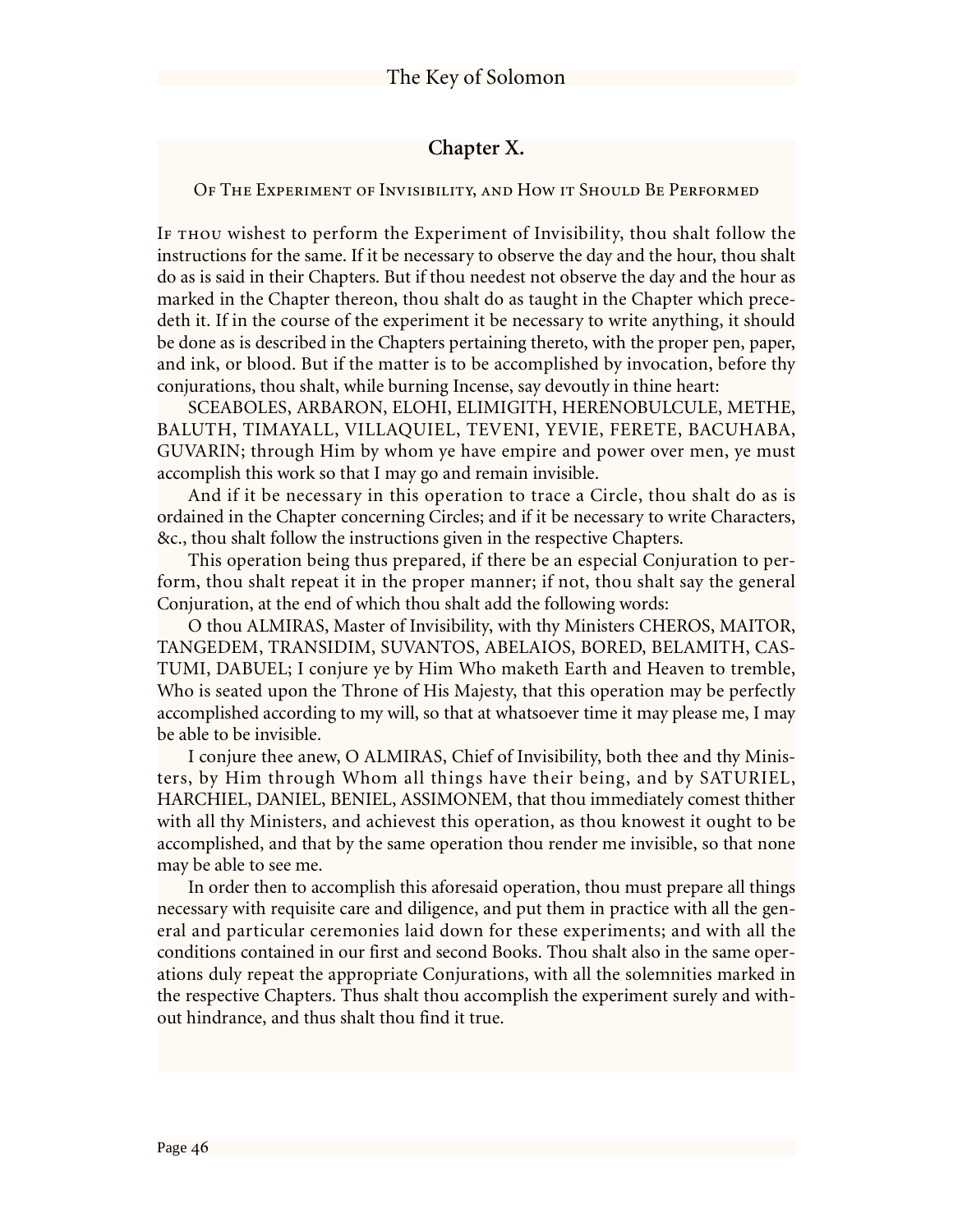But, on the contrary, if thou lettest any of these things escape thee, or if thou despiseth them, never shalt thou be able to arrive at thy proposed end; as, for example, we enter not easily into a fenced city over its walls but through its gates.

How To Render Oneself Invisible.

Make a small image of yellow wax, in the form of a man, in the month January and in the day and hour of Saturn, and at that time write with a needle above the crown of its head and upon its skull which thou shalt have adroitly raised, the character following. (See Figure 5.) After which thou shalt re-place the skull in proper position. Thou shalt then write upon a small strip of the skin of a frog or toad which thou shalt have killed, the following words and characters. (See Figure 6.) Thou shalt then go and suspend the said figure by one of thy hairs from the vault of a cavern at the hour of midnight, and burning Incense under it, thou shalt say:



Figure 5.

METATRON, MELEKH, BEROTH, NOTH, VENIBBETH, MACH, and all ye, I conjure thee O Figure of wax, by the Living God, that by the virtue of these Characters and words, thou render me invisible, wherever I may bear thee with me. Amen.

And after having burned Incense again under it, thou shalt bury it in the same place in a small deal box, and every time that thou wishest to pass or enter into any place without being seen, thou shalt say these words, bearing the aforesaid figure in thy left pocket:

Come unto me and never quit me whithersoever I shall go.

Afterwards thou shalt take it carefully back unto the before-mentioned place and cover it with earth until thou shalt need it again.

hels, hels, hels, \$ -8 - 1 A LL

Figure 6.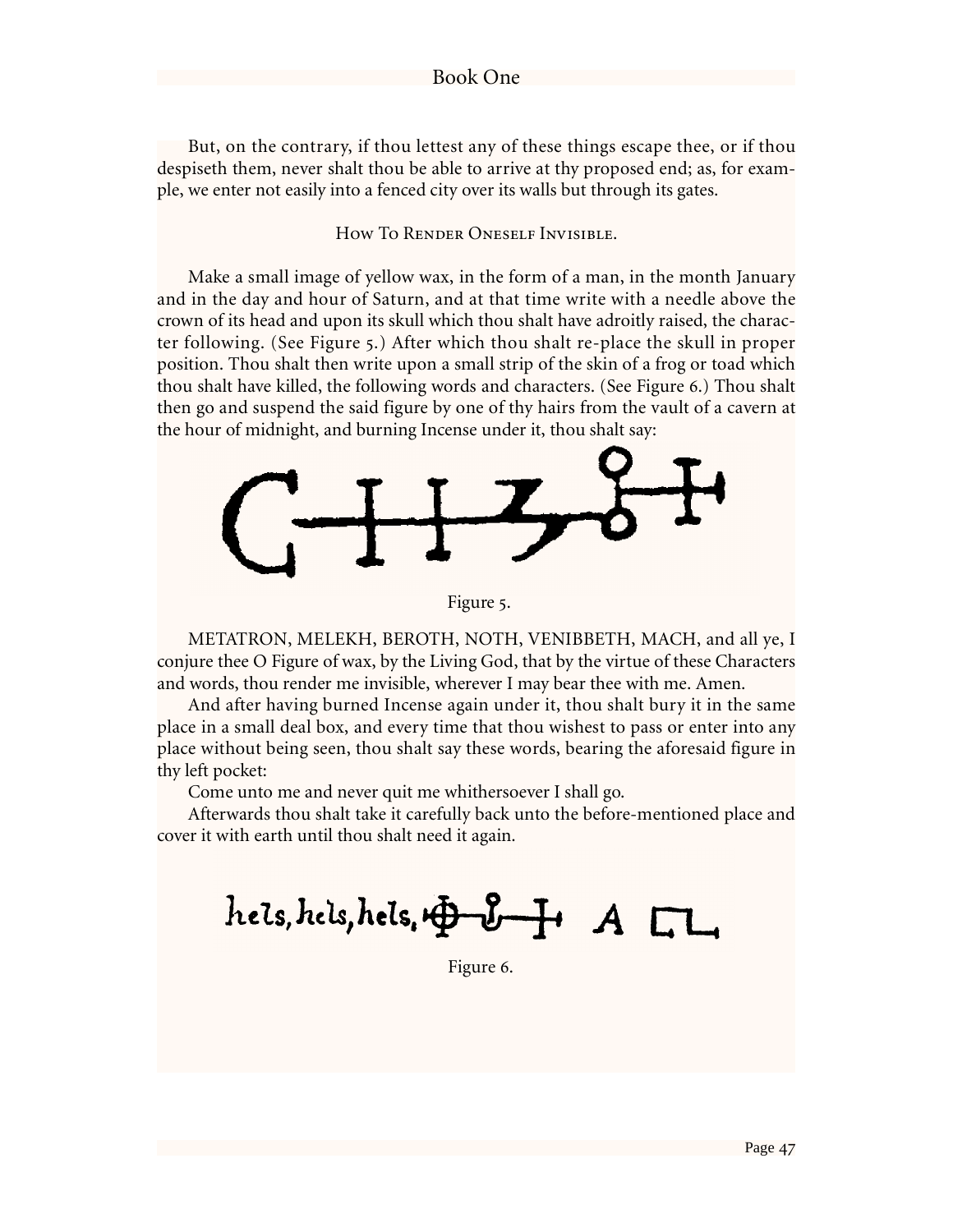# **Chapter XI.**

### To Hinder a Sportsman from Killing any Game.

Take a stick of green elder, from the two ends of which thou shalt clean out the pith. In each end place a strip of parchment of hare-skin, having written thereon with the blood of a black hen the following character and word. (See Figure 7.) Having made two of these slips, place one in each end of the stick and close the apertures up with pith, afterwards on a Friday in the month of February thou shalt fumigate the aforesaid stick with suitable incense thrice in the air, and having taken it thence thou shalt bury it in the earth under an elder tree. Afterwards thou shalt expose it in the pathway by which the Sportsman will pass, and once he has passed by it, he need not hope to kill any game during that day. If thou shalt wish a second time to lay a spell upon him in like manner, thou needest but to expose the stick again in his path; but take care to bury it again in the earth under an elder tree, so as to be able to take it from thence each time that thou shalt have need of it; and to take it up each time as soon as the Sportsman shall have passed.



Figure 7.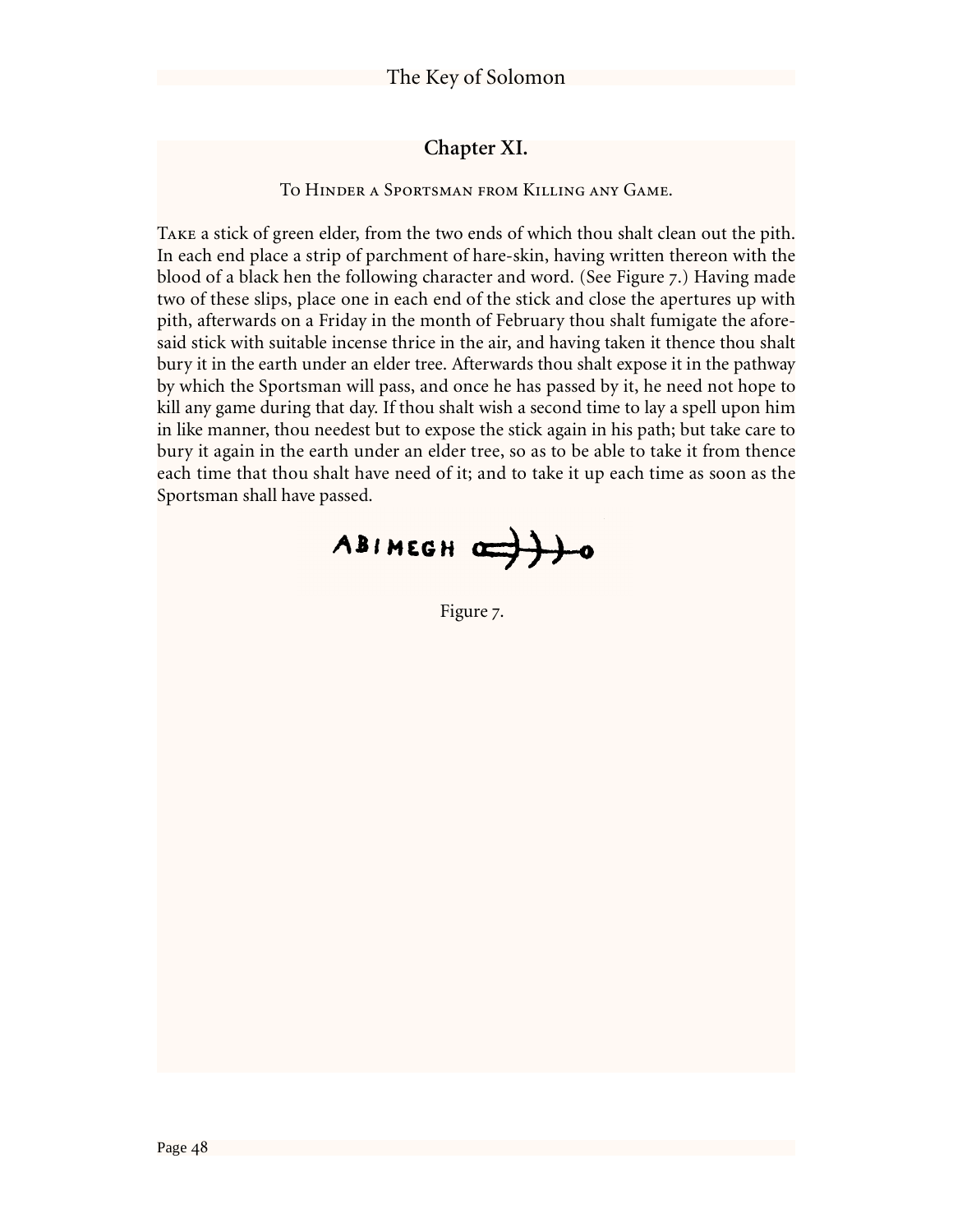# **Chapter XII.**

### How To Make The Magic Garters.

Take enough of the skin of a stag to make two hollow tubular Garters, but before stitching them up thou shalt write on the side of the skin which was next the flesh the words and characters shown in Figure 8, with the blood of a hare killed on the 25th of June, and having filled the said Garters with green mugwort gathered also on the 25th of June before sunrise, thou shalt put in the two ends of each the eye of the fish called barbel; and when thou shalt wish to use them thou shalt get up before sunrise and wash them in a brook of running water, and place them one on each leg above the knee. After this thou shalt take a short rod of holm-oak cut on the same 25th of June, turn in the direction thou wishest to go, write upon the ground the name of the place, and commencing thy journey thou wilt find it accomplished in a few days and without fatigue. When thou wishest to stop thou hast only to say AMECH and beat the air with the aforesaid wand, and incontinently thou shalt be on firm ground.

# $D_{\mathbf{U}}$  ROSA  $\circ \in \leftarrow$  0-0 0 0 M  $3\Lambda$ 3

Figure 8.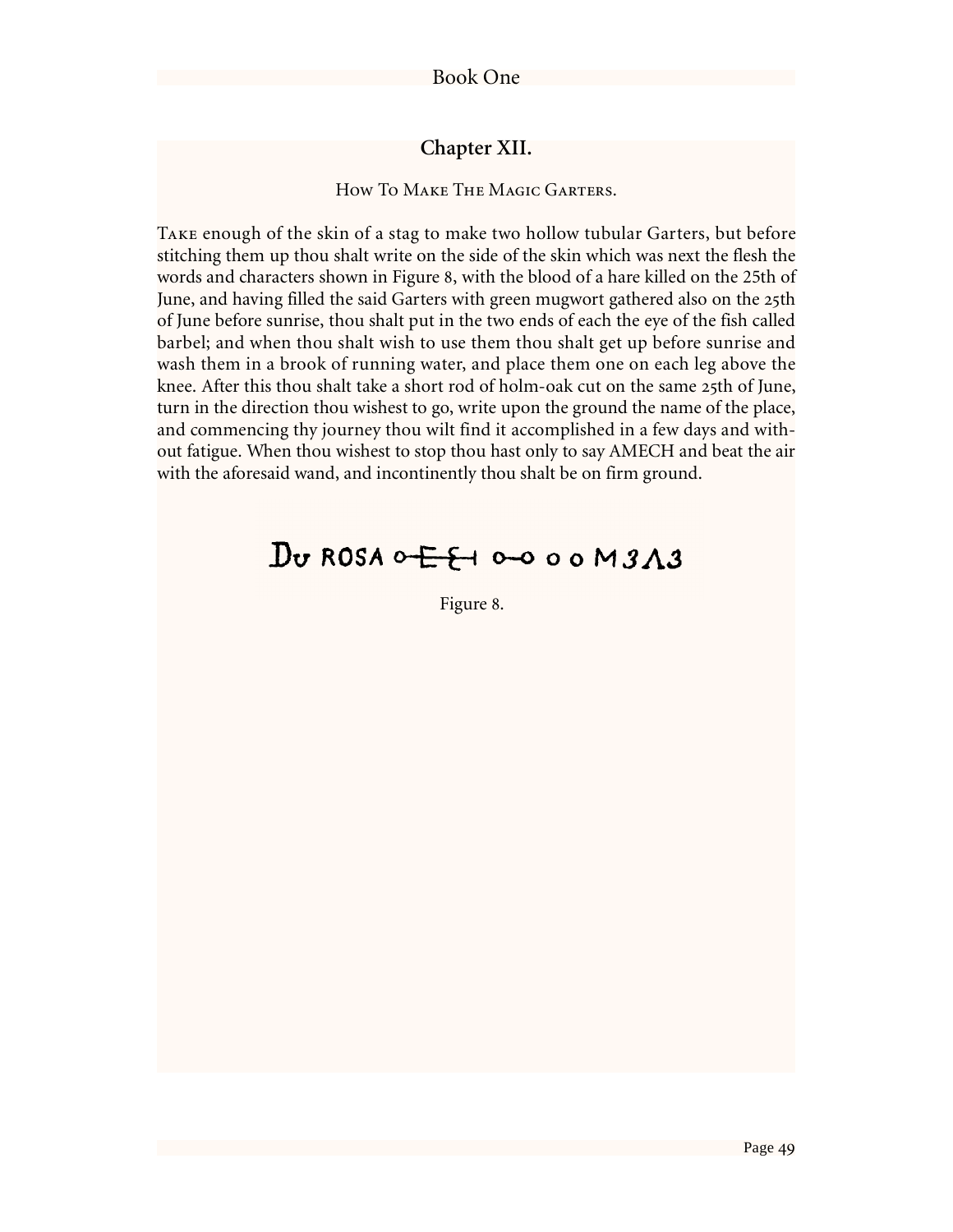### **Chapter XIII.**

### How To Make The Magic Carpet Proper For Interrogating The Intelli-Gences, So As To Obtain An Answer Regarding Whatsoever Matter One May Wish To Learn.

Make: a Carpet of white and new wool, and when the Moon shall be at her full, in the Sign of Capricorn and in the hour of the Sun, thou shalt go into the country away from any habitation of man, in a place free from all impurity, and shalt spread out thy Carpet so that one of its points shall be towards the east, and another towards the west, and having made a Circle without it and enclosing it, thou shalt remain within upon the point towards the east, and holding thy wand in the air for every operation, thou shalt call upon MICHAEL, towards the north upon RAPHAEL, towards the west upon GABRIEL, and towards the south upon MURIEL. After this thou shalt return unto the point of the East and devoutly invoke the Great Name AGLA, and take this point of the Carpet in thy left hand; turning then towards the North thou shalt do the same, and so continuing to the other points of the Carpet, thou shalt raise them so that they touch not the ground, and holding them up thus, and turning anew towards the East thou shalt say with great veneration the following Prayer:

#### Prayer.

AGLA, AGLA, AGLA, AGLA; O God Almighty who art the Life of the Universe and who rulest over the four divisions of its vast form by the strength and virtue of the Four Letters of Thy Holy Name Tetragrammaton, YOD, HE, VAU, HE, bless in Thy Name this covering which I hold as Thou hast blessed the Mantle of Elijah in the hands of Elisha, so that being covered by Thy Wings, nothing may be able to injure me, even as it is said: "He shall hide thee under His wings and beneath His feathers shall thou trust, His truth shall be thy shield and buckler."

After this thou shalt fold it up, saying these words following:

RECABUSTIRA, CABUSTIRA, BUSTIRA, TIRA RA, A; and shall keep it carefully to serve thee at need.

When thou shalt be desirous to make thine interrogations, choose the night of full or of new moon, and from midnight until daybreak. Thou shalt transport thyself unto the appointed spot if it be for the purpose of discovering a treasure; if not, any place will serve provided it be clean and pure. Having had the precaution on the preceding evening to write upon a slip of virgin parchment coloured azure-blue, with a pen made from the feather of a dove, this Character and Name (see Figure 9); taking thy carpet, thou shalt cover thy head and body therewith, and taking the censer, with new fire therein, thou shalt place it in or upon the proper place, and cast thereon some incense. Then shalt thou prostrate thyself upon the ground, with thy face towards the earth, before the incense beginneth to fume, keeping the fire of the same beneath the carpet, holding thy wand upright, against which to rest thy chin; thou shalt hold with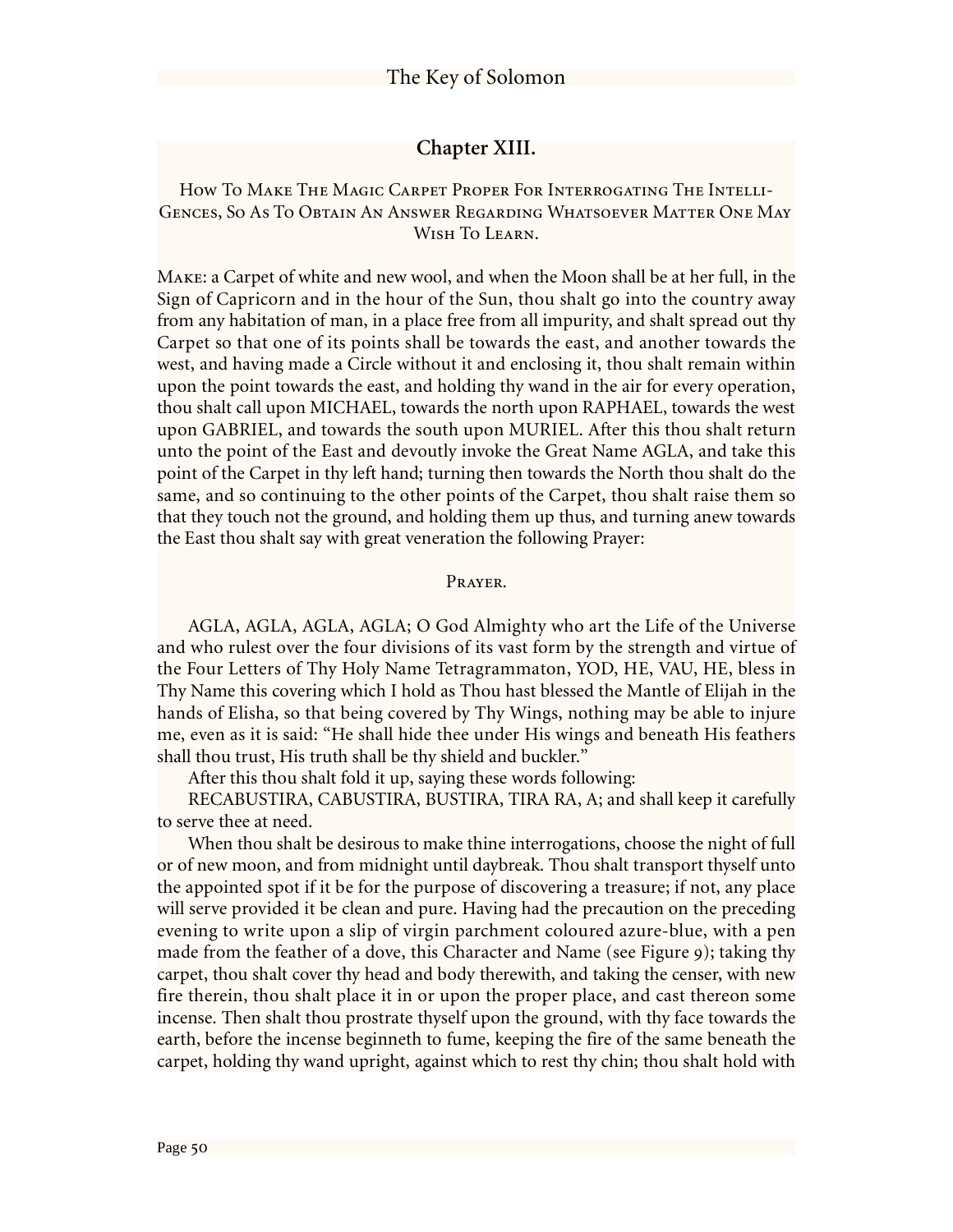thy right hand the aforesaid strip of parchment against thy forehead. and thou shalt say the following words:

VEGALE, HAMICATA, UMSA, TERATA, YEH, DAH, MA, BAXASOXA, UN, HORAH, HIMSERE; O God the Vast One send unto me the Inspiration of Thy Light, make me to discover the secret thing which I ask of Thee, whatsoever such or such a thing may be, make me to search it out by the aid of Thy holy Ministers RAZIEL, TZAPHNIEL, MATMONIEL; Lo, Thou hast desired truth in the young, and in the hidden thing shalt Thou make me known wisdom. RECABUSTIRA, CABUSTIRA, BUSTIRA, TIRA, RA, A, KARKAHITA, KAHITA, HITA, TA.

And thou shalt hear distinctly the answer which thou shalt have sought.

RAZIEL SHIPS

Figure 9.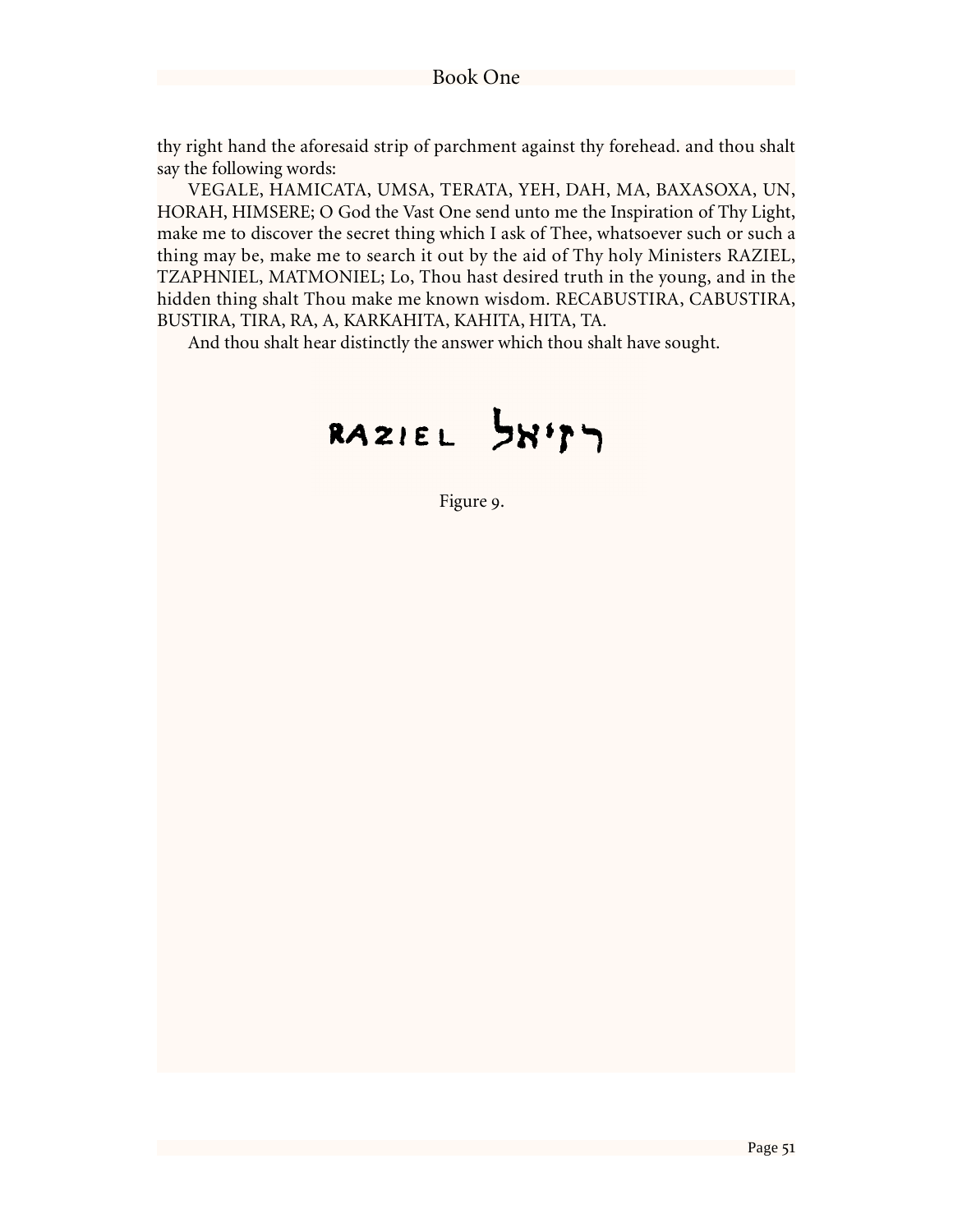# **Chapter XIV**

How To Render Thyself Master of a Treasure Possessed by the Spirits.

The Earth being inhabited, as I have before said unto thee, by a great number of Celestial Beings and Spirits, who by their subtlety and prevision know the places wherein treasures are hidden, and seeing that it often happenneth that those men who undertake a search for these said treasures are molested and sometimes put to death by the aforesaid Spirits, which are called Gnomes; which, however, is not done through the Avarice of these said Gnomes, a Spirit being incapable of possessing anything, having no material senses wherewith to bring it into use, but because these Spirits, who are enemies of the passions, are equally so of Avarice, unto which men are so much inclined; and foreseeing the evil ends for which these treasures will be employed have some interest and aim in maintaining the earth in its condition of price and value, seeing that they are its inhabitants, and when they slightly disturb the workers in such kind of treasures, it is a warning which they give them to cease from the work, and if it happen that the greedy importunity of the aforesaid workers oblige them to continue, notwithstanding the aforesaid warnings, the Spirits, irritated by their despising the same, frequently put the workmen to death. But know, O my Son, that from the time that thou shalt have the good fortune to be familiar with such kinds of Spirits, and that thou shalt be able by means of what I have taught thee to make them submit unto thine orders, they will be happy to give thee, and to make thee partaker in that which they uselessly possess, provided that thine object and end shall be to make a good use thereof.

#### The Manner Of Performing The Operation.

On a Sunday before sunrise, between the 10th of July and the 20th of August, when the moon is in the Sign of the Lion, thou shalt go unto the place where thou shalt know either by interrogation of the Intelligences, or otherwise, that there is a treasure; there thou shalt describe a Circle of sufficient size with the Sword of Magical Art wherein to open up the earth, as the nature of the ground will allow; thrice during the day shalt thou cense it with the incense proper for the day, after which being clothed in the raiment proper for the Operation thou shalt suspend in some way by a machine immediately above the opening a lamp, whose oil should be mingled with the fat of a man who has died in the month of July, and the wick being made from the cloth wherein he has been buried. Having kindled this with fresh fire, thou shalt fortify the workmen with a girdle of the skin of a goat newly slain, whereon shall be written with the blood of the dead man from whom thou shalt have taken the fat these words and characters (see Figure 10); and thou shalt set them to work in safety, warning them not to be at all disturbed at the Spectres which they will see, but to work away boldly. In case they cannot finish the work in a single day, every time they shall have to leave it thou shalt cause them to put a covering of wood over the open-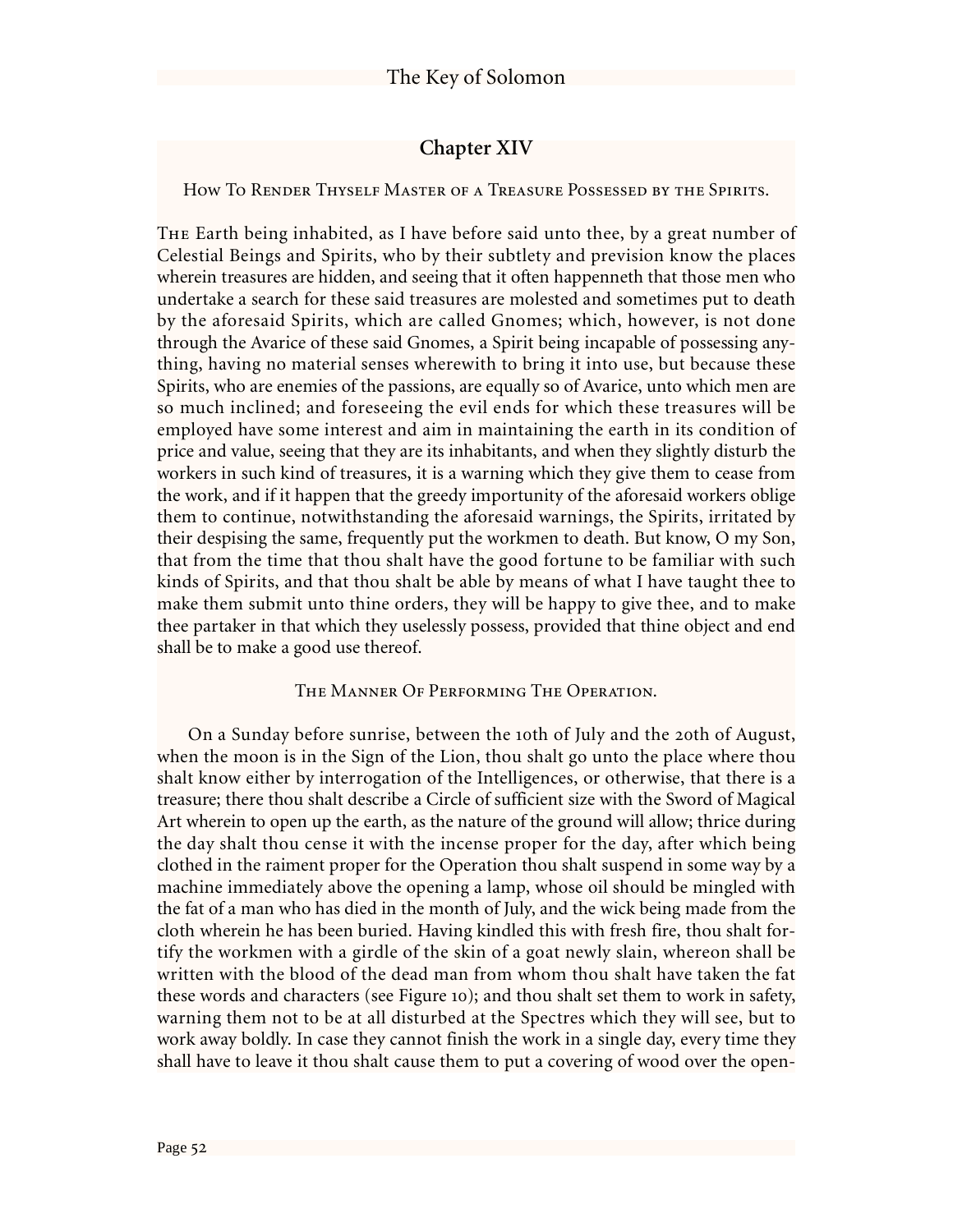ing, and above the covering about six inches of earth; and thus shalt thou continue unto the end, being all the time present in the raiment of the Art, and with the Magic Sword, during the operation. After which thou shalt repeat this prayer:

#### Prayer.

ADONAI, ELOHIM, EL, EHEIEH ASHER EHEIEH, Prince of Princes, Existence of Existences, have mercy upon me, and cast Thine eyes upon Thy Servant (N.), who invokes Thee most devoutedly, and supplicates Thee by Thy Holy and tremendous Name Tetragrammaton to be propitious, and to order Thine Angels and Spirits to come and take up their abode in this place; O ye Angels and Spirits of the Stars, O all ye Angels and Elementary Spirits, O all ye Spirits present before the Face of God, I the Minister and faithful Servant of the Most High conjure ye, let God himself, the Existence of Existences, conjure ye to come and be present at this Operation, I, the Servant of God, most humbly entreat ye. Amen.

Having then caused the workmen to fill in the hole, thou shalt license the Spirits to depart, thanking them for the favour they have shown unto thee, and saying:

#### The License To Depart.

O ye good and happy Spirits, we thank ye for the benefits which we have just received from your liberal bounty; depart ye in peace to govern the Element which God hath destined for your habitation. Amen.

$$
\mathsf{NOPA} \Longleftrightarrow \mathsf{D} \Longleftrightarrow \mathsf{O} \text{ PADOUS}
$$

Figure 10.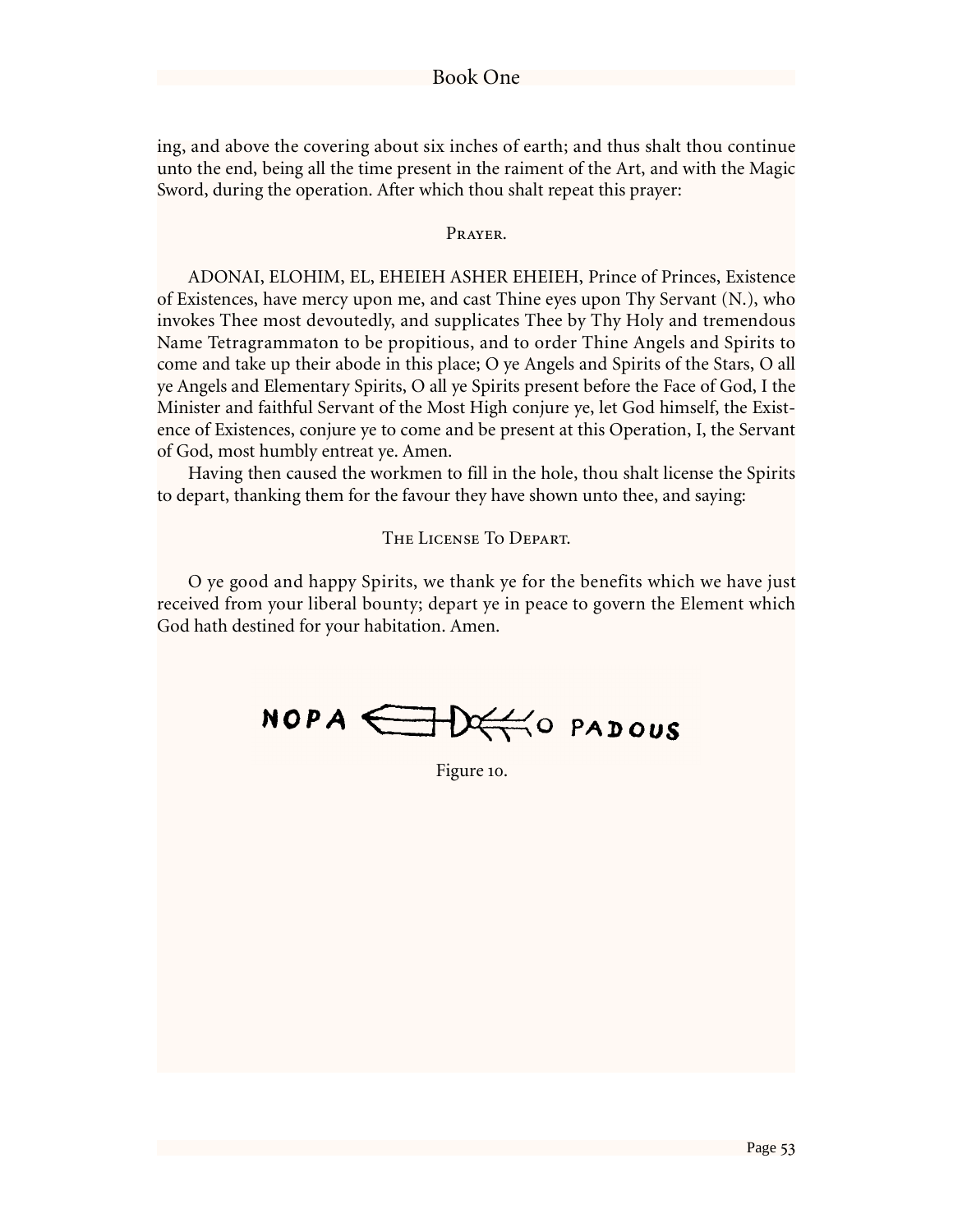### **Chapter XV.**

#### Of the Experiment of Seeking Favour and Love.

If thou wishest to perform the Experiment of seeking favor and love, observe in what manner the Experiment is to be carried out, and if it he dependent upon the day and the hour, perform it in the day and the hour required, as thou wilt find it in the chapter concerning the hours; and if the Experiment be one that requireth writing, thou shalt write as it is said in the chapter concerning the same; and if it be with penal bonds, pacts, and fumigations, then thou shalt cense with a fit perfume as is said in the chapter concerning suffumigations; and if it be necessary to sprinkle it with water and hyssop, then let it be as in the chapter concerning the same; similarly if such Experiment require characters, names, or the like, let such names be written as the chapter concerning the writing of characters, and place the same in a clean place as hath been said. Then thou shalt repeat over it, after burning Incense, the following oration:

#### THE ORATION.

O ADONAI, most Holy, Most Righteous, and most Mighty God, Who hast made all things through Thy Mercy and Righteousness wherewith Thou art filled, grant unto us that we may be found worthy that this Experiment may be found consecrated and perfect, so that the Light may issue from Thy Most Holy Seat, O ADONAI, which may obtain for us favor and love. Amen.

This being said, thou shalt place it in clean silk, and bury it for a day and a night at the junction of four cross-roads; and whensoever thou wishest to obtain any grace or favor from any, take it, having first properly consecrated it according to the rule and place it in thy right hand, and seek thou what thou wilt it shall not be denied thee. But if thou doest not the Experiment carefully and rightly, assuredly thou shalt not succeed in any manner.

For obtaining grace and love write down the following words:

SATOR, AREPO, TENET, OPERA, ROTAS, IAH, IAH, IAH, ENAM, IAH, IAH, KETHER, CHOKMAH, BINAH, GEDULAH, GEBURAH, TIPHERETH, NETZACH, HOD, YESOD, MALKUTH, ABRAHAM, ISAAC, JACOB, SHADRACH, MESHACH, ABEDNEGO, be ye all present in my aid and for whatsoever I shall desire to obtain.

Which words being properly written as above, thou shalt also find thy desire brought to pass.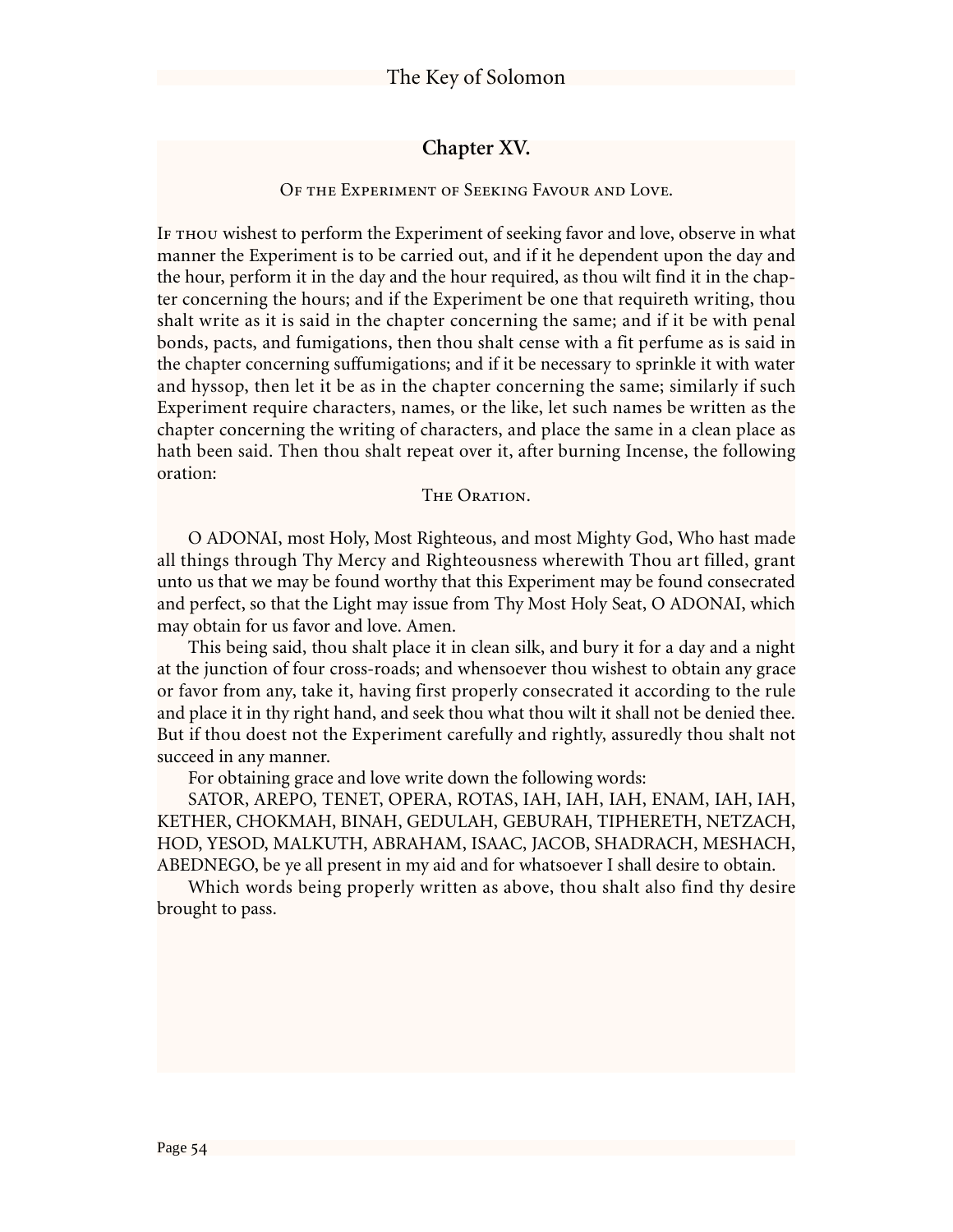### **Chapter XVI**

How Operations of Mockery, Invisibility, and Deceit Should be Prepared.

Experiments relating to tricks, mockeries, and deceits, may be performed in many ways. When thou shalt wish to practice these experiments with regard to any person, thou shalt observe the day and the hour as we have already said. Should it be necessary to write Characters or Words, it should be done on Virgin Parchment Paper, as we shall show farther on. As for the ink, if it be not specially ordained in this operation, it is advisable to use the blood of a bat with the pen and the needle of art. But before describing or writing the Characters or Names, all the necessary rules should be observed as given in the proper Chapters, and having carefully followed out all these, thou shalt pronounce with a loud voice the following words:

ABAC, ALDAL, IAT, HUDAC, GUTHAC, GUTHOR, GOMEH, TISTATOR, DERISOR, DESTATUR, come hither all ye who love the times and places wherein all kinds of mockeries and deceits are practiced. And ye who make things disappear and who render them invisible, come hither to deceive all those who regard these things, so that they may be deceived and that they may seem to see that which they see not and hear that which they hear not, so that their senses may be deceived, and that they may behold that which is not true.

Come ye then hither and remain, and consecrate this enchantment, seeing that God the Almighty Lord hath destined ye for such.

When this Experiment is completed in this manner in the hour and time which we have shown and taught, also the foregoing words ABAC, ALDAL, &c., should be written with the pen as hereinafter ordained; but if the Experiment be performed in a different way, yet shalt thou always say the aforesaid words, and they should be repeated as before given.

If thou practicest these things in this manner correctly, thou shalt arrive at the effect of thine operations and experiments, by the which thou mayest easily deceive the senses.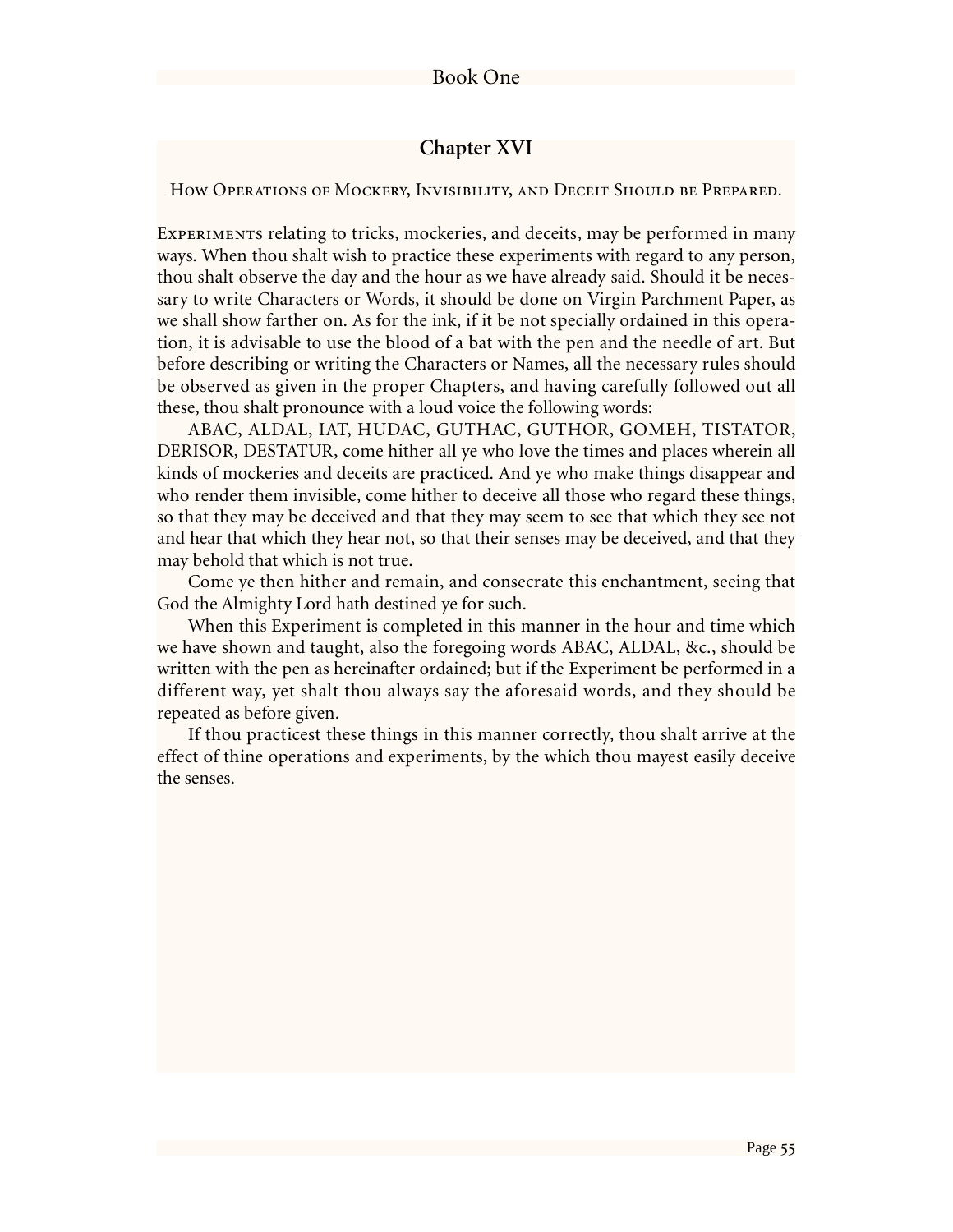# **Chapter XVII.**

### How Extraordinary Experiments and Operations Should be Prepared.

We have spoken in the preceding Chapters of common experiments and operations, which it is more usual to practice and put in operation, and therein thou mayest easily see that we have told thee sufficient for their perfection. In this Chapter we treat of extraordinary and unusual experiments, which can also be done in many ways.

None the less should those who wish to put in practice the like experiments and operations observe the days and hours as is laid down in the proper Chapters, and should be provided with Genuine Parchment Paper, made from the skin of dead-born Lambs, and other necessary things. Having prepared a similar experiment thou shalt say:

Prayer.

O God, Who hast created all things, and hast given unto us discernment to understand the good and the evil; through thy Holy Name, and through these Holy Names;-- IOD, IAH, VAU, DALETH, VAU, TZABAOTH, ZIO, AMATOR, CREATOR, do Thou, O Lord, grant that this experiment may become true and veritable in my hands through Thy Holy Seal, O ADONAI, Whose reign and empire remaineth eternally and unto the Ages of the Ages. Amen.

This being done, thou shalt perform the experiment, observing its hour, and thou shalt perfume and incense as is laid down in the proper Chapter; sprinkling with exorcised water, and performing all the ceremonies and solemnities as we shall instruct thee in the Second Book of our Key.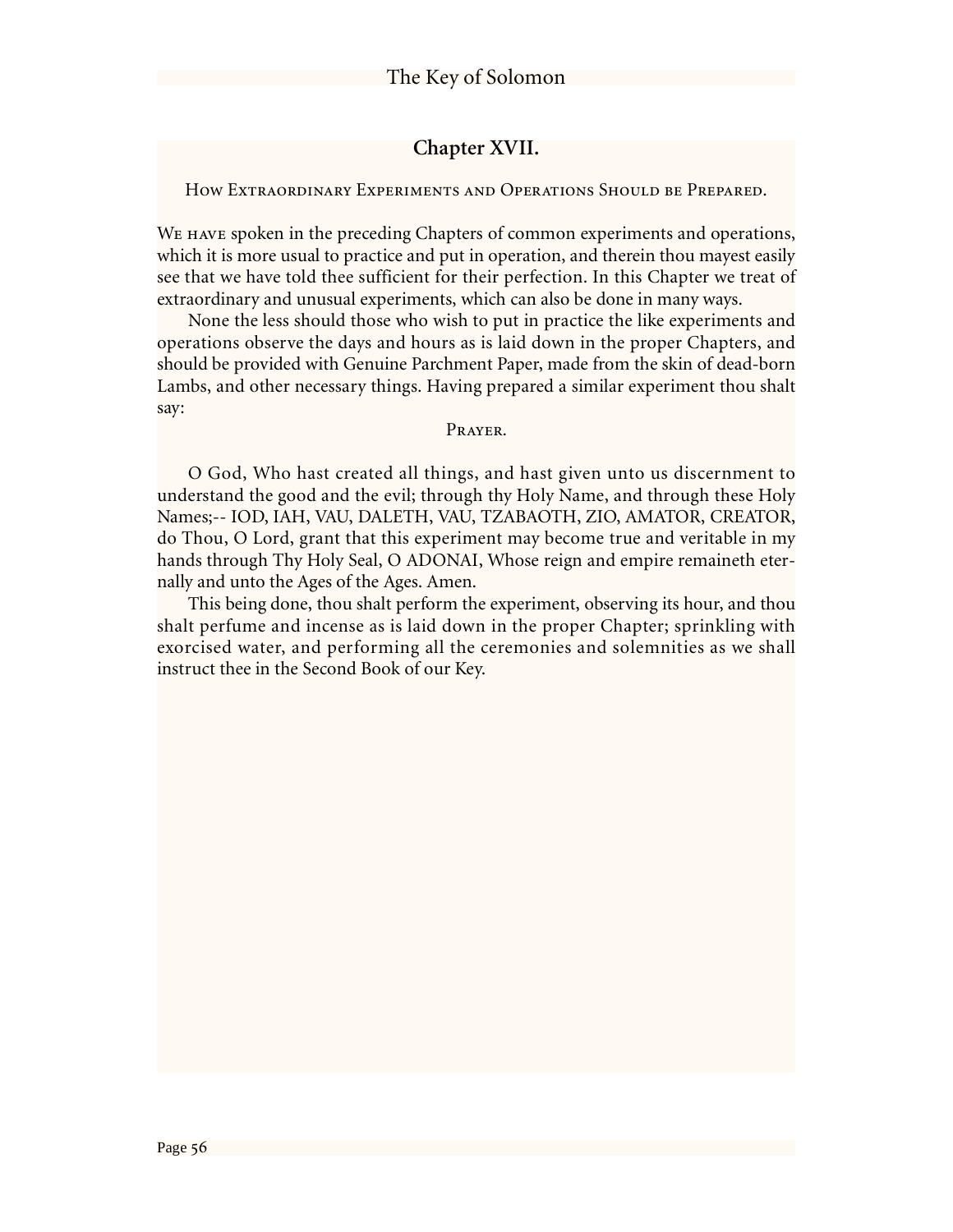### **Chapter XVIII.**

#### Concerning The Holy Pentacles or Medals.

The Medals or Pentacles, which we make for the purpose of striking terror into the Spirits and reducing them to obedience, have besides this wonderful and excellent virtue. If thou invokest the Spirits by virtue of these Pentacles, they will obey thee without repugnance, and having considered them they will be struck with astonishment, and will fear them, and thou shalt see them so surprised by fear and terror, that none of them will be sufficiently bold to wish to oppose thy will. They are also, of great virtue and efficacy against all perils of Earth, of Air, of Water, and of Fire, against poison which hath been drunk, against all kinds of infirmities and necessities, against binding, sortilege, and sorcery, against all terror and fear, and wheresoever thou shalt find thyself, if armed with them, thou shalt be in safety all the days of thy life.

Through them do we acquire grace and good-will from man and woman, fire is extinguished, water is stayed, and all Creatures fear at the sight of the Names which are therein, and obey through that fear.

These Pentacles are usually made of the metal the most suitable to the nature of the Planet; and then there is no occasion to observe the rule of particular colors. They should be engraved with the instrument of Art in the days and hours proper to the Planet.

Saturn ruleth over Lead; Jupiter over Tin; Mars over Iron; the Sun over Gold; Venus over Copper; Mercury over the mixture of Metals; and the Moon over Silver.

They may also he made with Virgin Parchment Paper, writing thereon with the colors adopted for each Planet, referring to the rules already laid down in the proper Chapters, and according to the Planet with which the Pentacle is in sympathy.

Therefore unto Saturn the color of Black is appropriated; Jupiter ruleth over Celestial Blue; Mars over Red; the Sun over Gold, or the Color of Yellow or Citron; Venus over Green: Mercury over Mixed Colors; the Moon over Silver, or the color of Argentine Earth.

The Matter of which the Pentacle is constructed should be Virgin, never having been used for any other purpose; or if it be metal it should be purified by fire.

As regards the size of the Pentacles it is arbitrary, so long as they are made according to the rules, and with the requisite solemnities, as hath been ordained.

The virtues of the Holy Pentacles are no less advantageous unto thee than the knowledge of the secrets which I have already given unto thee; and thou shouldst take particular care if thou makest them upon virgin parchment to use the proper colors; and if thou engravest them upon metal, to do so in the manner taught thee; and so shalt thou have the satisfaction of seeing them produce the promised effect. But seeing that this Science is not a Science of argument and open reasoning, but that, on the contrary, it is entirely mysterious and occult, we should not argue and deliberate over these matters, and it is sufficient to believe firmly to enable us to bring into operation that which hath already been taught.